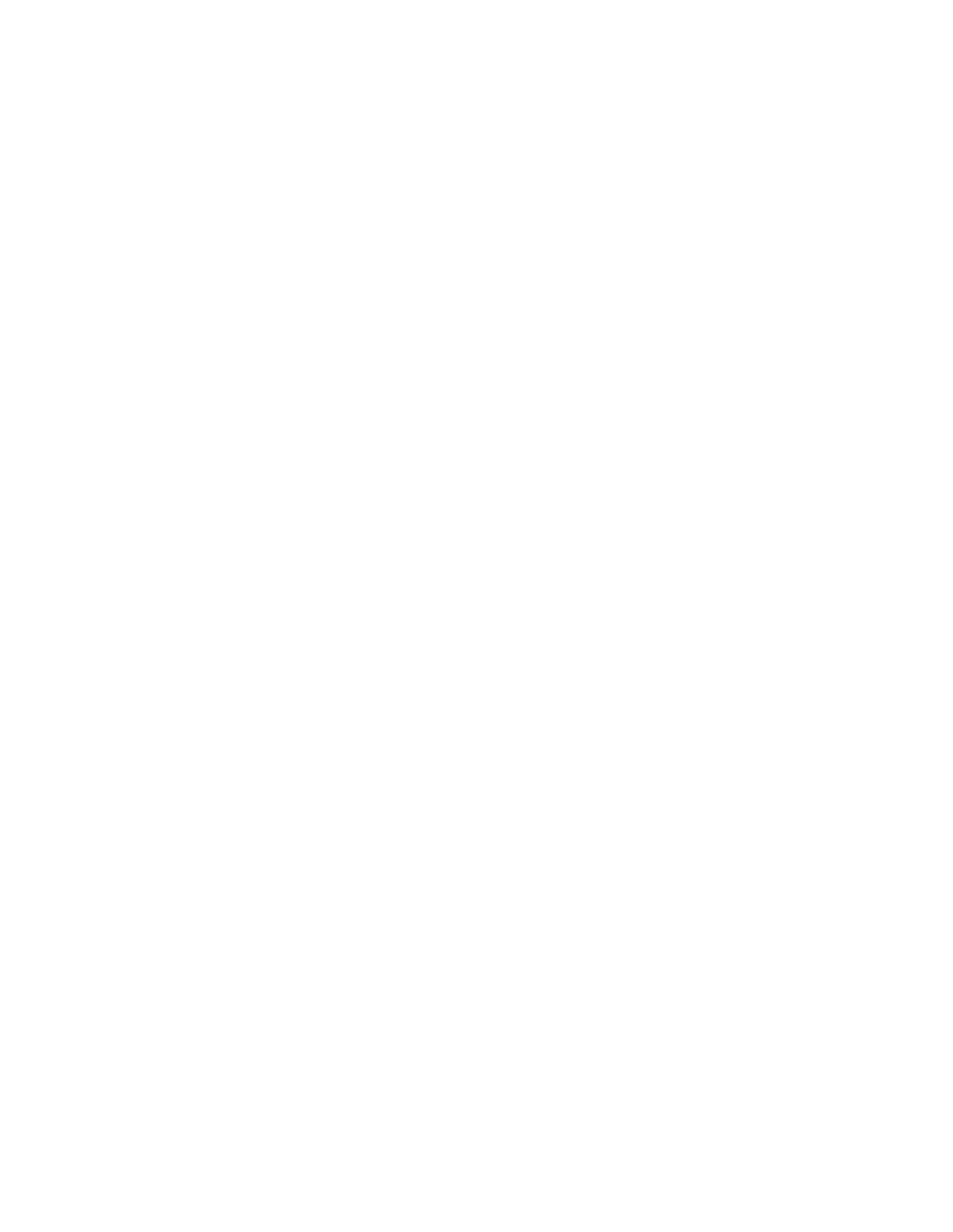# <span id="page-2-0"></span>**LEGAL NOTICE**

This report was prepared as part of the National Decentralized Water Resources Capacity Development Project (NDWRCDP) by the organization named below as an account of work funded by the United States Environmental Protection Agency (EPA) through Cooperative Agreement No. X-830851 with the Water Environment Research Foundation (WERF). Neither WERF nor EPA, members of WERF, the organization named below, nor any person acting on their behalf: (a) makes any warranty, express or implied, with respect to the use of any information, apparatus, method, or process disclosed in this report or that such use may not infringe on privately owned rights; or (b) assumes any liabilities with respect to the use of, or for damages resulting from the use of, any information, apparatus, method, or process disclosed in this report.

The organization that prepared this report:

- ♦ **Principal Investigator: Valerie I. Nelson, PhD** 
	- − Coalition for Alternative Wastewater Treatment

The research on which this report is based was developed, in part, by the United States Environmental Protection Agency (EPA) through Cooperative Agreement No. X-830851 with the Water Environment Research Foundation (WERF). However, the views expressed in this document are solely those of the Coalition for Alternative Wastewater Treatment, and neither EPA nor WERF endorses any products or commercial services mentioned in this publication. This report is a publication of the Coalition for Alternative Wastewater Treatment, not WERF or EPA. Funds awarded under the Cooperative Agreement were not used for editorial services, reproduction, printing, or distribution.

This document was reviewed by a panel of independent experts selected by the Coalition for Alternative Wastewater Treatment. Mention of trade names or commercial products does not constitute WERF nor EPA endorsement or recommendations for use. Similarly, omission of products or trade names indicates nothing concerning WERF's or EPA's positions regarding product effectiveness or applicability.

*Note:* This report is based on workshop cases and discussions, but the analysis is by the author, Valerie I. Nelson, and does not necessarily represent the views of individuals and organizations that participated in the workshops.

> Copyright © February 2008 by the Coalition for Alternative Wastewater Treatment All rights reserved. Permission to copy must be obtained from the Coalition for Alternative Wastewater Treatment P.O. Box 7041 Gloucester, MA 01930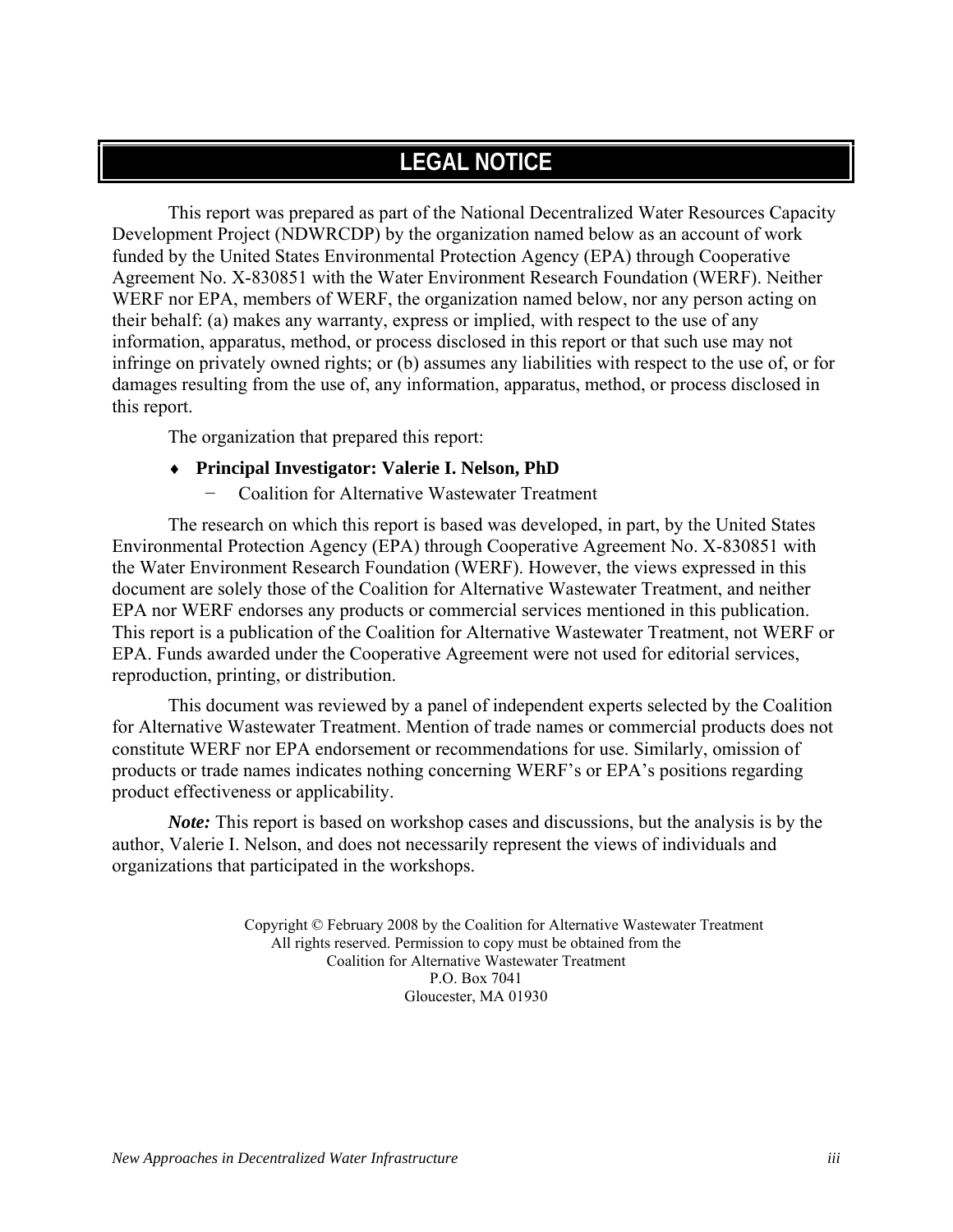# <span id="page-3-0"></span>**ACKNOWLEDGEMENTS**

The author of this report wishes to thank all the speakers and participants in a series of workshops during 2005 and 2006.

We gratefully acknowledge, in particular, the participation and insights of the following individuals: Nancy Stoner, Paul Schwartz, Betsy Otto, Mike Luzier, Ray Ehrhard, Scott Drake, Jim Kreissl, Steve Ellis, Autumn Hanna, Tracy Mehan, and Steve Moddemeyer. We also thank Chris Serjak of Wood Mackenzie and Patrick Field of the Consensus Building Institute for their careful facilitation and summaries of the workshops, and the financial support of the Joyce Foundation for the last summary workshop. We appreciate the assistance of Dotty Tonjes and others at ProWrite, in organizing the extensive reports and background materials. We also appreciate Steve Moddemeyer, Craig Lindell, and Paul Schwartz for their technical review of the final report. This report was written by Valerie I. Nelson and does not necessarily represent the views of individuals and organizations that participated in workshops and other discussions and reviews.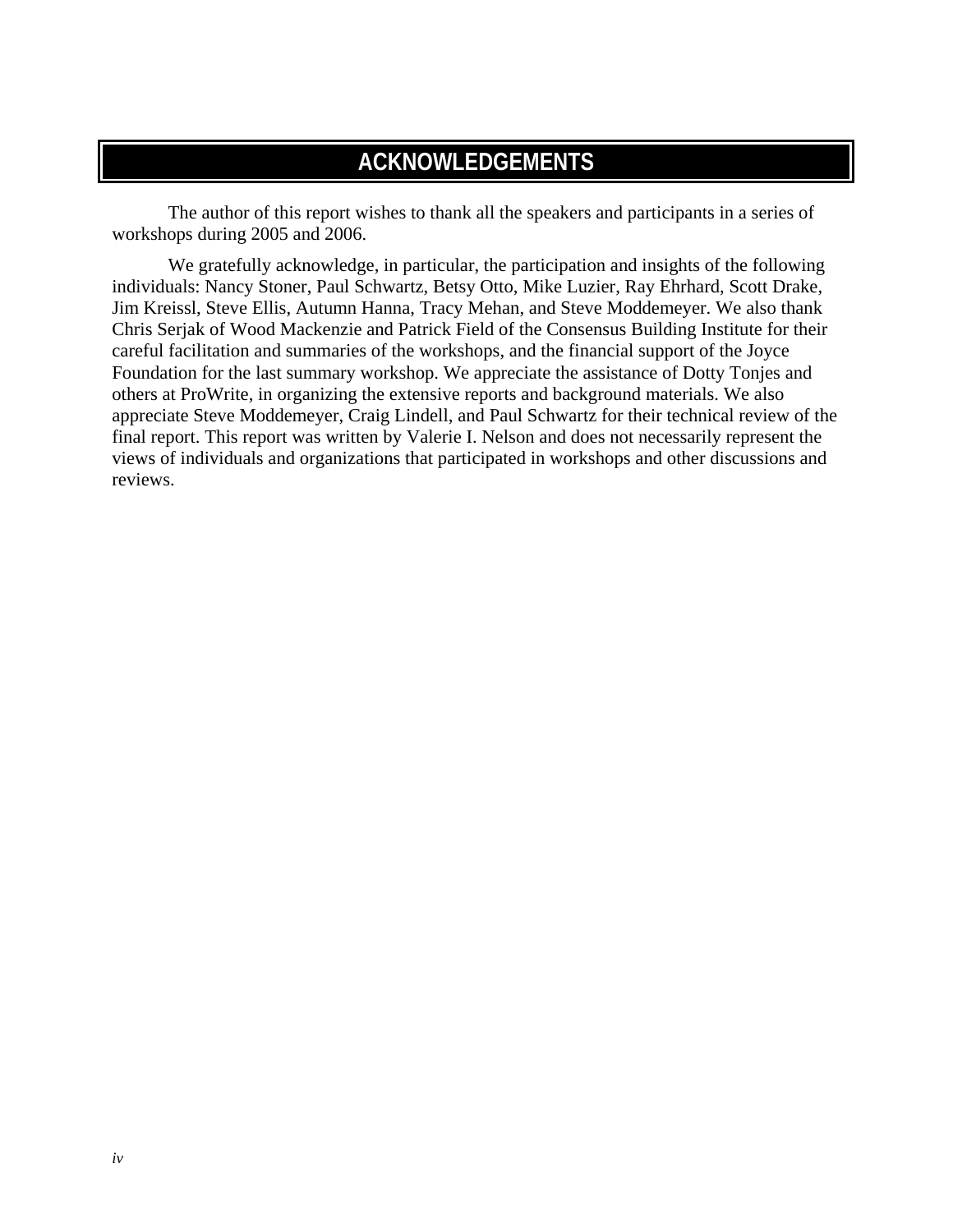# <span id="page-4-0"></span>**ABSTRACT AND BENEFITS**

# <span id="page-4-1"></span>**Abstract**

Decentralized water technologies and designs, such as water-efficient appliances, rooftop rain gardens, and onsite wastewater treatment and reuse, are the keys to enhancing the performance of the nation's aging centralized water and sewer systems and to assuring adequate water supplies and healthy ecosystems into the future. Decentralized systems also create a host of other benefits for communities, including energy savings, improvements in air quality, creation of green spaces, restoration of streams, aquifers, wetlands, and habitat, and stimulus for new green companies and jobs.

In spite of these multiple benefits, however, there is a realistic fear that inertia and drag in the public-private institutional framework of water infrastructure could forestall the adoption of decentralized designs. This project was intended to explore the various pressures or drivers—as well as the impediments—for a change in the fundamental "paradigm" of water management. A series of workshops with experts and advocates was convened to explore the institutional issues and to tease out various new strategies for jump-starting and easing a transition.

Recommended strategies include incorporation of water concerns into the Green Building movement and funding of community demonstration projects. A second strategy is to support a multi-faceted conversation about sustainable water infrastructure with academics, entrepreneurs, engineers, activists, public bureaucrats and managers, and the public. Finally, as more is learned about what works and what does not work, and as the new approach becomes better-understood and better-known across a broad range of constituencies, there can be enough of a groundswell of support for a serious restructuring of water institutions and policies.

This restructuring will include: an integration of planning, funding, and regulations across the currently segmented fields of water, stormwater, and wastewater; an expanded role for the private sector in technology development, systems management, and finance; a closer link between professional practice and community participation; and careful management and stimulus of continuous innovation and reform.

# <span id="page-4-2"></span>**Benefits**

- ♦ Summarizes the drivers and pressures for change in the water infrastructure paradigm
- ♦ Identifies the impediments to implementation of decentralized approaches
- ♦ Describes new models for more sustainable infrastructure design and community benefits
- ♦ Recommends strategies for triggering and easing a shift to a more sustainable water infrastructure paradigm

# <span id="page-4-3"></span>**Keywords**

- Decentralized wastewater treatment Private management
- 
- Green infrastructure Rainwater harvesting
- $\bullet$  Sustainable infrastructure
- 
- Green Building Watershed management
	-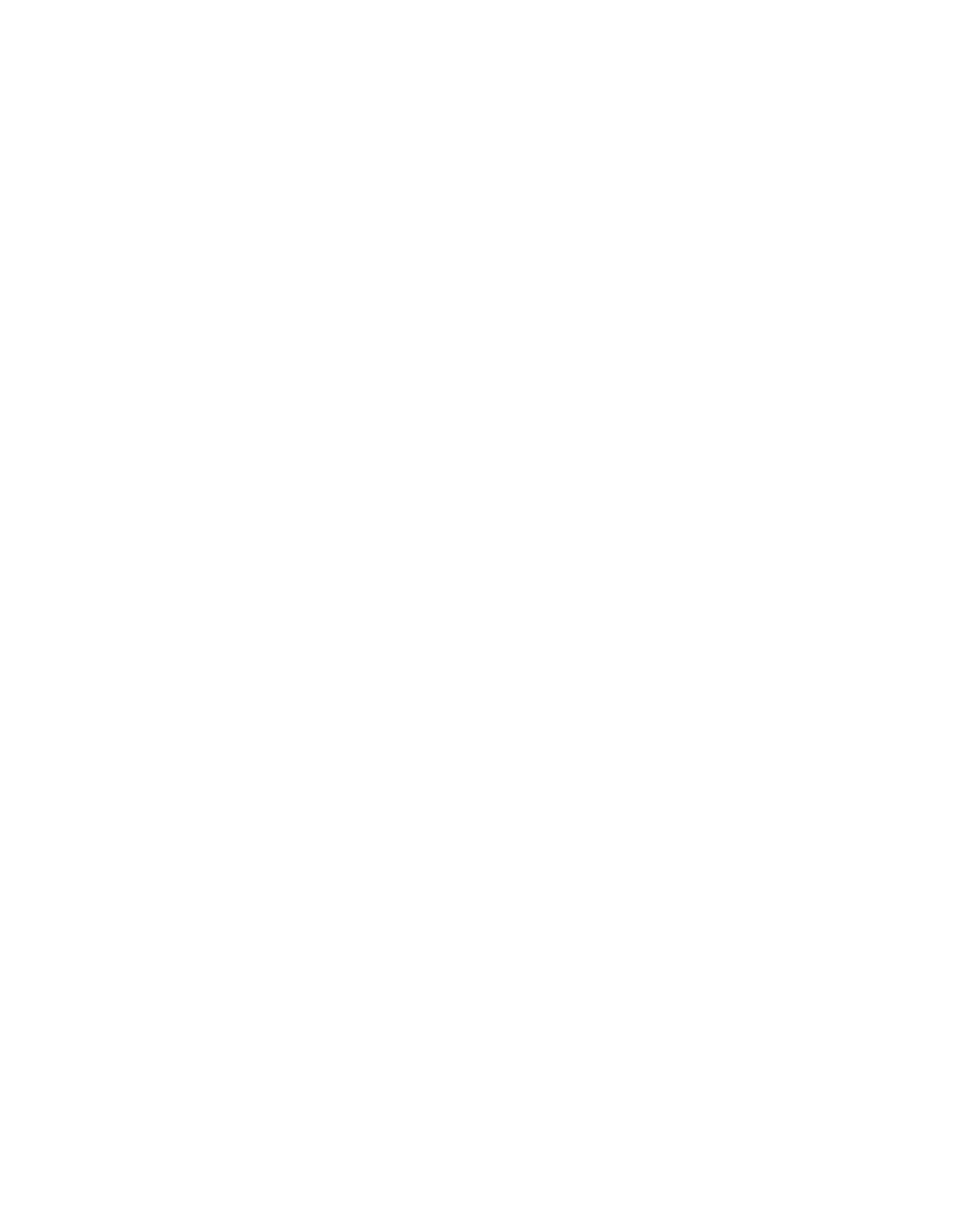# <span id="page-6-0"></span>**TABLE OF CONTENTS**

| Decentralized Wastewater Treatment, Reuse, and Resource Recovery  17              |   |
|-----------------------------------------------------------------------------------|---|
|                                                                                   |   |
|                                                                                   |   |
|                                                                                   |   |
|                                                                                   |   |
| Potential Hybrid (Decentralized and Centralized) Infrastructure of the Future  18 |   |
|                                                                                   |   |
|                                                                                   |   |
|                                                                                   |   |
| New Approaches in Decentralized Water Infrastructure                              | 7 |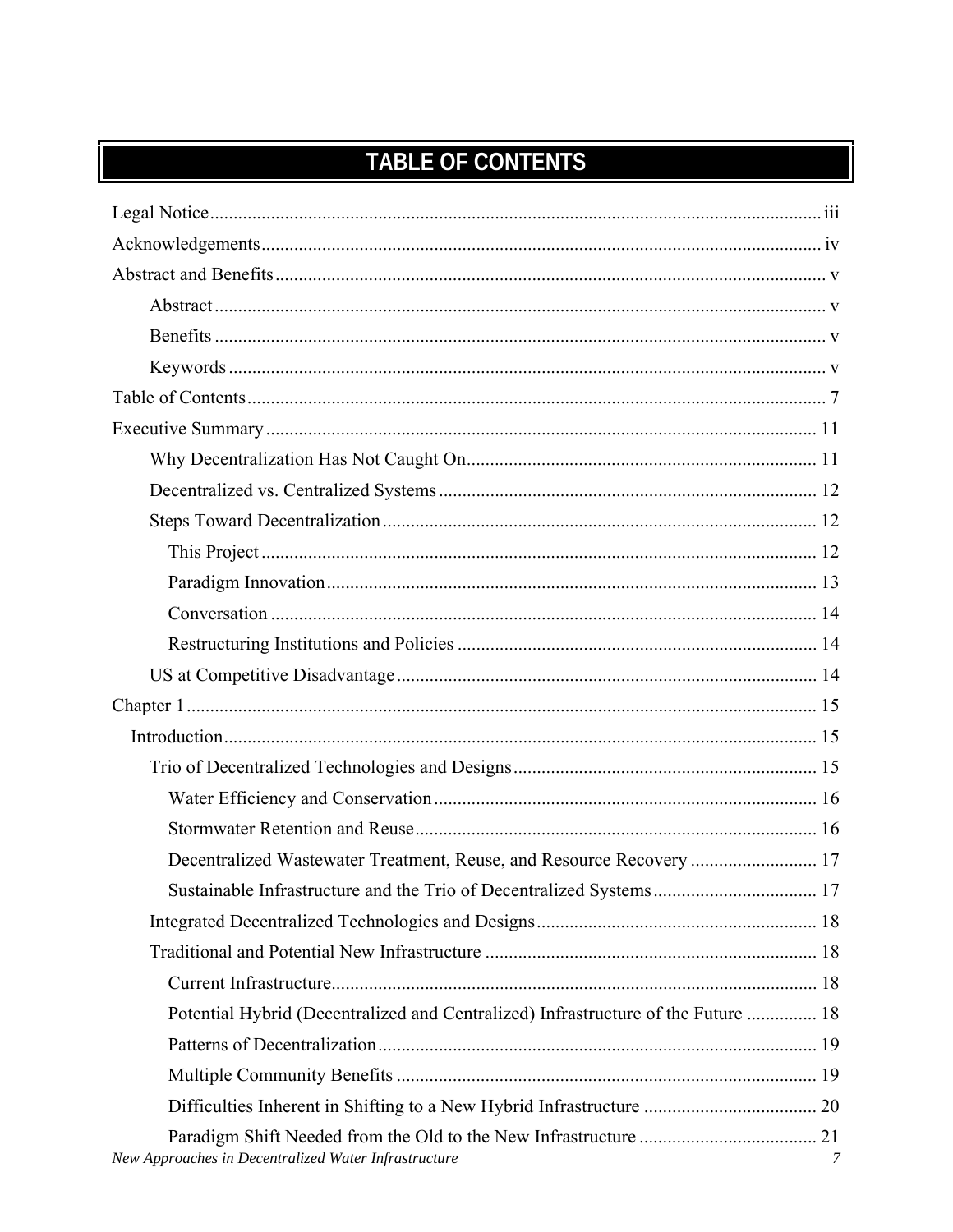| Alternatives to Sprawl Development (Promoted by Sewers and Large-Lot Septic     |  |
|---------------------------------------------------------------------------------|--|
| Quality of Life in Urban and Rural Communities—Pervasive Gray Infrastructure 34 |  |
|                                                                                 |  |
|                                                                                 |  |
|                                                                                 |  |
|                                                                                 |  |
|                                                                                 |  |
|                                                                                 |  |
| Sustainable Hydrology at the Site Level-Local Expertise and Value  39           |  |
|                                                                                 |  |
|                                                                                 |  |
|                                                                                 |  |
|                                                                                 |  |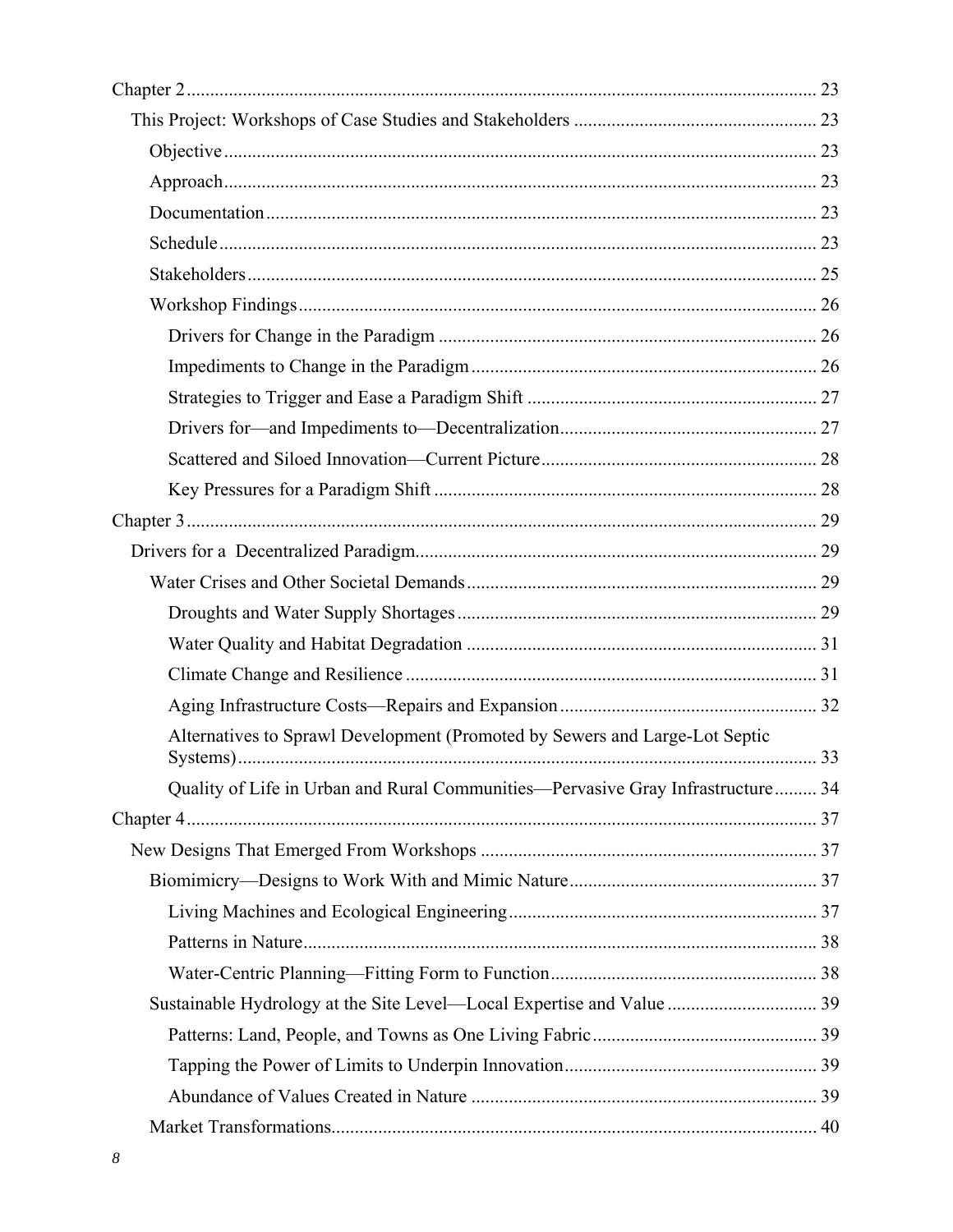| Government Policies, Funding, and Regulations That Are Built Around the Traditional                                                                                                                                                                                                                               |  |
|-------------------------------------------------------------------------------------------------------------------------------------------------------------------------------------------------------------------------------------------------------------------------------------------------------------------|--|
|                                                                                                                                                                                                                                                                                                                   |  |
|                                                                                                                                                                                                                                                                                                                   |  |
|                                                                                                                                                                                                                                                                                                                   |  |
|                                                                                                                                                                                                                                                                                                                   |  |
|                                                                                                                                                                                                                                                                                                                   |  |
|                                                                                                                                                                                                                                                                                                                   |  |
|                                                                                                                                                                                                                                                                                                                   |  |
|                                                                                                                                                                                                                                                                                                                   |  |
|                                                                                                                                                                                                                                                                                                                   |  |
|                                                                                                                                                                                                                                                                                                                   |  |
|                                                                                                                                                                                                                                                                                                                   |  |
|                                                                                                                                                                                                                                                                                                                   |  |
|                                                                                                                                                                                                                                                                                                                   |  |
|                                                                                                                                                                                                                                                                                                                   |  |
|                                                                                                                                                                                                                                                                                                                   |  |
|                                                                                                                                                                                                                                                                                                                   |  |
|                                                                                                                                                                                                                                                                                                                   |  |
|                                                                                                                                                                                                                                                                                                                   |  |
|                                                                                                                                                                                                                                                                                                                   |  |
|                                                                                                                                                                                                                                                                                                                   |  |
|                                                                                                                                                                                                                                                                                                                   |  |
| $\mathcal{L}$ and $\mathcal{L}$ and $\mathcal{L}$ and $\mathcal{L}$ and $\mathcal{L}$ and $\mathcal{L}$ and $\mathcal{L}$ and $\mathcal{L}$ and $\mathcal{L}$ and $\mathcal{L}$ and $\mathcal{L}$ and $\mathcal{L}$ and $\mathcal{L}$ and $\mathcal{L}$ and $\mathcal{L}$ and $\mathcal{L}$ and $\mathcal{L}$ and |  |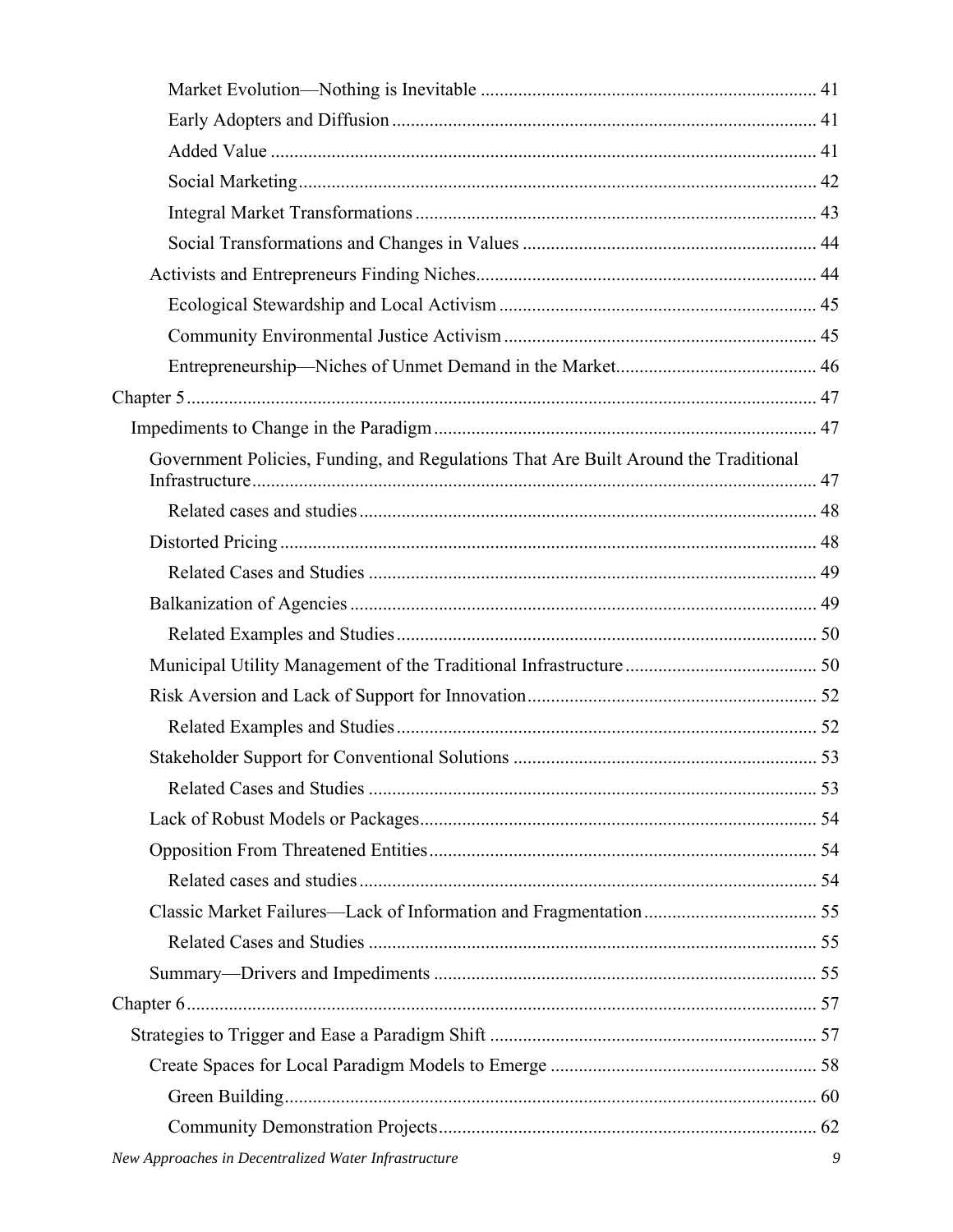| Specialized Conversation and Research Is Also Needed Within Stakeholder Groups 65 |  |
|-----------------------------------------------------------------------------------|--|
|                                                                                   |  |
|                                                                                   |  |
|                                                                                   |  |
|                                                                                   |  |
|                                                                                   |  |
|                                                                                   |  |
|                                                                                   |  |
|                                                                                   |  |
|                                                                                   |  |
|                                                                                   |  |
|                                                                                   |  |
|                                                                                   |  |
|                                                                                   |  |
|                                                                                   |  |
|                                                                                   |  |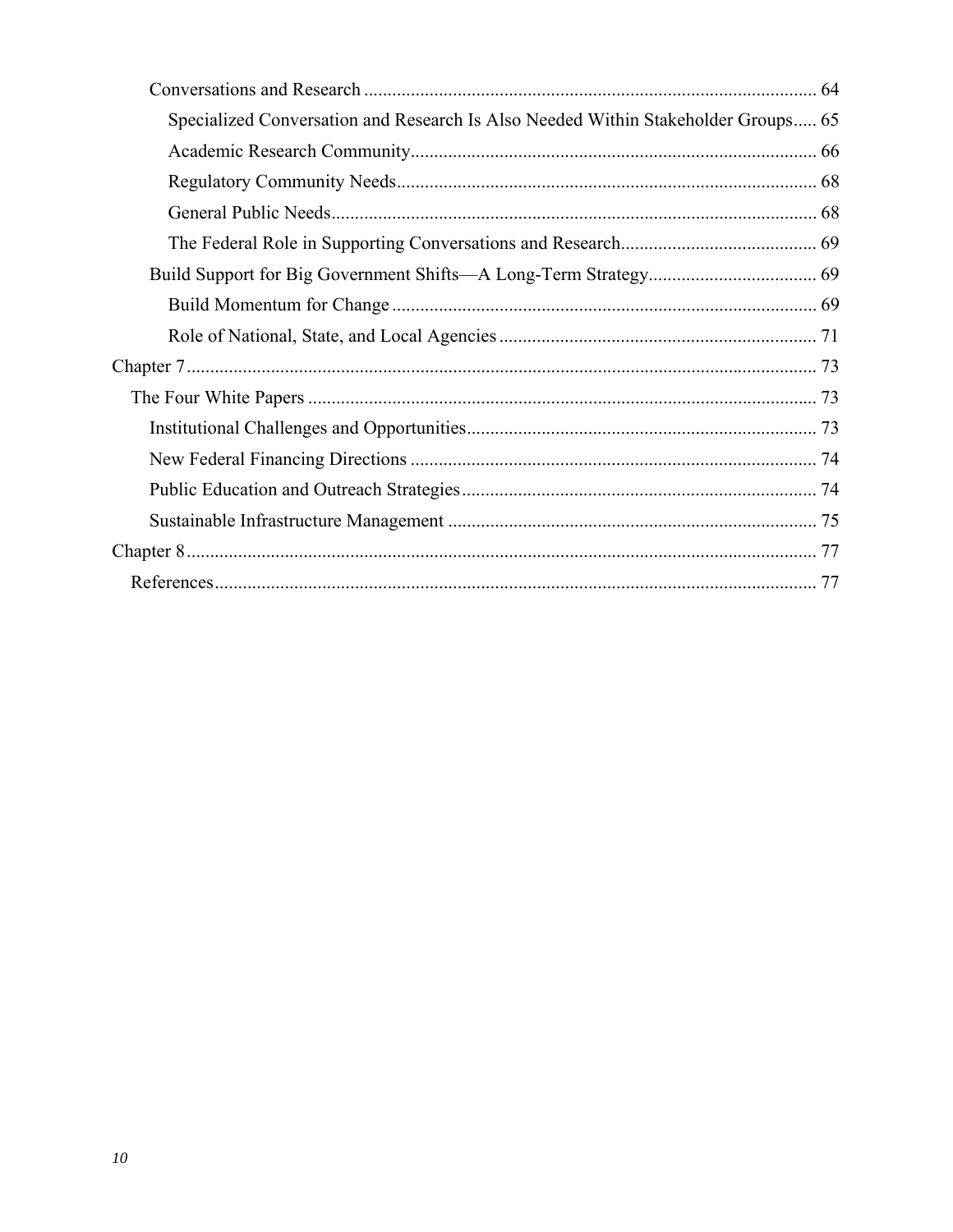# <span id="page-10-0"></span>**EXECUTIVE SUMMARY**

Decentralized water technologies and designs are the keys to enhancing the performance of the nation's aging centralized water, stormwater, and sewer systems and to assuring adequate water supplies and healthy ecosystems into the future.

Examples of these technologies and designs include:

- ♦ Water-efficient appliances
- ♦ Green roofs and rain gardens
- ♦ Onsite wastewater treatment and reuse

Decentralized systems create a host of benefits for communities, such as:

- ♦ Reductions in per capita water use
- ♦ Less disruption of natural water systems and aquifers
- ♦ Reduced runoff and effluent disposal in surface waters
- ♦ Savings in stormwater and wastewater system costs
- Improved water quality
- $\leftarrow$  Energy savings
- $\bullet$  Improvements in air quality
- ♦ Creation of green spaces
- ♦ Restoration of streams and habitat
- ♦ Stimulus for new green companies and jobs

In the long run, the nutrients in wastewater may be of value, and synergies with distributed energy production and other infrastructure may also be important.

# <span id="page-10-1"></span>**Why Decentralization Has Not Caught On**

The impact of using decentralized infrastructure could be second only to better farming practices in setting the nation on a sustainable path in water. However, this potential has not been well articulated or widely known. Decentralized technologies are still at the margins of engineering practice, and construction of big-pipe water, stormwater, and wastewater infrastructure continues.

Part of the unrealized potential for decentralized alternatives can be explained by the continued segregation of advocates, entrepreneurs, and professionals into the three separate spheres of water supply, stormwater, and wastewater. They focus primarily on the individual technologies or "appliances," rather than their cumulative impact.

This "siloing" thwarts the emergence of the major benefits and values of the decentralized approach. It is only when all of water's sources, uses, and movements are thought about in an integrated fashion in a watershed and the trio of technologies is jointly considered if not always implemented—at the site or neighborhood scale, that a dramatic synergy of value creation begins to occur.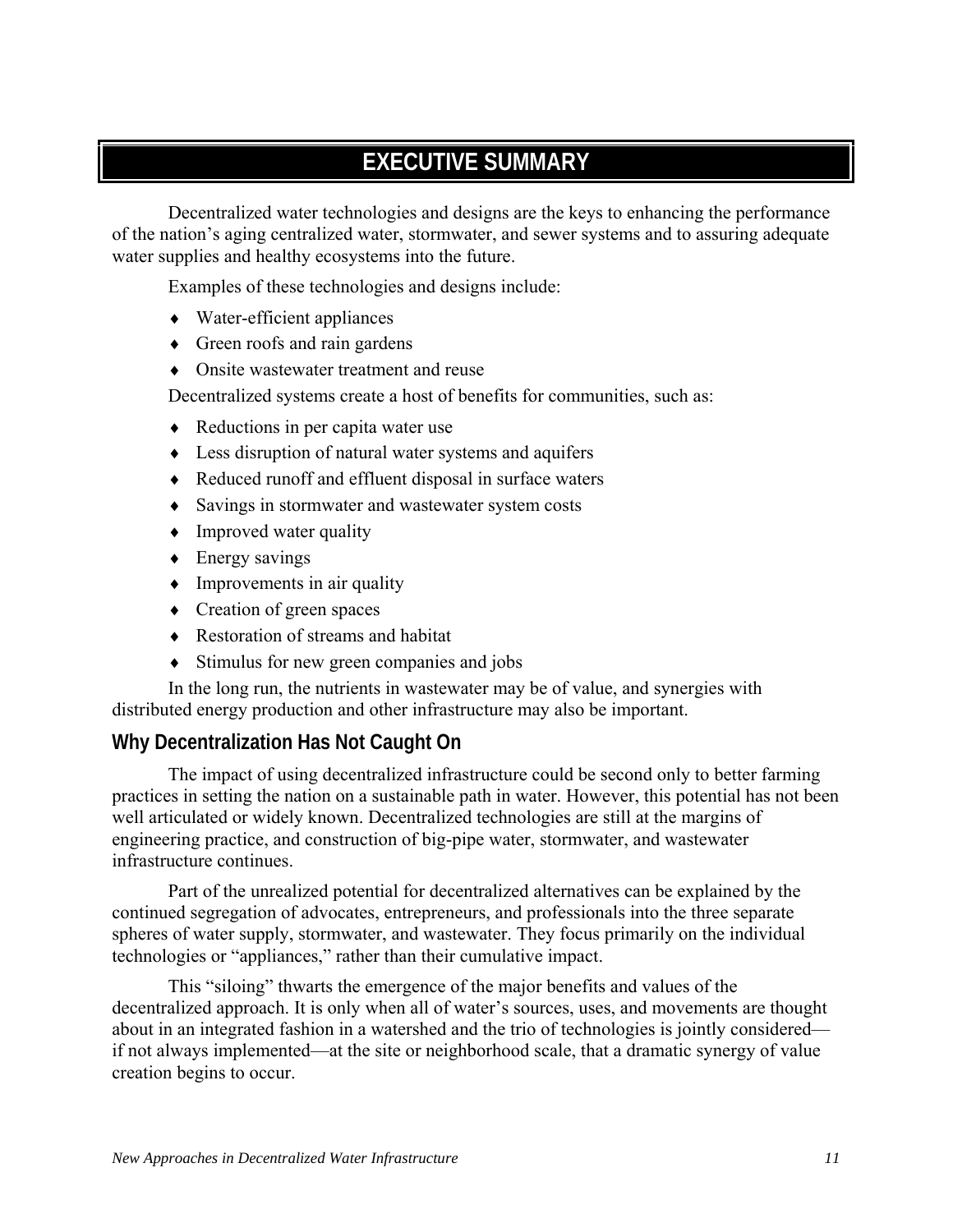# <span id="page-11-0"></span>**Decentralized vs. Centralized Systems**

The advantages of decentralization emerge as reuse is emphasized. Using and reusing water at the local site costs less than piping water in, wastewater out, and treated water back in for reuse. In addition, many of the new values being discovered from decentralization, such as green space, are by definition local and dispersed throughout the community.

Localized and integrated capture, use, treatment, and reuse of water would mimic how nature itself uses water. Nature moves water and minerals through large cycles of cloud formation, rivers, and groundwater flows, but it also uses, stores, reuses, and cleans water at the local level to support complex and abundant webs of life.

Until now, our centralized, big-pipe infrastructure has relied on an industrial model of specialization and economies of scale. This industrial model has more than adequately protected the public from pathogens and floods, largely by storing and piping clean water long distances into population centers and then transporting wastewater pollutants away.

But the approach is also wasteful, environmentally disruptive, and ultimately not sustainable as populations increase and more and more land is developed over time. Climate change-related extremes of heavy storms and droughts will place even greater stresses on this centralized, natural-manmade water system that we have uncritically built piece by piece.

# <span id="page-11-1"></span>**Steps Toward Decentralization**

A first essential step in realizing the potential for decentralized technologies is to transform the way professionals, advocates, and the public think about looming ecosystem crises and the unsustainable practices currently embodied in the water infrastructure. This transformation in thinking is difficult when conventional water engineering has been considered one of society's greatest accomplishments in public health and in clean water quality protection.

But, changing the infrastructure from an industrial model to a "biomimicry" model also entails a daunting set of changes in the governance and institutional framework of water management.

Sectors of the economy where public bureaucracies are closely intertwined with the private sector are much more difficult to transform than in a private market alone, where the "creative winds of destruction" can sweep aside outmoded products and practices. A realistic fear is that inertia and drag in this public-private institutional framework in water could actually forestall a transition to more sustainable technologies and designs.

# <span id="page-11-2"></span>**This Project**

This project was intended to explore the various pressures or drivers—as well as the impediments—for a change in the fundamental "paradigm" of water management. A series of workshops with experts and advocates convened to explore the institutional issues and to tease out various new strategies for jump-starting and easing a transition. They discussed key topics of science and technology development, market restructuring, and public participation.

Case studies and workshops showed that there are

- ♦ Scattered drivers for a paradigm shift in water management, including increasing drought conditions, flooding and wet weather pollution, and sprawl development
- ♦ New ways of thinking about biomimicry and market transformations
- ♦ Niche successes in building decentralized system alternatives by community activists and entrepreneurs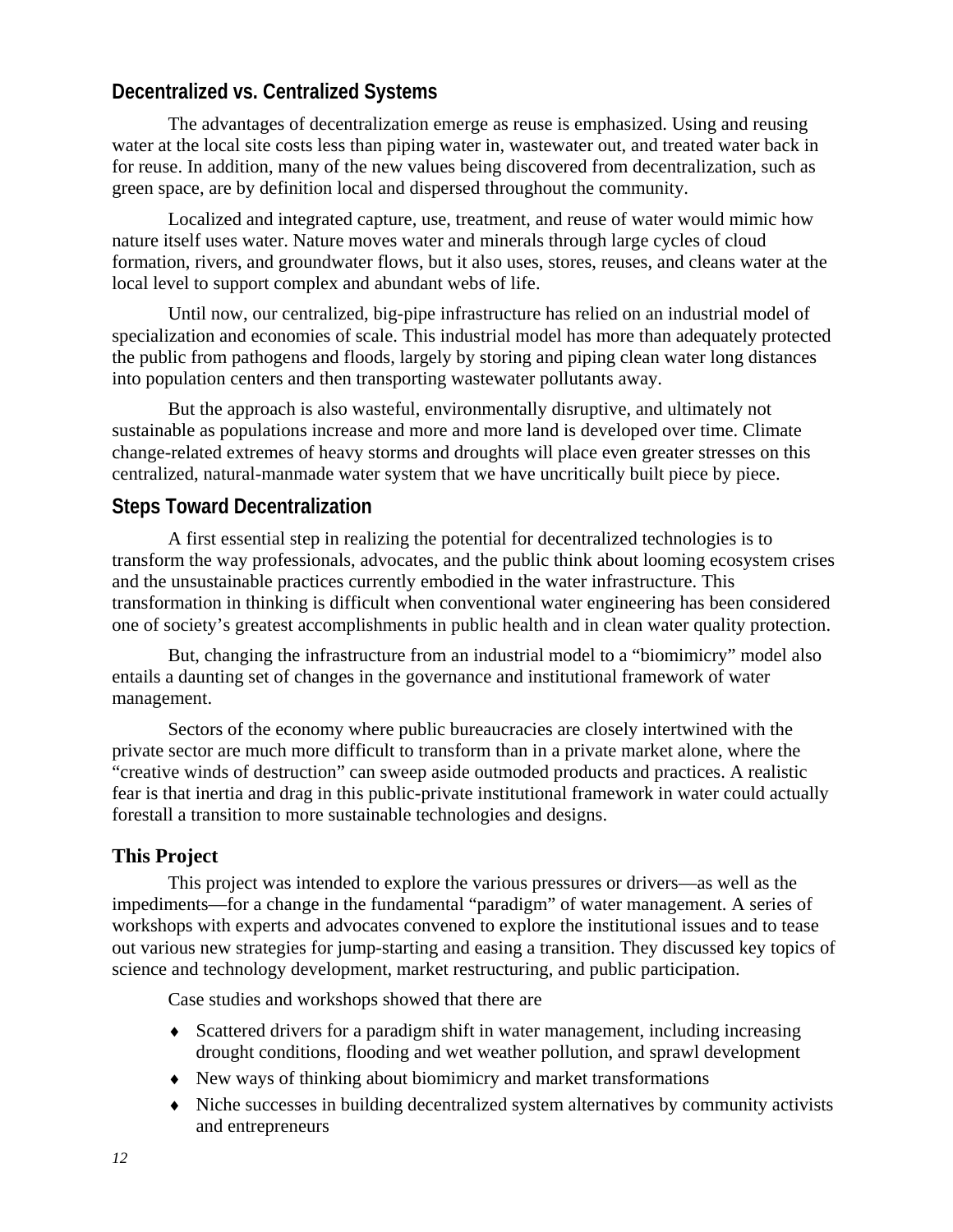Some impediments to change are:

- ♦ Government funding and regulations that have been built up to support the traditional infrastructure
- $\bullet$  Distorted pricing of water
- ♦ Risk aversion
- ♦ Conventional attitudes and expectations of the public
- ♦ Management utilities that are oriented around big-pipe infrastructure in public rightsof-way

Attempts to leverage one or another driver or to break down one or another impediment at a time are ineffective because there are so many interlocking pieces of the traditional paradigm that work to "lock-in" the approach.

# <span id="page-12-0"></span>**Paradigm Innovation**

The first essential strategy is to create spaces for multi-faceted "paradigm" innovation to occur. These initiatives include developing the water component in the Green Building movement where new products and new markets have already been successfully created in the parallel fields of energy and construction materials and supporting community demonstration projects where new institutional models can be structured for management, financing, and regulation.

These projects, over time, will clarify how the localized and integrated biomimicry model works to create multiple community values and engage new partners. Essentially, the trio of decentralized water-efficiency, stormwater retention and reuse, and wastewater treatment and reuse has the potential to reduce dramatically the amount of water taken out of aquifers and streams and to reduce wet weather runoff and sewer flows going back into the environment.

Another critical component of the new infrastructure is that it creates multiple other benefits as well, many of them from the plants and trees that "green" the cities and towns. Other resource benefits accrue from integrated, closed-loop planning where energy and nutrients are captured for reuse instead of being wasted.

Mimicking complex interdependencies of species in nature applies to the way that society can restructure its decisions and actions in water, as well. By expanding the participation of the private sector, community organizations, and the public, a significantly richer set of alternatives emerge. Conversations amongst diverse groups typically lead to much more creative and productive solutions than leaving the issues to a specialized profession.

In nature, individual species survive by "opportunistically" finding a niche in the web of life. Similarly, participants in a biomimicry model of infrastructure would find ways to take value from the model and simultaneously create value for other participants. For example, the private sector can make money from installing decentralized systems or inventing new technologies while reducing water use and enhancing green space in the process.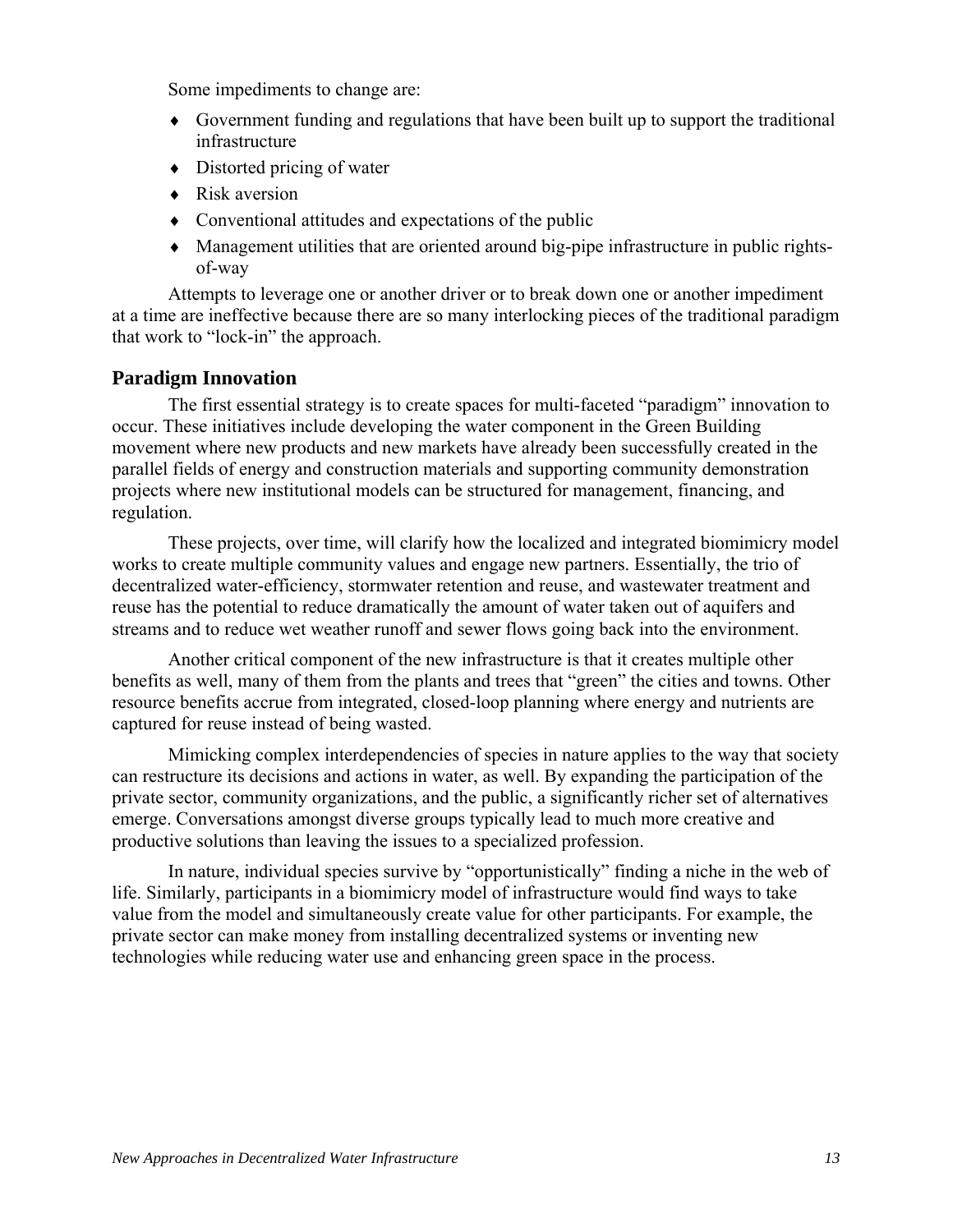# <span id="page-13-0"></span>**Conversation**

A second strategy is to support a multi-faceted conversation about sustainable water infrastructure with academics, entrepreneurs, engineers, activists, public bureaucrats and managers, and the public.

| Group                                     | <b>Course of Action</b>                                                                                                                                                                                                                                                                                    |
|-------------------------------------------|------------------------------------------------------------------------------------------------------------------------------------------------------------------------------------------------------------------------------------------------------------------------------------------------------------|
| <b>Researchers</b>                        | Study the imminent water quantity and quality crises the nation will be<br>facing and link those crises to the differential impacts of centralized,<br>decentralized, and hybrid infrastructure alternatives. Dramatically<br>improve the performance of membranes, telemetry, and ecosystem<br>monitoring |
| <b>Engineers</b>                          | Develop collaborative design processes that generate creative, multiple<br>benefits solutions                                                                                                                                                                                                              |
| <b>Activists</b>                          | Question their continuing support for the traditional infrastructure and<br>explore the benefits of decentralized alternatives                                                                                                                                                                             |
| <b>Public Bureaucrats</b><br>and Managers | Take a larger, holistic view of water management and begin to collaborate<br>with the private and non profit sectors in identifying higher-value<br>alternatives                                                                                                                                           |
| <b>Private sector</b>                     | Profit from installing decentralized systems or inventing new technologies<br>while reducing water use and enhancing green space                                                                                                                                                                           |

# <span id="page-13-1"></span>**Restructuring Institutions and Policies**

Finally, as Green Building and community demonstration projects show what works and what does not work and clarify how new values are created in the decentralized model, and as the new approach becomes better-understood and better-known across a broad range of constituencies, there can be enough of a groundswell of support for a serious restructuring of water institutions and policies.

This restructuring will include:

- ♦ An integration of planning, funding, and regulations across the currently segmented fields of water, stormwater, and wastewater
- ♦ An expanded role for the private sector in technology development, systems management, and finance
- ♦ A closer link between professional practice and community participation
- ♦ Careful management and stimulus of continuous innovation and reform

# <span id="page-13-2"></span>**US at Competitive Disadvantage**

In this process of innovation, it must be recognized that the United States is at a disadvantage relative to the developing world. While we have a substantial investment and track record in clean water and sanitation, this sunk investment also makes it more difficult to shift to new approaches. Countries like China and India, with few water and wastewater services to begin with, are beginning to "leapfrog" over the US and to implement more quickly the new approaches discussed in this report. It is vital for the federal government to provide the leadership and financial resources to mobilize American universities and entrepreneurs, municipal utilities, builders, non-governmental organizations, and the public to respond to this competitive challenge.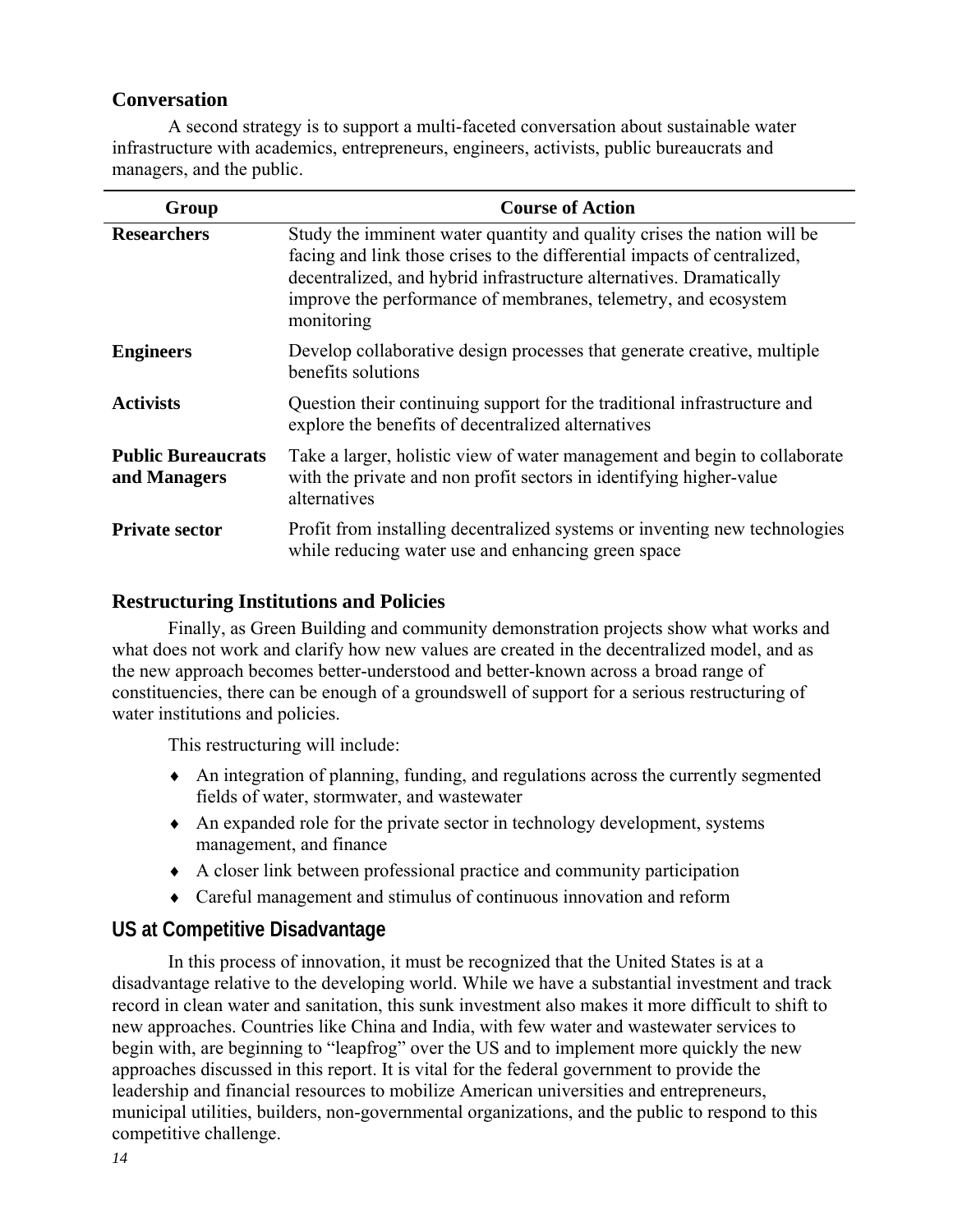# <span id="page-14-0"></span>Chapter 1

# <span id="page-14-1"></span>**INTRODUCTION**

Over the last decade, interest has grown in decentralized technologies and designs to provide water, stormwater, and wastewater services. Rural areas have used onsite wells and septic systems for years. However, these systems have been largely viewed as temporary solutions.

As the density of development increased, the modern and permanent model of infrastructure to protect public health was highly centralized water and sewer pipes and treatment plants along with large-scale stormwater drainage systems.

In the US, these "big-pipe" systems were built in cities starting in the 1800s. By reducing public exposure to polluted waters and floods, this infrastructure has been seen as a great public health achievement. The Clean Water Act in 1972 and the Safe Drinking Water Act in 1987 introduced more stringent requirements for wastewater treatment plants and water treatment plants. As a result, the 1970s and 1980s saw significant improvements in surface water quality.

More recently, the role that decentralized technologies and designs could collectively play in providing a more "sustainable" water, stormwater, and wastewater infrastructure has begun to be discussed. Concerns are growing that conventional, centralized infrastructure cannot meet the rising demands of population growth and urban/suburban land development without threatening the collapse of natural water hydrologies and ecosystems. Decentralized systems and reform in agricultural practices are the key innovations for reducing the demand for new water supplies and for lightening the ecological footprint of the infrastructure.

# <span id="page-14-2"></span>**Trio of Decentralized Technologies and Designs**

In general, the focus in decentralized systems has been on the various technologies and designs, or "appliances," in the separate spheres of water-efficiency, stormwater, and wastewater. The use of these systems has still been on the margins of the traditional, centralized model. Various alliances and Environmental Protection Agency (EPA) programs have emerged to advance these technologies and designs. Arguments have been made for how widespread use of these decentralized systems could enhance the performance of the existing infrastructure or provide multiple other benefits to communities.

Generally, the customer has been the homeowner or developer/builder, and municipalities have used both incentive programs and mandates to encourage the installation of the technologies, particularly in new construction.

Examples of this "trio" of technologies and designs, and their promoters include:

- ♦ Water efficiency and conservation
- ♦ Stormwater retention and reuse
- ♦ Decentralized wastewater treatment, reuse, and resource recovery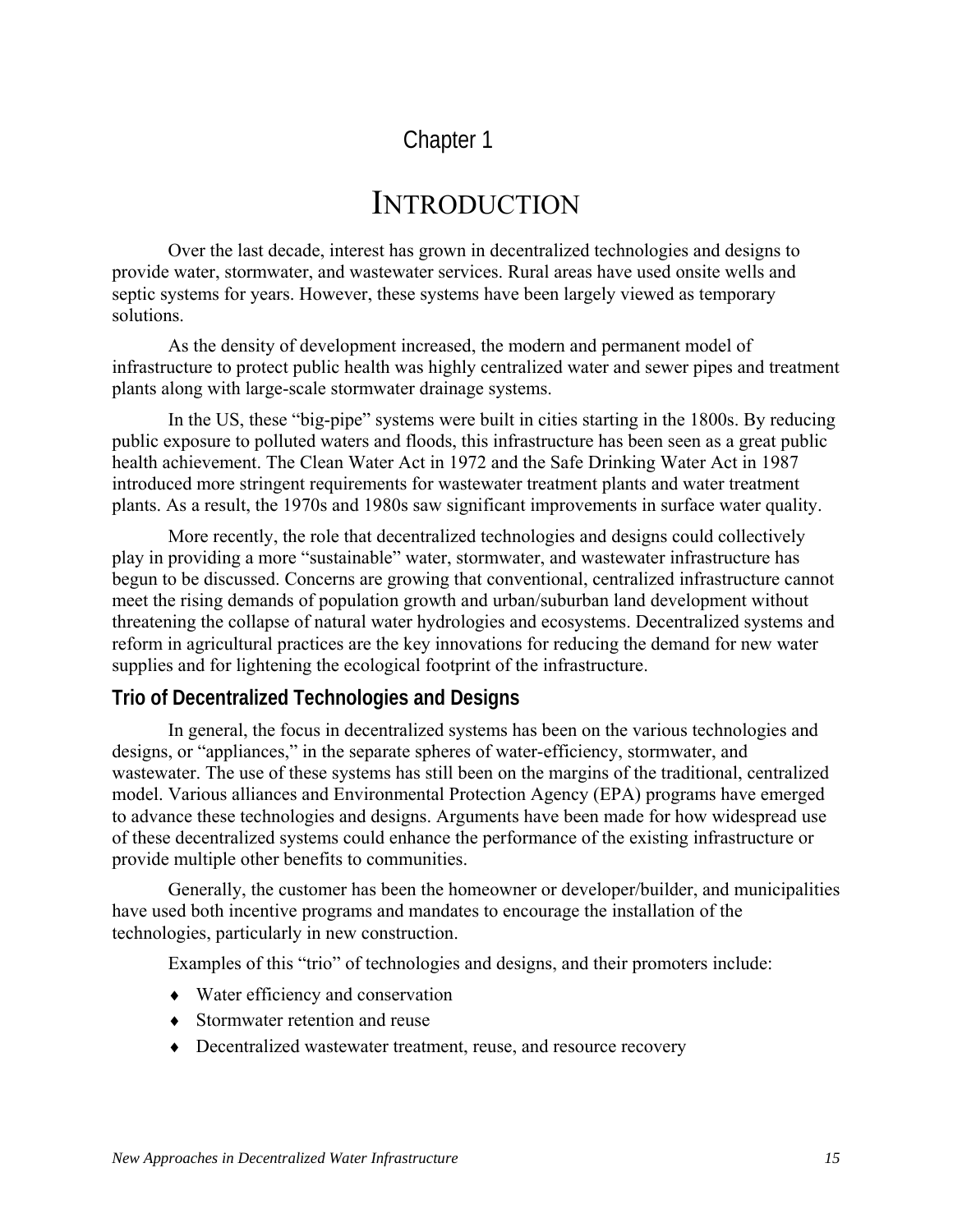# <span id="page-15-0"></span>**Water Efficiency and Conservation**

The following approaches have been advanced by groups such as the new Alliance for Water Efficiency, which is a consortium of appliance manufacturers and environmental organizations:

- ♦ Water-efficient appliances, such as washing machines and low-flow toilets
- ♦ Landscaping practices and plants that use less water
- ♦ Point-of-use water treatment devices that reduce the demand for potable, drinking water
- ♦ Water meters and pricing that provides incentives for consumers to reduce their use of water

Peter Gleick at the Pacific Institute and Richard Pinkham at the Rocky Mountain Institute have helped shape the arguments for decentralized water-efficiency, or what they have called the "soft path."

The EPA has established a program to advance labeling and standards, called Water Sense, and one of the Four Pillars for a Sustainable Infrastructure is to help municipal utilities advance water-efficiency in their systems.

Generally, the argument for enhancing the performance of the traditional, centralized infrastructure has been to use water-efficient appliances and conservation practices as a means to reduce the demand for new water supplies, particularly in arid regions of the country. However, as in similar energy-efficiency programs, the new appliances and landscaping have often been of higher quality and design for the customer, as well.

# <span id="page-15-1"></span>**Stormwater Retention and Reuse**

The following approaches have been advanced by organizations such as the Low Impact Development Center and the Center for Watershed Protection, primarily for new "Greenfield" development:

- ♦ Rain gardens or rooftop plants
- $\triangle$  Tree planting programs
- ♦ Cisterns to collect rainwater
- ♦ Reuse of stormwater for toilet-flushing, irrigation, and other non-potable uses
- ♦ Low-impact development designs for subdivisions, which allow for stormwater retention and filtering onsite

Recently, the EPA has established a "green infrastructure" program in collaboration with municipal utilities and environmental organizations, and has funded Sustainable Cities, a partnership of landscape architects and other non-governmental organizations (NGOs).

The arguments for decentralized stormwater systems have been to enhance water quality protection, on the one hand by reducing the impact of new development in rural and suburban areas, and on the other hand, by reducing stormwater overflows and runoff in urban areas with combined sewers.

However, advocates of green infrastructure have also pointed out the additional benefits of rain gardens and trees, including beautification, open space, better air quality, reduced heat island effects, and others. Stormwater can also be used for non-potable water purposes.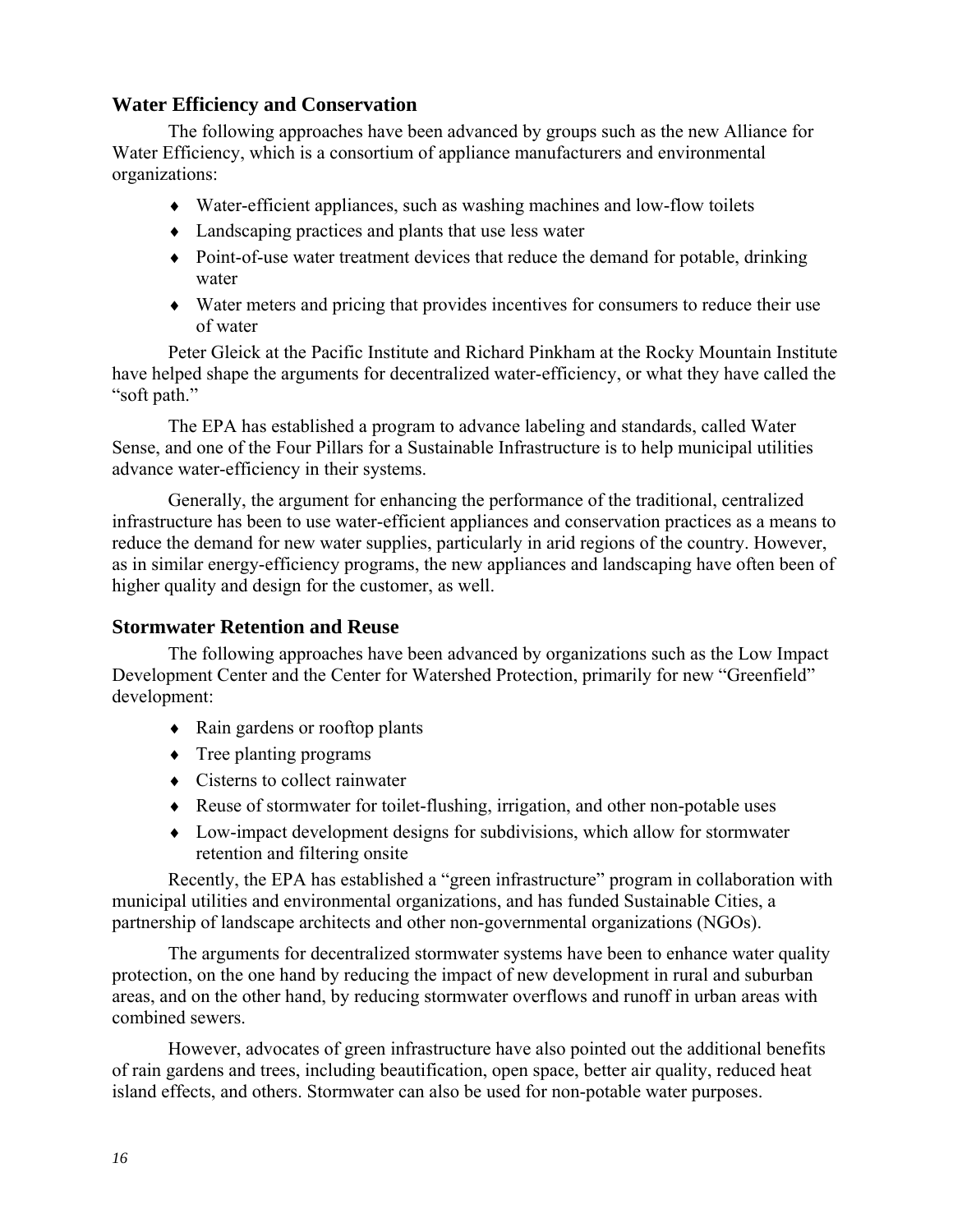# <span id="page-16-0"></span>**Decentralized Wastewater Treatment, Reuse, and Resource Recovery**

Decentralized wastewater can be treated, reused, and provide resources in the following ways:

- ♦ Onsite and cluster wastewater treatment technologies and designs that produce high-level treatment at small scales
- ♦ Reuse of treated wastewater for toilet flushing, irrigation, firefighting, and other uses
- ♦ Recovery of energy from the organics in wastewater, including both methane and hydrogen
- ♦ Recovery of nutrients (nitrogen and phosphorous) for use as fertilizers in landscaping and agriculture

The National Onsite Wastewater Recycling Association (NOWRA), as a collaborative of manufacturers, academics, and regulators, has been the primary advocate for decentralized systems in unsewered areas.

The EPA has a decentralized wastewater program, which has produced technical guidance documents and promoted the concept of system "management" by utilities and others. Relatively minor projects in energy and nutrient recovery have been promoted by ecology engineering and eco-sanitation groups that have argued for minimizing the waste of resources in the wastewater.

The arguments for decentralized wastewater treatment have largely focused on cost-savings in avoiding the construction of conventional centralized infrastructure in previously unsewered areas. New ideas have included the advantages of decentralized treatment and effluent release into soils as a means to retain and restore groundwater levels and the use of decentralized wastewater treatment in urban redevelopment projects, such as the Solaire building in Manhattan.

# <span id="page-16-1"></span>**Sustainable Infrastructure and the Trio of Decentralized Systems**

Ultimately, the greatest promise for decentralized approaches will emerge both from an integrated consideration of the trio of technologies and designs at the building or neighborhood scale (water-efficiency and conservation, stormwater retention and reuse, and wastewater treatment, reuse, and resource recovery) and from an integrated perspective at the municipal or watershed level.

This integrated perspective will be defined by simultaneous planning for water quantity and water quality protection, and by the search for multiple community benefits in energy recovery, open space, "green job" creation, etc.

A community might continue with siloed programs to encourage or mandate decentralized installations in water-efficiency, stormwater, or wastewater, but it could also begin to support integrated, closed-loop systems.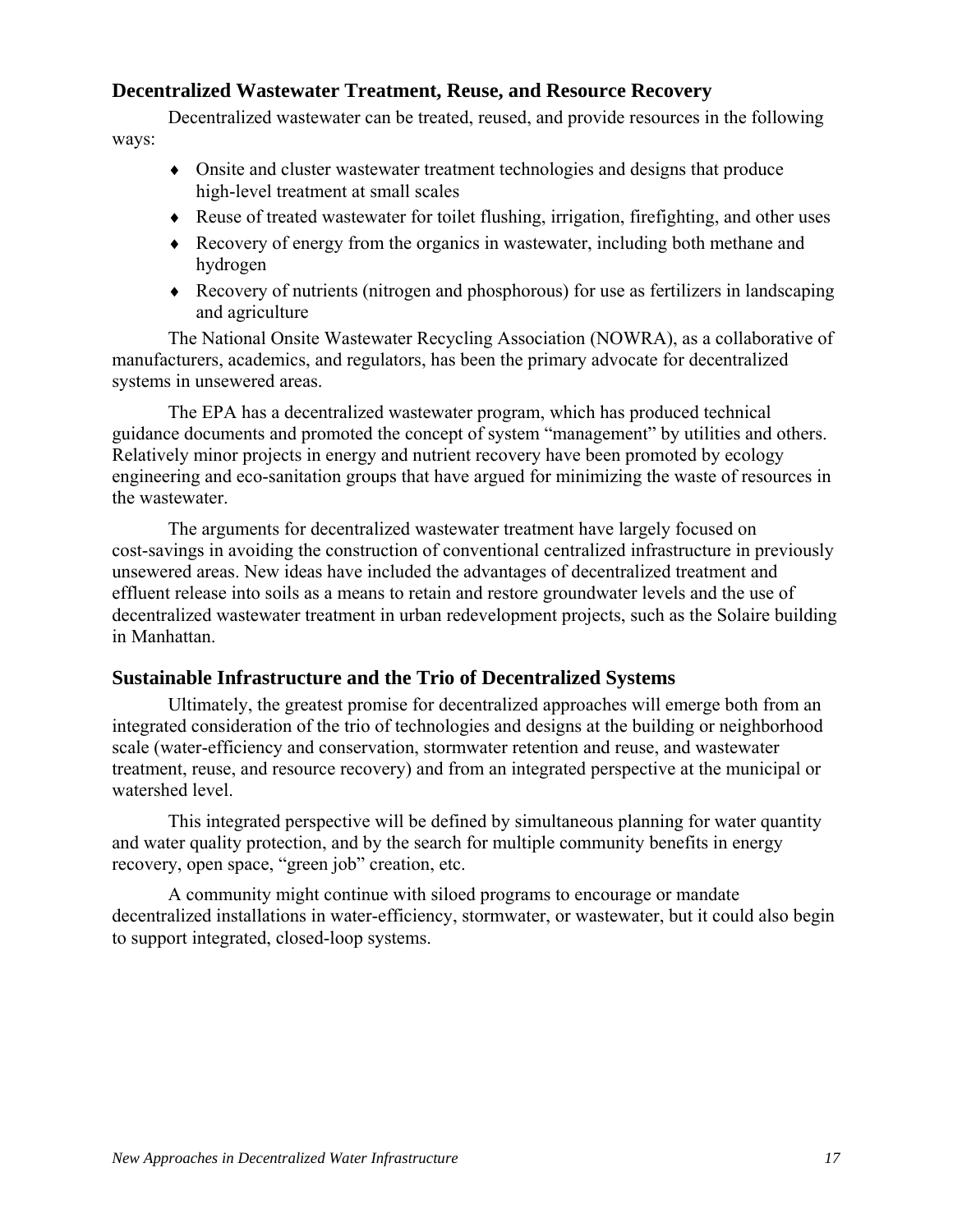# <span id="page-17-0"></span>**Integrated Decentralized Technologies and Designs**

Leading-edge engineers and planners are merging water-efficiency, stormwater, and wastewater systems at the site level.

- Closed-loop water systems in residential and commercial buildings, where water-efficient appliances cut demand for water, stormwater and wastewater are treated and reused for landscape irrigation, toilet flushing and cooling, and energy and nutrients are recovered from the wastewater
- ♦ Water-centric planning for new subdivisions and urban infill developments

# <span id="page-17-1"></span>**Traditional and Potential New Infrastructure**

It is not possible to define the precise suite of decentralized technologies and designs that will be used in the future, because scientific breakthroughs may expand the available technologies. Basic scientific research into biotechnology and nanotechnology can, for example, dramatically improve the performance of membranes, telemetry, and ecosystem monitoring. Nevertheless, a substantial change in the infrastructure pattern can be anticipated and envisioned.

# <span id="page-17-2"></span>**Current Infrastructure**

A birds-eye view of the current water, stormwater, and wastewater infrastructure in cities would show highly centralized and underground "rapid conveyance" piping networks and flood control channels, which transport potable water to homes and businesses for a variety of potable and non-potable uses. They also transport large volumes of stormwater and wastewater effluent to surface waters, and export groundwater that would otherwise be an element of base flows in streams and rivers. This infrastructure has also been called "gray" infrastructure, because cities using it are covered by impervious concrete streets and sidewalks, and have minimal green space.

In rural and suburban areas, the advance of centralized infrastructure would also be perpetuated with the continued construction of water and sewer lines in high-growth areas, thereby increasing utilization of water supplies and disruption of hydrologies in the watershed.

# <span id="page-17-3"></span>**Potential Hybrid (Decentralized and Centralized) Infrastructure of the Future**

A birds-eye view of the future infrastructure in cities would be substantially more "green." Rain gardens and trees would be used to retain stormwater. Streams and habitat would have been restored by reducing the groundwater flows into sewers, minimizing stormwater runoff into streams, and by reducing the overall demand for potable water. Air quality and the heat island effects would have been improved.

The actual infrastructure would be a combination of enhanced performance of the aging centralized infrastructure and multiple decentralized installations across the city. Water-efficient appliances might be found in scattered homes or buildings across the city, while integrated water/stormwater/wastewater/reuse systems might be found in urban infill developments designed around the specific challenges and opportunities of the site.

The trio of decentralized technologies and designs would be used to reduce the flows of water in the aging water lines by stressing efficiencies and reuse of stormwater and wastewater and to reduce the flows of stormwater and wastewater in the drainage and sewer systems as well.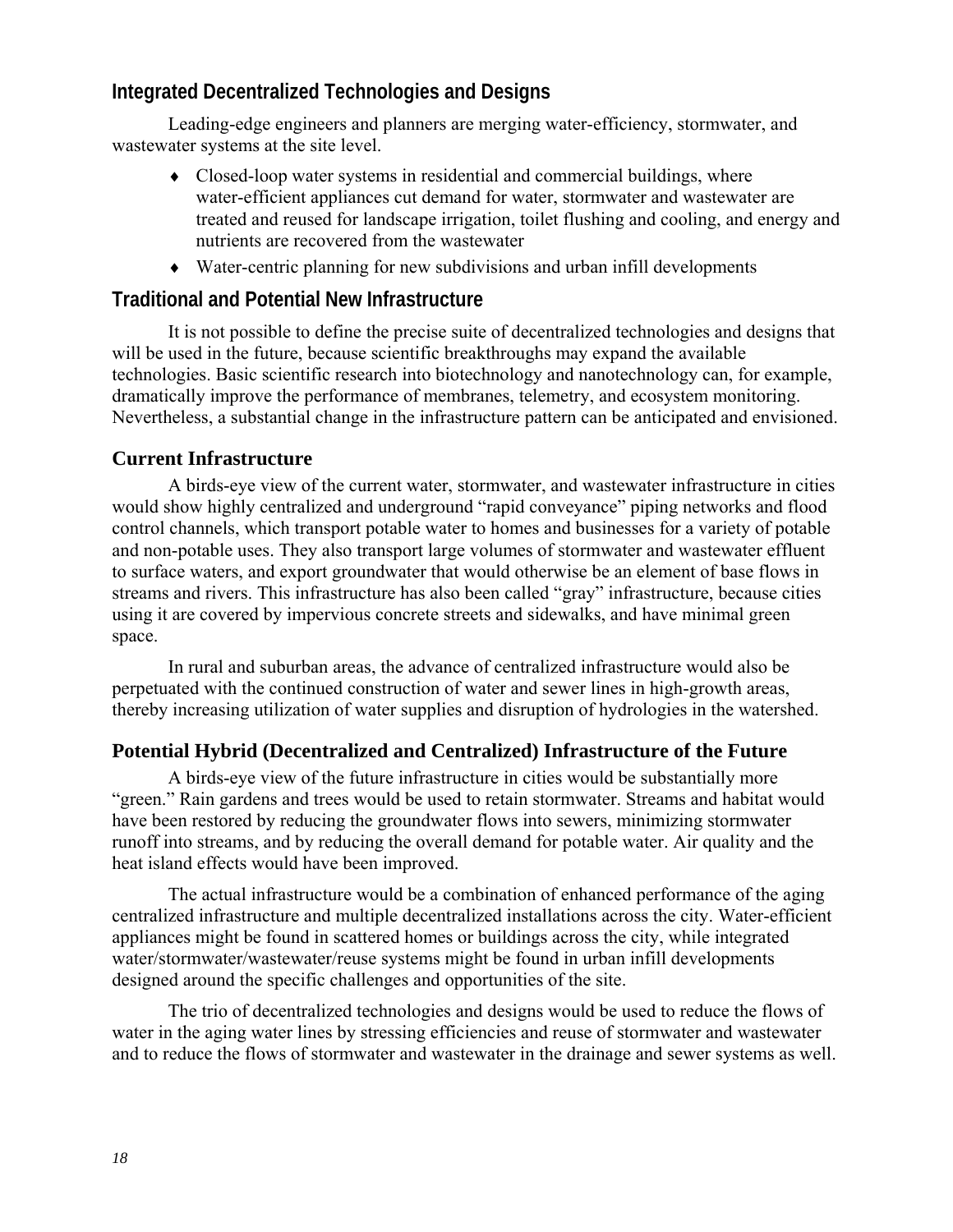A birds-eye view of rural and suburban areas would be of continued reliance on onsite and cluster water, stormwater, and wastewater systems. Water-centric subdivision planning, in particular, would push toward off-the-grid efficiencies and a minimal impact on natural water flows and hydrologies in the watershed.

Both the urban and greenfield infrastructure would be integrated with energy and nutrient recovery from the wastewater.

### <span id="page-18-0"></span>**Patterns of Decentralization**

|  | Table 1-1: Description of Patterns of Decentralization |
|--|--------------------------------------------------------|
|--|--------------------------------------------------------|

| Pattern                                     | Description                                                                                                                                                                                                                |
|---------------------------------------------|----------------------------------------------------------------------------------------------------------------------------------------------------------------------------------------------------------------------------|
| Onsite and<br>Neighborhood Use<br>and Reuse | Closed-loop water systems in residential and commercial buildings, where water is used efficiently<br>and where stormwater and wastewater are treated and reused for landscape irrigation, toilet<br>flushing and cooling  |
| Green Infrastructure                        | Rain gardens that trap stormwater and sustain trees and plants. These plants restore beauty and<br>improve air quality, moderate energy flows, and provide potential food sources                                          |
| <b>Smart Growth</b>                         | Patterns of neighborhood development that interconnect nature and the built environment, preserve<br>open space, and respect natural drainage flows                                                                        |
| <b>Green Cities</b>                         | Restoration of natural cycles of water infiltration and evaporation in cities and towns through<br>localized treatment and groundwater recharge, trees, parks, and roof gardens, and stream<br>daylighting and restoration |
| Watershed<br><b>Restoration</b>             | Restoration of natural watershed flows and functions through localized water use and recycling into<br>natural wetlands, groundwater, and air. These systems will restore and preserve habitat and wildlife                |
| <b>Climate Moderation</b>                   | Slowing of global warming through rehydration of soils and vegetation that absorb heat and<br>increase water vapor in the atmosphere                                                                                       |

# <span id="page-18-1"></span>**Multiple Community Benefits**

Decentralized water and wastewater infrastructure creates the following benefits:

- ♦ **Lower costs and reduced demand for wastewater and stormwater facilities as well as water supply**—costly water supply enhancements can be avoided through onsite water use efficiencies, wastewater reuse, and rainwater harvesting. Impacts of droughts can be moderated
- ♦ **Lower costs of maintaining existing infrastructure***—*flow rates in existing water and sewer systems can be reduced through decentralized efficiencies and reuse in office buildings and infill developments
- ♦ **Lower costs for new infrastructure***—*new developments can be accommodated with targeted small-scale infrastructure that is competitive with centralized infrastructure and with more benefit to the community and the environment
- ♦ **Greater resilience***—*small-scale treatment units are more resilient than centralized systems in hurricanes and floods and less vulnerable to accidents and terrorism
- ♦ **Ecological restoration***—*decentralized systems can reduce the discharge of pollutants, replenish aquifers, and restore streamflows and habitats
- ♦ **Resource efficiencies***—*small-scale treatment units can save on energy costs and recycle nutrients into landscaping and agriculture
- ♦ **Community benefits***–*green infrastructure has been shown to improve air quality, preserve open space, and create local jobs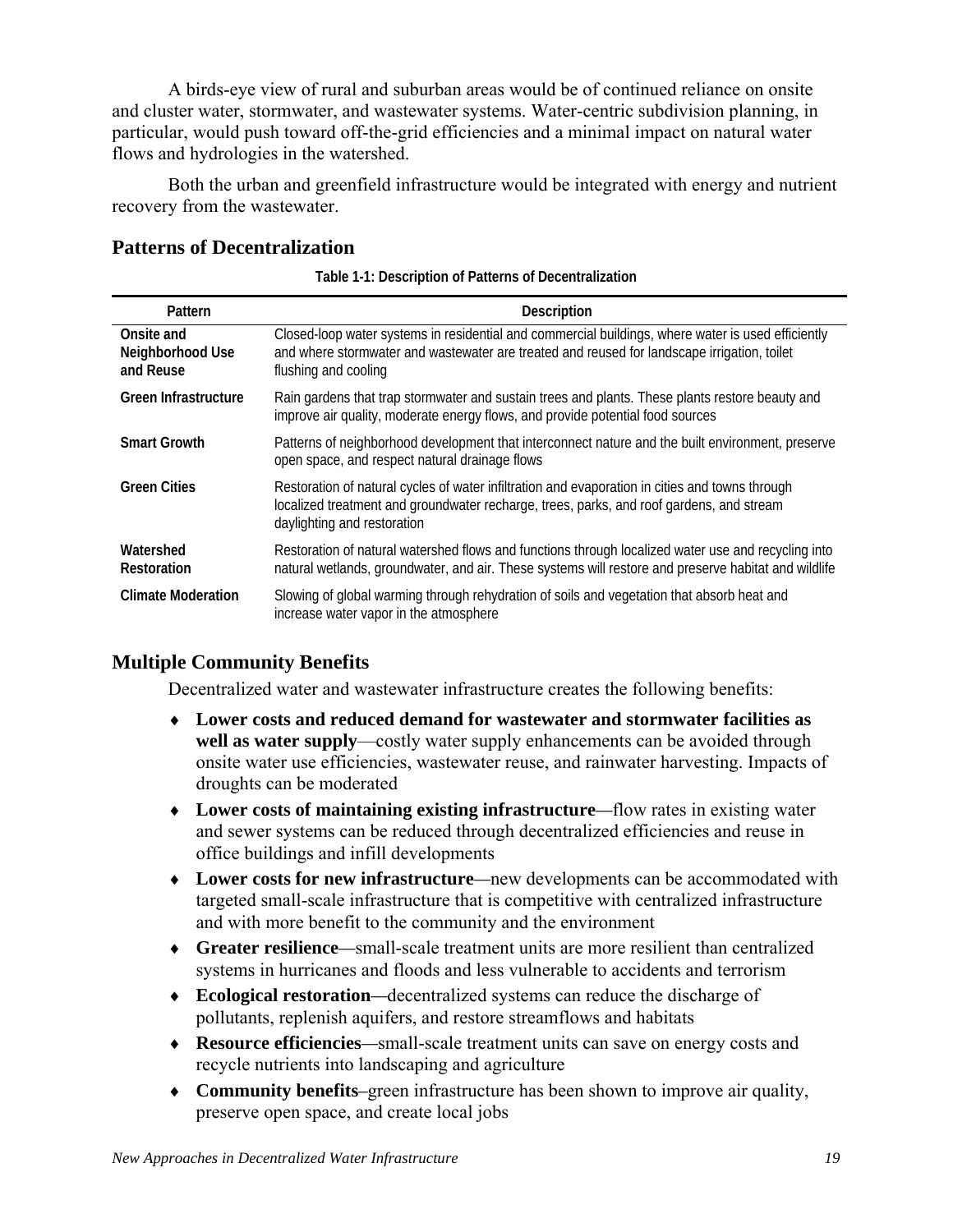- ♦ **Private financing***—*small-scale treatment units on individual properties can be financed privately, thereby saving money for municipalities
- ♦ **International competitiveness***—*American advancements in sustainable water systems can be utilized in developing countries, such as China and India, and hightech research, manufacturing, and engineering jobs can be created in the US to serve these markets

#### <span id="page-19-0"></span>**Difficulties Inherent in Shifting to a New Hybrid Infrastructure**

As advantageous as decentralized water, stormwater, and wastewater infrastructure can be, there are numerous institutional impediments to its adoption. In a private market, a good new product can begin with a niche market and quickly transform an entire sector, as can be seen with cell phones replacing landlines or automobiles replacing horse-drawn carriages. In a heavily regulated, public-private market like the water field, however, no process as economists have described as the "winds of creative destruction" exists.

Innovators have trouble selling their products and services in a system in which regulators, municipal utilities, engineers, unions, and other entrenched bureaucracies or interests can refuse to alter the rules and practices or retrain in new approaches. Often just one of these constituencies can block a new approach that a majority of local stakeholders might support.

In recent years, the EPA and others have adopted an incremental approach to incorporating decentralized systems into the traditional paradigm by providing information and guidance to communities on a number of decentralized technologies, such as low-impact development, decentralized wastewater treatment, and most recently, water-efficient appliances and green infrastructure.

This siloing of thinking has helped to keep decentralized systems at the margins of conventional practice, as for example, when the role of improved decentralized wastewater systems is still largely focused on rural, unsewered areas.

This project has taken a more radical approach, which suggests that sustainability of the nation's core infrastructure in urban, suburban, and rural communities will be achieved when decentralized systems have become the centerpiece of future responses to water quantity and quality crises, both in enhancing the performance of the existing infrastructure and the building of new infrastructure.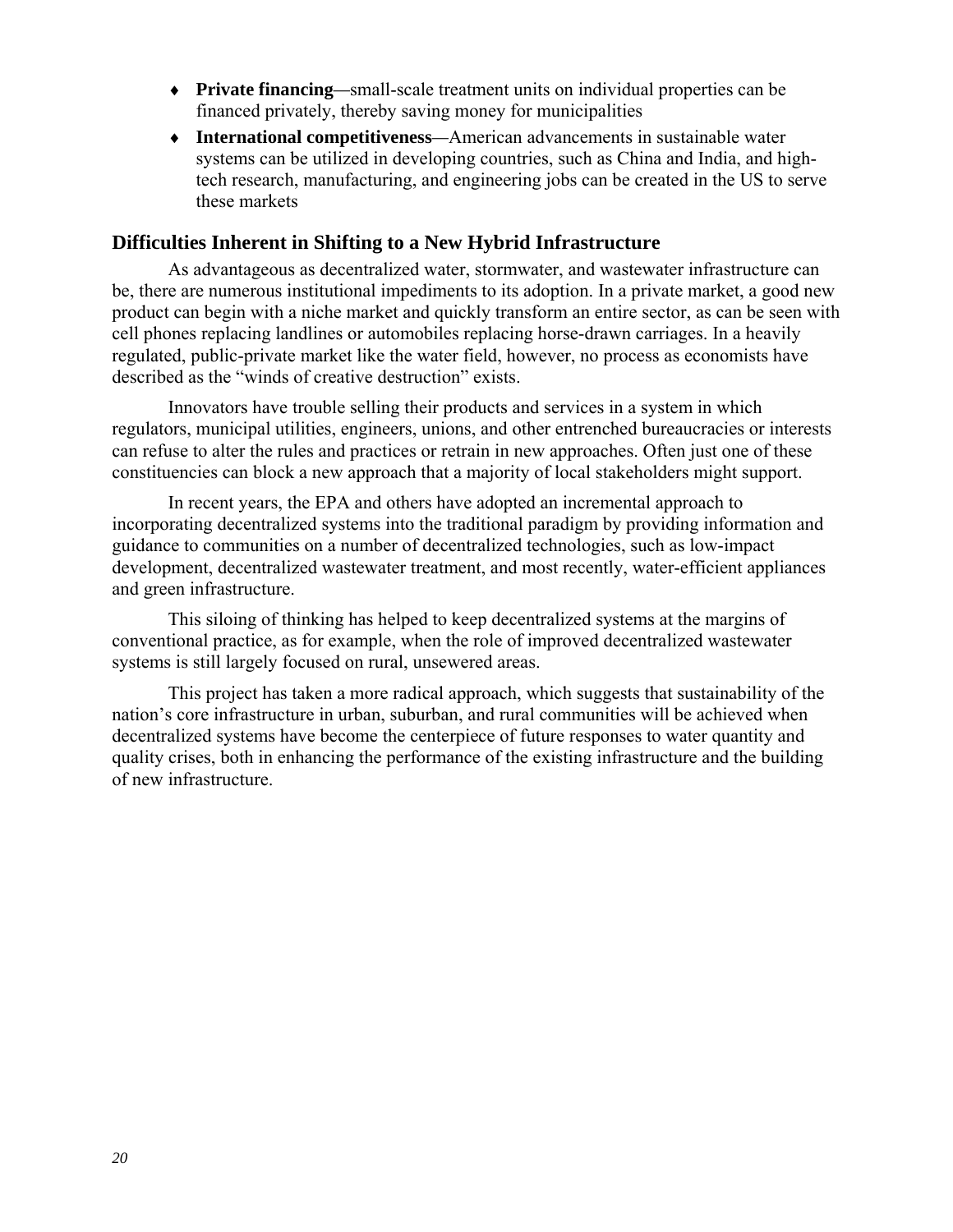#### <span id="page-20-0"></span>**Paradigm Shift Needed from the Old to the New Infrastructure**

Participants in decentralized infrastructure discussions have begun to refer to a need for a wholesale paradigm shift in the water field. American Heritage Dictionary defines a "paradigm" as a pattern or model, or as a set of assumptions, concepts, values, and practices that constitutes a way of viewing reality for the community that shares them, especially in an intellectual discipline. The term "paradigm shift" has been used to signal the scope and nature of change that will be required to implement a new infrastructure, including substantial changes in ways of thinking and practice, as well as in the participation of new stakeholders.

Useful lessons exist about how paradigm shifts occur or do not occur. First, the tendency of participants in an old way of thinking and practice is to react to new challenges by an increasingly complicated and expensive "incrementalism," rather than a significant rethinking of the approach. A 1998 WERF "futures" workshop of experts concluded that such a process has been occurring in the water sector, where increasingly stringent effluent requirements are being imposed on central treatment plants, while decentralized options that might reduce effluent releases are not considered. More recently, responses to water shortages are proposals for new large reservoirs and desalination plants, rather than a reduction in demand through water efficiencies and reuse.

Analysts of paradigm shifts in other fields also point out that "path dependencies," (Arthur 1989) such as intransigent institutional or market factors, can prevent the emergence of a new product or approach. Finally, institutional players can guide new markets toward sub-optimal products, if their marketing or political skills are superior. Concerns in this regard are that water sector institutions can block desirable changes in technology use, and that markets might evolve for affluent customers but not for lower-income customers.

Most analysts agree that it can never be predicted how, when, or whether a paradigm shift will actually occur. It appears that nothing is inevitable (Meadows 1997). And there are no absolute, surefire strategies for engineering a paradigm shift; rather, the best strategy is a combination of continued critiques of the old paradigm and support for those seeking to pilot the new technologies and ways of thinking. *Tipping Point* (Gladwell 2000) literature suggests that pressure for change will build and build, and the eventual shift may occur rapidly when the pressures for change are strong enough and "champions" of change have captured sufficient attention in the field.

Part of the reason why incremental change from the current paradigm to a more sustainable paradigm is unlikely to occur is that existing institutions are not well equipped to recognize the value in a new approach. The significant benefits of decentralization will emerge only when water problems are thought about holistically, when the various technologies and designs of water conservation, stormwater management, and wastewater reuse are combined at various scales to address these problems, and when water infrastructure is also designed with energy conservation and recovery, parks, habitat restoration, and other quality of life improvements in mind.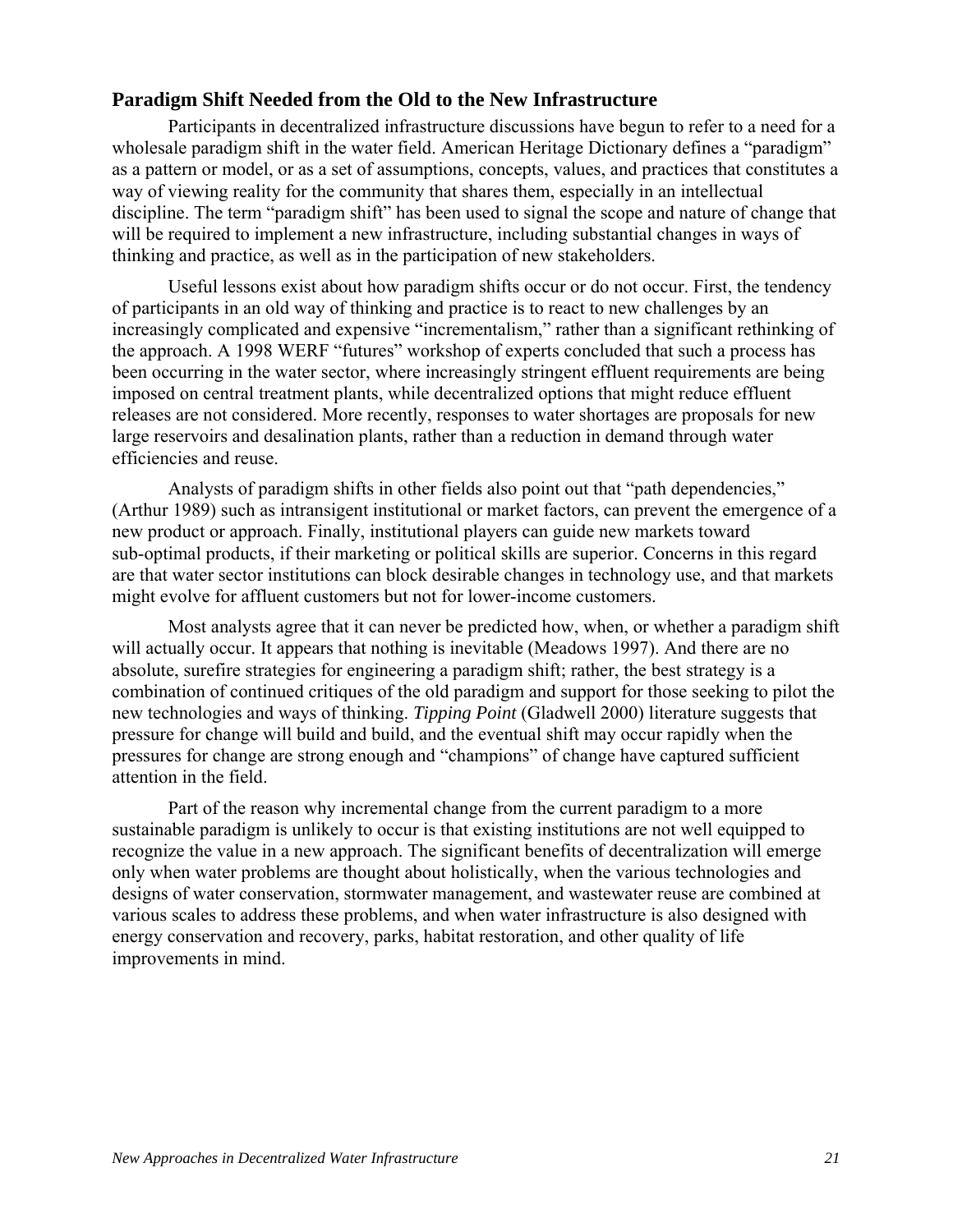Some key structural changes entailed in the paradigm shift are shown in the table.

| Table 1-2: Water Infrastructure and Institutional Paradigm |
|------------------------------------------------------------|
|------------------------------------------------------------|

| <b>Traditional</b>                                                                                                                                                   | New Sustainable                                                                                                                                                                                       |
|----------------------------------------------------------------------------------------------------------------------------------------------------------------------|-------------------------------------------------------------------------------------------------------------------------------------------------------------------------------------------------------|
| Rapid conveyance—underground concrete pipes and<br>large treatment plants                                                                                            | Opposite of rapid conveyance-keep a significant portion of the<br>source, use, treatment, and/or disposal at the local level (site or<br>neighborhood)                                                |
| First goal of public health protection-clean water delivery<br>and wastewater disposal, flood control channels<br>Later-water quality protection in receiving waters | Not just public health and water quality-additional<br>environmental and social pressures for a lighter ecosystem<br>footprint and enhanced community benefits                                        |
| Industrial model of specialization                                                                                                                                   | Integrate water, wastewater, stormwater in designs,<br>management, planning                                                                                                                           |
| Siloed infrastructure, funding, and regulations-water,<br>wastewater, and stormwater independently managed                                                           | Multiple uses and reuses (mimic nature)                                                                                                                                                               |
| Economies of scale in treatment costs as the driving<br>rationale-the bigger the better, from financial perspective                                                  | True cost pricing-more than just economies of scale-multiple<br>values and internalized environmental costs                                                                                           |
| Potable water for all uses                                                                                                                                           | Water quality sufficient for the intended use                                                                                                                                                         |
| Community expectations for safe drinking water and<br>protection of lakes, rivers, and beaches                                                                       | Community tailoring of infrastructure to restore and protect<br>ecosystems, preserve community character and open space,<br>improve quality of life, create jobs, and achieve other local<br>benefits |
| Public management and oversight of the infrastructure                                                                                                                | Private also sector engaged in management, under public<br>oversight                                                                                                                                  |
| Public infrastructure located in public rights of way                                                                                                                | Installations on private, as well as public, property                                                                                                                                                 |
| Federal regulations and funding oriented around<br>centralized delivery and collection and point-source<br>discharges                                                | Federal subsidies and tax incentives allow for decentralized<br>alternatives, and federal regulations are re-oriented around<br>resource efficiencies and reduced discharges                          |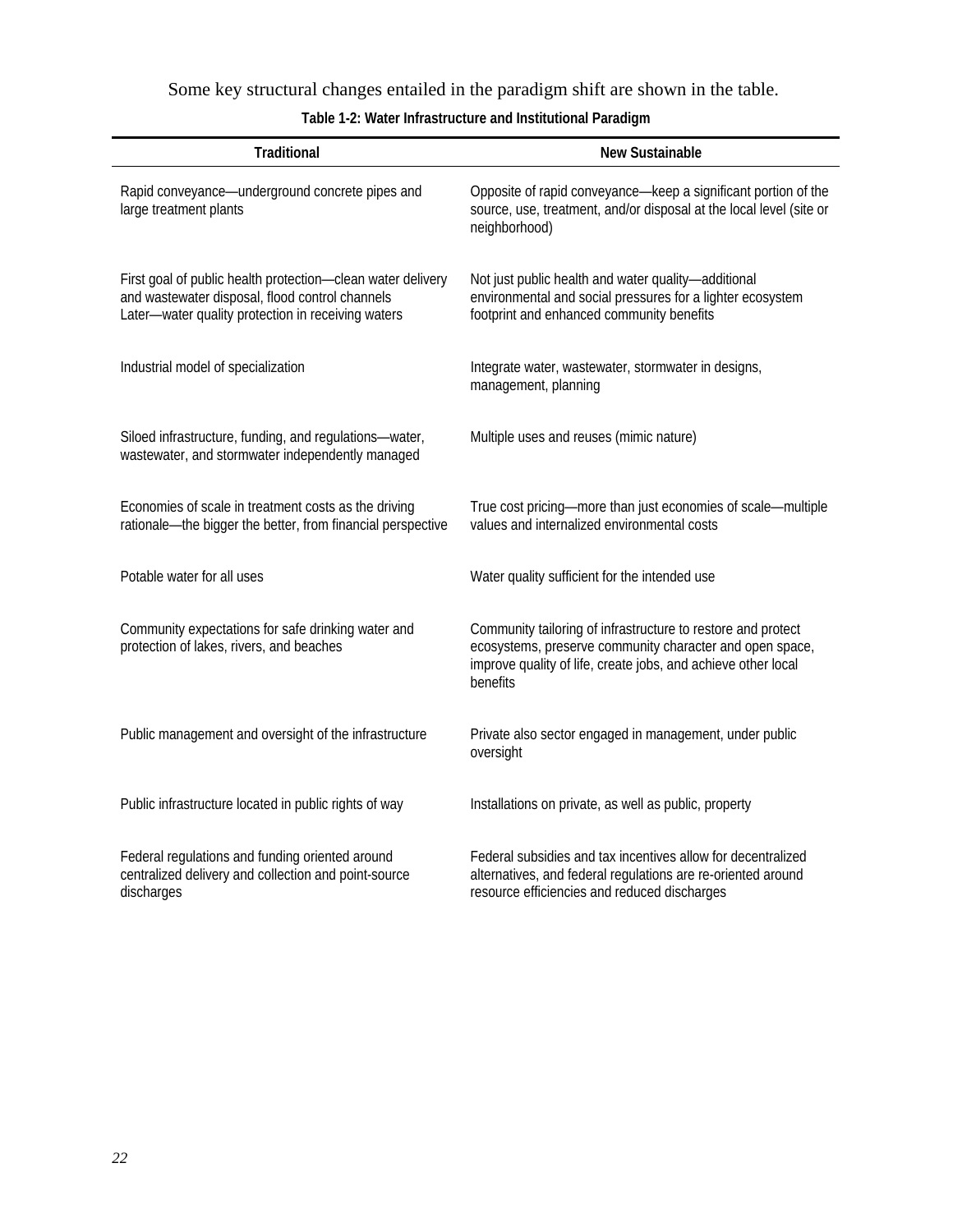# <span id="page-22-0"></span>Chapter 2

# <span id="page-22-1"></span>THIS PROJECT: WORKSHOPS OF CASE STUDIES AND STAKEHOLDERS

# <span id="page-22-2"></span>**Objective**

The objective of this project was to explore the various pressures or drivers and impediments for a change in the fundamental "paradigm" of water management. A series of workshops with experts and advocates convened to explore the institutional issues and to tease out various new strategies for jump-starting and easing a transition.

# <span id="page-22-3"></span>**Approach**

The Coalition for Alternative Wastewater Treatment convened two series of workshops. Experts in the field of decentralized systems, including researchers, engineers, and practitioners, were brought together with a broad range of other constituencies, including utilities, environmental NGOs, home builders, architects, and community activists.

Advocates and experts from across the country provided case study presentations. Wide-ranging discussions on policy and markets were held and recommendations were developed for reform strategies. The author of these White Papers conducted additional literature review as well.

# <span id="page-22-4"></span>**Documentation**

Proceedings of the workshops, which describe case study presentations, discussions, recommendations, and lists of participants are available. Conference papers based on the workshops are also available. Four White Papers on topics of financing, institutional challenges and opportunities, education and outreach, and levels of service are also included in this report.

# <span id="page-22-5"></span>**Schedule**

The following is a list of workshops and presenters.

# ♦ **March 17–18, 2005—Viable Business Models for Decentralized System Management**

- − Valerie Nelson, Distributed Water Resource Management: *Provider Models, Services, and Markets*
- − Jerry Stonebridge, Stonebridge Environmental Inc.: *Model for Onsite Systems*
- − Tim Bannister, TCW Wastewater Management: *Model for Onsite Systems*
- − Ed Clerico, Applied Water Management: *A Decentralized Public Utility Going Beyond Individual Septic Systems*
- − Kevin White, University of South Alabama Department of Civil Engineering: *Neighborhood (Cluster) Wastewater Management in Mobile, AL*
- − Steve Moddemeyer, Seattle Public Utilities: *Distributed Water Resource Management: Rainwater Harvest and CSO Control in Seattle*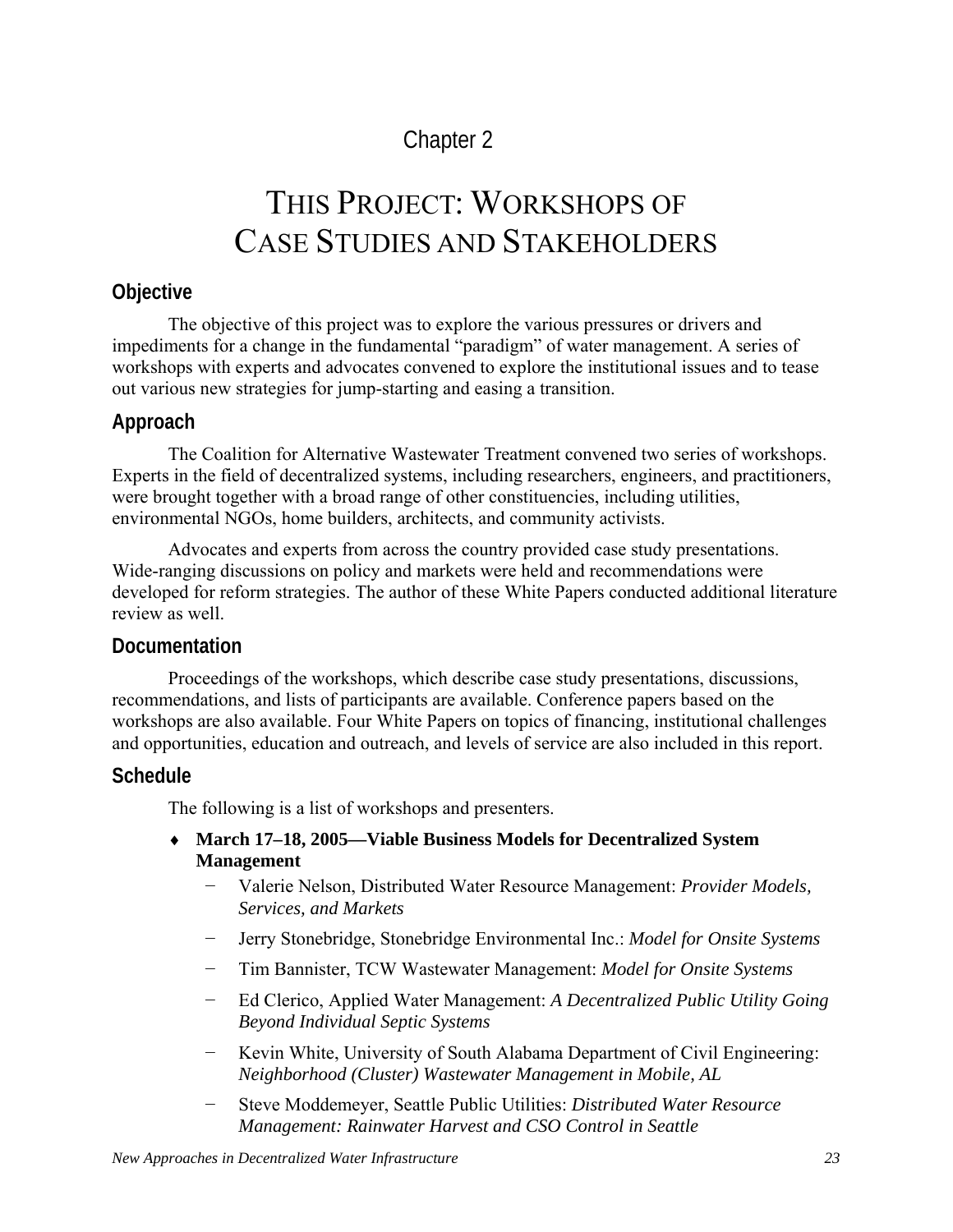- − Andy Lipkis, TreePeople: *The Case for Integrated Urban Watershed Management, Los Angeles*
- ♦ **November 10, 2005—Science and Technology Needs and Opportunities** 
	- − Julian Sandino, CH2MHill: *Changing Infrastructure Paradigms: An International Perspective*
	- − Robert Siegrist, Colorado School of Mines: *Current Research Efforts and Potential New Directions*
	- − Mary Hansel, Carollo Engineers: *Biomimicry—Learning from Nature's Consummate Engineers*
	- − Keith Carns, EPRI Community Environmental Center: *Current Research Efforts and Potential New Directions*
	- − Mike Luzier, National Association of Home Builders Research Institute: *Market Transformation Strategies*
- ♦ **December 12, 2005—Funding, Planning and Regulatory Reform** 
	- − Peter Shelley, Conservation Law Foundation, Boston, Massachusetts Water Initiative: *Water Quality and Supply in Massachusetts*
	- − Andy Lipkis, TreePeople Center for Community Forestry, Los Angeles
	- − Jim Stebbins, Project Design Consultants, San Diego: *Building Blocks of Sustainable Development*
	- − Kyle Dreyfus-Wells, Chagrin River Watershed Partners, Ohio: *Implementing Low Impact Development in the Chagrin Watershed*
	- − Craig Lindell, Aquapoint, Inc, Massachusetts: *Distributed Sewer: The Demand Side*

# ♦ **December 13, 2005—Public Awareness and Action**

- − Harry Wiland, Eden's Lost and Found Filmmaker, California: *Grassroots Change*
- − Brent Haglund, Sand County Foundation, Wisconsin: *Promoting Environmental Stewardship*
- − Ken Jones, Green Mountain Institute, Vermont: *Success in Small Communities and Rural Areas*
- − Nancy Lee, Social Marketing Services, Inc., Washington: *Social Marketing and Sustainable Development*
- − David Johnston, What's Working, Colorado: *Engaging Diverse Culture in a Common Project*
- ♦ **January 19, 2006—Final Synthesis Workshop** 
	- − Core group of organizations re-convened. One of the objectives was to develop an agenda of priority short-term research and development, institutional reform, and outreach projects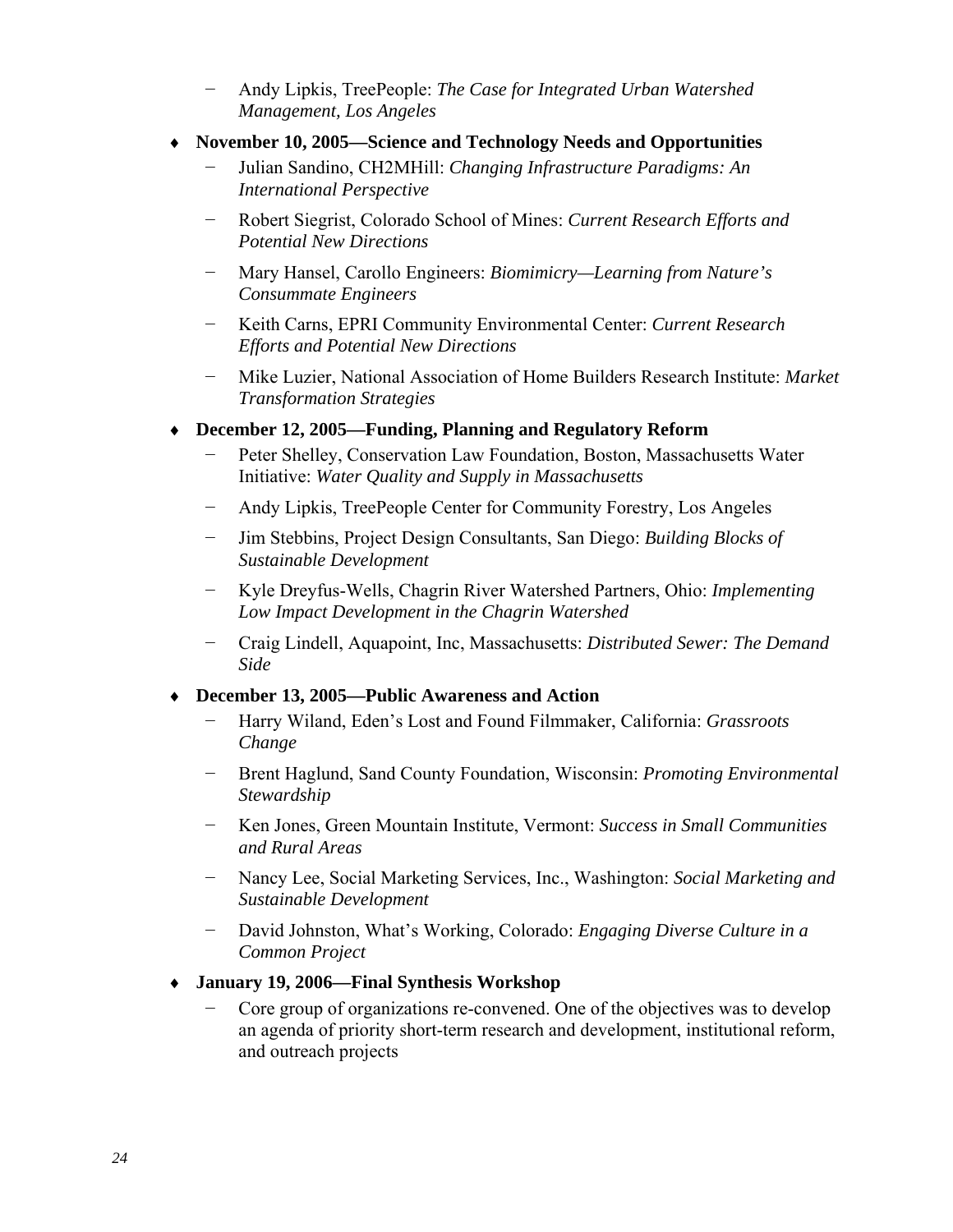# <span id="page-24-0"></span>**Stakeholders**

Stakeholders who participated in one or more workshops included:

- ♦ John Berdes, Shore Bank Enterprise
- ♦ Matt Byers and Linda Bonner, National Onsite Wastewater Recycling Association (NOWRA)
- ♦ Bill Cagle, Orenco Systems
- ♦ Todd Danielson, Loudoun County Sanitation Authority
- ♦ Glendon Deal, US Department of Agriculture
- ♦ Mark DeKay, University of Tennessee
- ♦ Scott Drake, East Kentucky Power Coop
- ♦ Alex Duran, National Association of Homebuilders Research Center
- ♦ Alex Echols, Conrod Communications
- ♦ Ray Ehrhard, EPRI Community Environmental Center
- ♦ Steve Ellis and Autumn Hanna, Taxpayers for Common Sense
- ♦ Doug Fogel, Butte County Public health
- ♦ Sheila Frace, US EPA Office of Water
- ♦ Rod Frederick, EPA
- ♦ Drew Gangnes, Magnuson Klemenich Associates
- ♦ Ron Gold, Mason County Public Utility District (PUD)
- ♦ Robert Goldstein, EPRI
- ♦ Robert Goo, EPA
- ♦ Jim Graydon, Kennedy/Jenks Consultants
- ♦ Terry Hull, Puget Sound Action Team
- ♦ Scott Johnstone, Stone Environmental
- ♦ Chris Kloss, Low Impact Development Center
- ♦ Jim Kreissl, Environmental Consultant
- ♦ Karen Mancl, The Ohio State University
- ♦ Tracy Mehan, Cadmus Group
- ♦ Phil Miller, Elsinore Valley MWD
- ♦ Tracy Moir-McClean, University of Tennessee
- ♦ Phyllis Murdock, Butte County Public Health
- ♦ John Murphy, EPRI Community Environmental Center
- ♦ Howard Neukrug, Philadelphia Office of Water
- ♦ Betsy Otto, American Rivers
- ♦ Ron Pate, Sandia National Laboratory
- ♦ Glenn Patterson, US Geological Service
- ♦ Rick Phalunas, National Environmental Services Center
- ♦ Richard Pinkham, Booz Allen Hamilton
- ♦ Greg Powell, Commonwealth Wastewater Systems
- ♦ Sushama Pradhan, North Carolina State University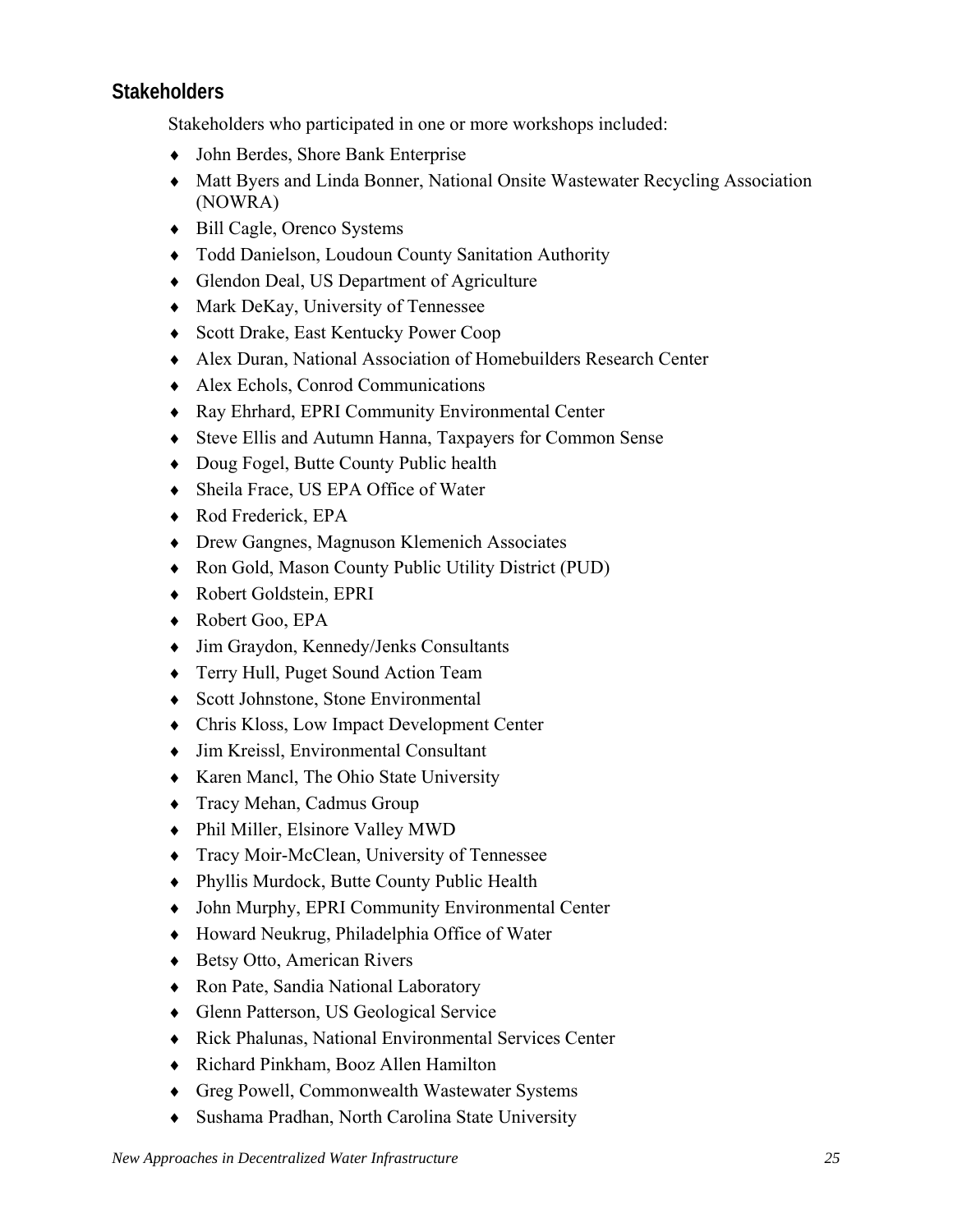- ♦ Karl Rabago, Houston Advanced Research Center
- ♦ Paul Schwartz, Clean Water Action
- ♦ Vance Severin, Butte County Environmental Health
- ♦ Frank Shephard, Woods Hole Data Base, Inc.
- ♦ Nancy Stoner, Natural Resources Defense Council (NRDC)
- ♦ Heather Whitlow, Casey Trees
- ♦ Richard Wright, American Society of Civil Engineers

# <span id="page-25-0"></span>**Workshop Findings**

This introduction will summarize the key workshop findings that pertain to the larger concerns about a shift to a new sustainable water paradigm. Specifically, three questions covered in this report are:

- ♦ What are the critical "drivers" or pressures for a shift in the paradigm?
- ♦ What are the institutional and other "impediments" to a shift in the paradigm?
- ♦ What are key strategies to amplify the pressures for change and to leverage the critical tipping points of cascading effects or crystallizing impacts?

**Note:** For more detail on workshop proceedings and summary findings and conclusions, click on the title of the workshop from the Homepage.

# <span id="page-25-1"></span>**Drivers for Change in the Paradigm**

In the workshop series, three major pressures for change in the paradigm emerged:

- ♦ Water crises and other new societal demands on the infrastructure
- New ideas and design concepts
- ♦ Niche innovations by advocates and entrepreneurs

# <span id="page-25-2"></span>**Impediments to Change in the Paradigm**

The following impediments to change emerged in the workshop discussions:

- ♦ Government policies, funding, regulations built around centralized infrastructure
- $\bullet$  Distorted pricing of water
- ♦ Balkanization of agencies
- ♦ Municipal authority and a limited role for the private sector
- ♦ Pervasive risk aversion and minimal research funding
- ♦ Stakeholder support for conventional solutions
- ♦ Lack of local models that combine technology, management, financing, and customer acceptance
- ♦ Opposition from threatened entities
- ♦ Classic market failures, such as lack of information, fragmentation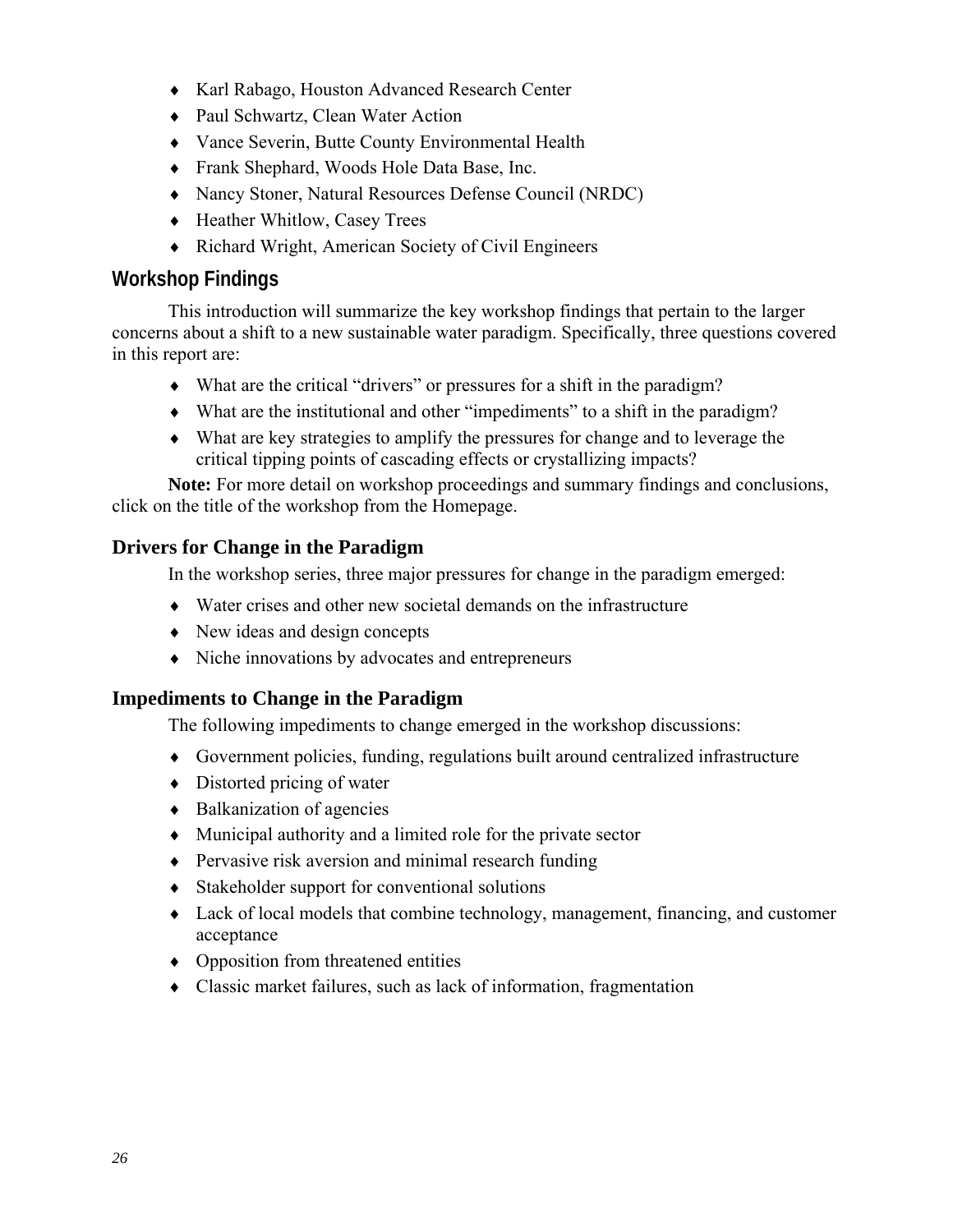# <span id="page-26-0"></span>**Strategies to Trigger and Ease a Paradigm Shift**

A basic strategy for a water paradigm shift emerged in the workshops:

- ♦ Create spaces for local paradigm models to emerge, such as in green building and demonstration projects in cities and towns
- ♦ Support conversations and research among engineers, utility managers, non-governmental organizations, academics, and the public
- ♦ Incrementally begin work on reforming the big government structures of research, funding, and regulations

# <span id="page-26-1"></span>**Drivers for—and Impediments to—Decentralization**

The following table shows drivers for decentralization and the impediments to attaining it.

| <b>Drivers for Decentralization</b>                                                     | Institutional Challenges and Impediments<br>to Decentralization                                 |
|-----------------------------------------------------------------------------------------|-------------------------------------------------------------------------------------------------|
| Water crises and other new societal demands on the<br>infrastructure                    | Government policies, funding, regulations built around<br>centralized infrastructure            |
| Droughts and water supply shortages                                                     | Classic market failures-fragmentation, no information                                           |
| Water quality and habitat degradation                                                   | Distorted pricing of water                                                                      |
| Climate change and resilience                                                           | Balkanization of agencies                                                                       |
| Aging infrastructure costs-repairs and expansion                                        | Municipal authority and a limited role for private sector                                       |
| Alternatives to sprawl development (promoted by<br>sewers and large-lot septic systems) | Civil society support for conventional infrastructure                                           |
| Quality of life in urban and rural communities-                                         | Pervasive risk aversion and minimal research funding                                            |
| pervasive gray infrastructure                                                           | Lack of local models that combine technology, management,<br>financing, and customer acceptance |
| New ideas and design concepts—natural, social, economic                                 |                                                                                                 |

**Table 2-1: Drivers and Impediments in Decentralization** 

systems

Niche innovations by advocates and entrepreneurs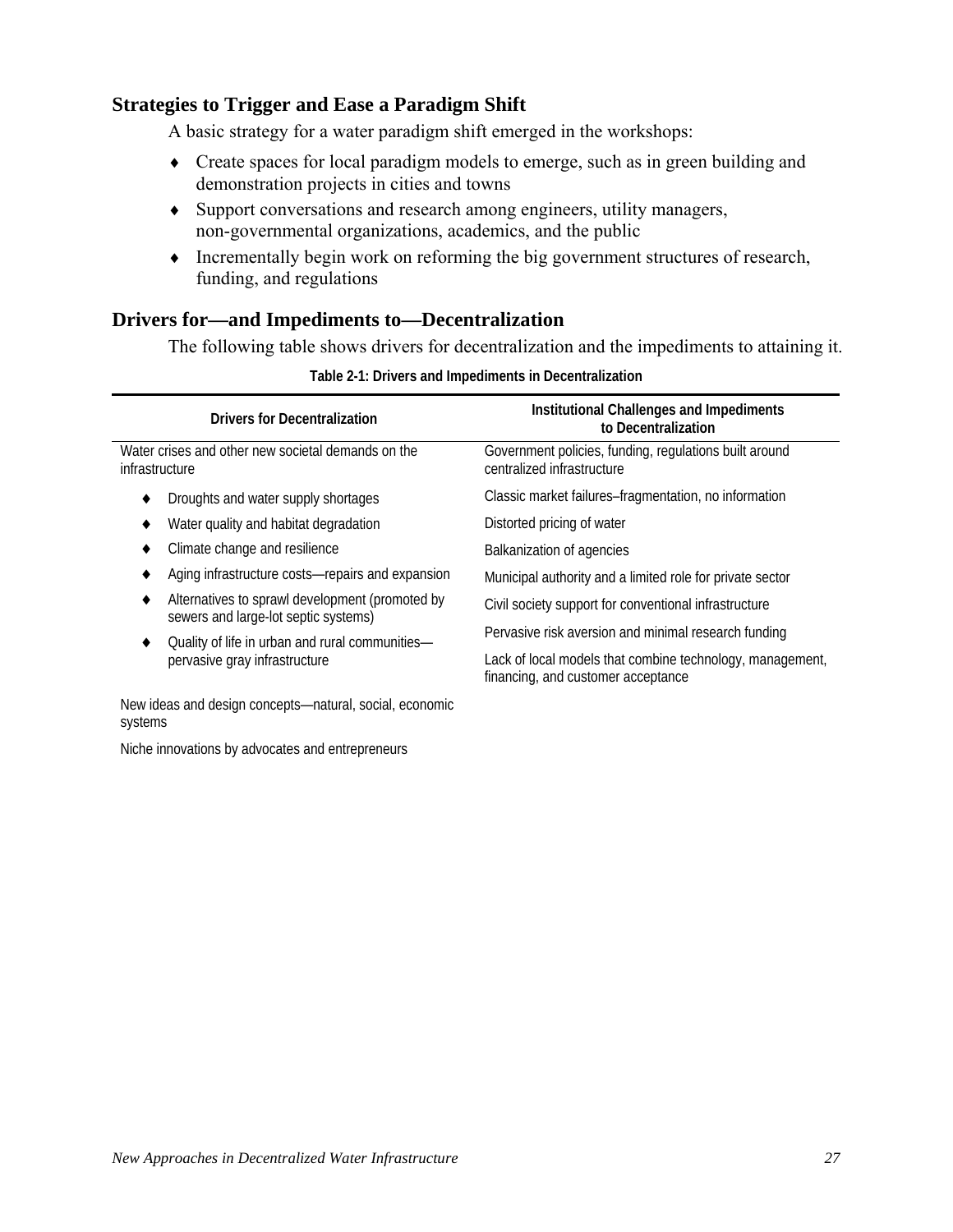# <span id="page-27-0"></span>**Scattered and Siloed Innovation—Current Picture**

Various characterizations of the current decentralized water infrastructure field were discussed in the workshops:

#### **1 The current new decentralized paradigm development is scattered across the country and still generally siloed into water, stormwater, or wastewater.**

At the Palo Alto meeting on Viable Business Models for Decentralized System Management, the conclusion was that *"a variety of players are emerging in a fragmented market, with each 'doing their own thing'."* Each area of the country is generating different models for wastewater and stormwater management, based on different issues and needs, such as densely developed coastal areas compared to new construction in the South and Midwest.

The problem now is getting businesses up and running, while in the future the challenge will be to regulate companies to achieve fair pricing and consistency with balanced growth plans. The Washington, DC workshops also characterized change as *"significant local action and innovation happening ad hoc at the local level."*

In Palo Alto, discussions suggested that management of wastewater (private sector) is also a completely different model from management of stormwater in urban areas (voluntary and public sector).

#### **2 As a result, the key elements of a new decentralized water paradigm are unclear.**

In DC, participants agreed, *"There is no model approach, institutional structure, clear principles, or full understanding of soft path (e.g. decentralized) application. The fact that the tools, benefits, and systems regarding soft path water are not clear enough raises important short- and long-term planning issues."* 

Participants agreed there is still no clear sense of uniting core principles and values that are needed to bring a coalition together.

#### **3 It is difficult to create a new model or paradigm in the midst of the old approaches.**

As one participant characterized it, developing the new water paradigm is like *"building a car in a bicycle shop."* The current moment is *"interesting and complicated"* in the view of different actors. Therefore, we are dealing with a complicated change paradigm. We need *"to set funding and pilots so it begins to settle over time into a set of effective processes."*

# <span id="page-27-1"></span>**Key Pressures for a Paradigm Shift**

The workshop case studies and discussions provided descriptions of external pressures to move beyond the existing water paradigm. These forces highlight both the inadequacies of the existing approach and suggest new structures in a more sustainable paradigm.

- ♦ Water crises and other societal demands on the infrastructure
- ♦ New ideas and design concepts
- ♦ Niche innovations by advocates and entrepreneurs

These drivers are discussed in the next chapter.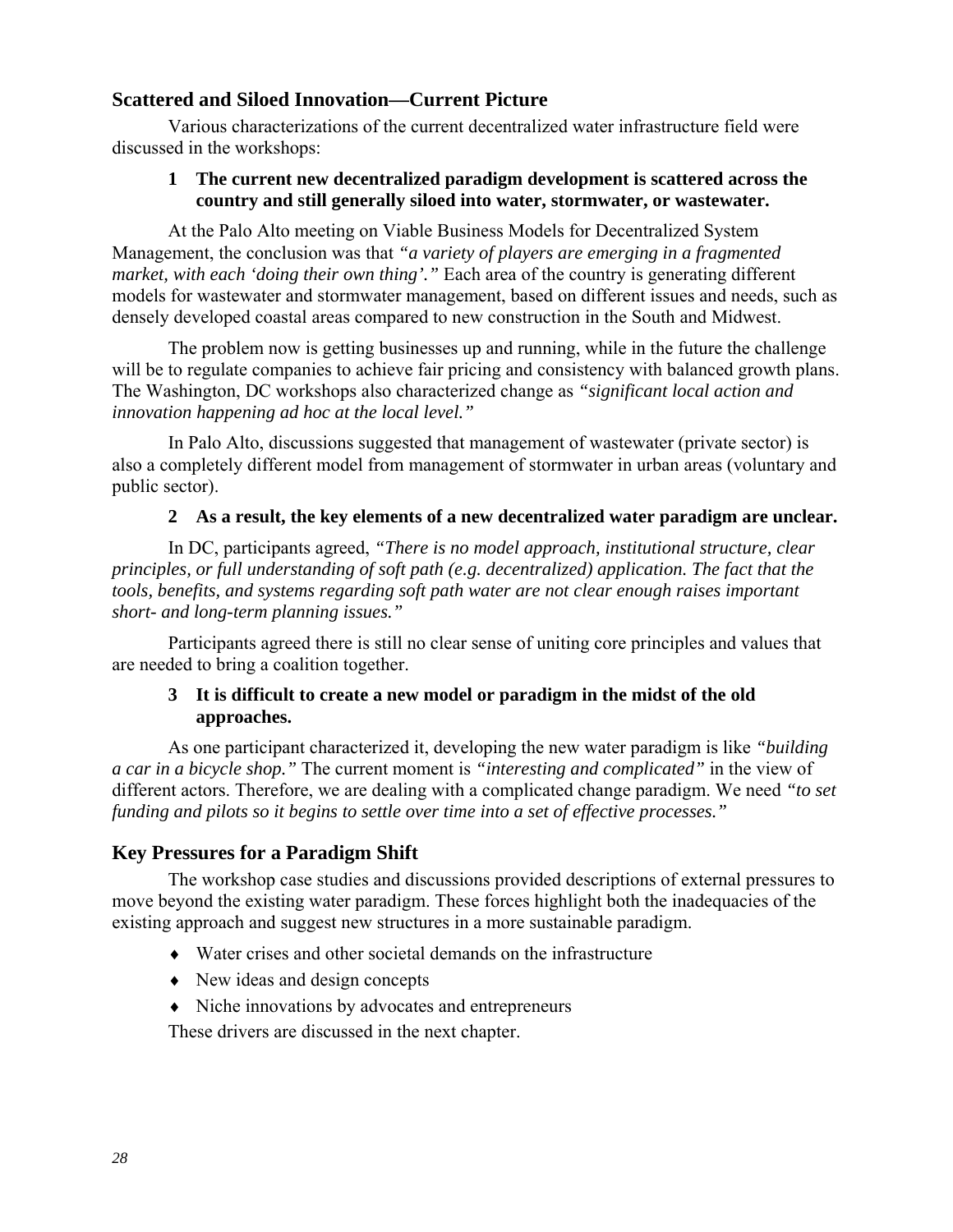# <span id="page-28-1"></span><span id="page-28-0"></span>Chapter 3

# DRIVERS FOR A DECENTRALIZED PARADIGM

Climatic and societal forces will eventually lead to the collapse of the current, centralized water infrastructure. These pressures, as well as solutions, were emphasized in the workshops.

- ♦ Water crises and other societal demands on the infrastructure
- ♦ New ideas and design concepts
- ♦ Niche innovations by advocates and entrepreneurs

# <span id="page-28-2"></span>**Water Crises and Other Societal Demands**

The workshops provided examples of how a number of separate water crises and societal demands were beginning to highlight the costs and inadequacies of the current infrastructure approach of siloed and big-pipe systems, as well as the benefits of decentralization. In time, as climate change exacerbates the extremes of droughts and storm events, the entire hydrological cycle will need to be addressed with new restorative infrastructure designs. For the moment, however, there are a series of separate "doors" or entry points into questioning whether the current paradigm of centralized infrastructure is sustainable.

# <span id="page-28-3"></span>**Droughts and Water Supply Shortages**

**Solution:** Use water-efficient appliances, harvest rainwater for non-potable uses, and treat gray water and blackwater for non-potable reuses.

Several of the presentations in the DC workshops highlighted the growing concerns for water supply shortages across the US and the use of the trio of decentralized technologies to reduce the demand for and increase the efficiency of use of water, in particular of potable water.

♦ Andy Lipkis, from TreePeople in Los Angeles, began his career over twenty years ago with tree-planting programs throughout the city. Over time, he and his colleagues began to realize that urban forestry was an important tool in dealing with LA's increasing water demands. The city spends a billion dollars a year to bring fresh water from hundreds of miles away. However, rain gardens and cisterns that capture stormwater could provide an alternative source of water, in particular for landscaping. This stormwater retention and reuse could also reduce some of the costs of channeling stormwater flows into the ocean. Lipkis described recent work by TreePeople in Los Angeles to bring a variety of siloed agencies together in a pilot urban watershed program. The general concept was supported by an initial grant from the US Forest Service Urban Forestry Program, and now involves collaboration among the US Army Corps, the LA Department of Public Works, the Department of Transportation, the EPA, the School system, and others.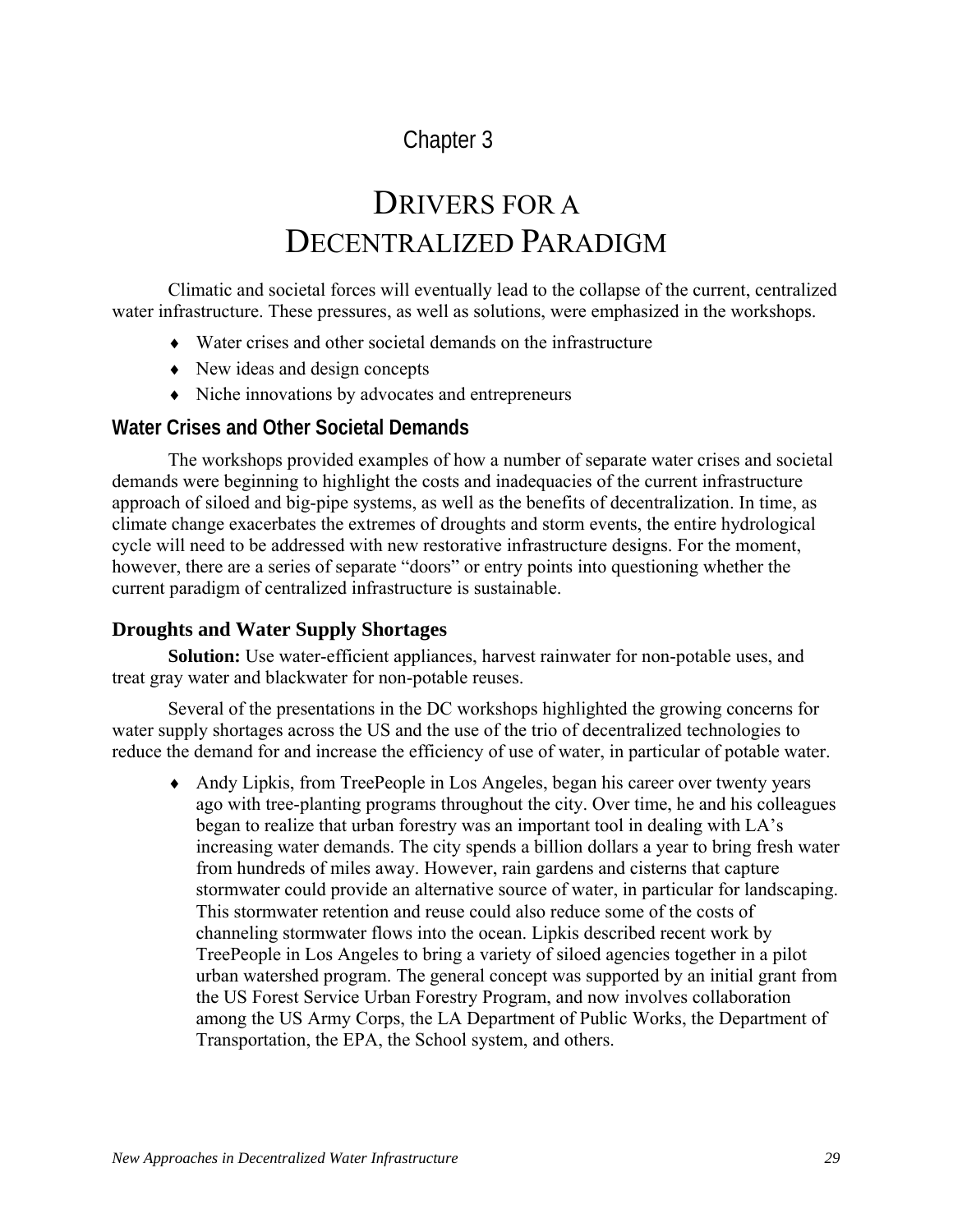- ♦ Peter Shelley, from the Conservation Law Foundation in Boston, described the artificially-created water supply shortages that have resulted from construction of a huge regional wastewater system and ocean outfall in Eastern Massachusetts. Shelley described the *"one time water use model,"* that essentially "throws away" rainwater and groundwater. Little rainfall is returned to aquifers, and the groundwater system is drained by old and leaky sewer lines. As a result, streamflows are very low in the summer and communities are experiencing water shortages from the depleted aquifers. The state has had to impose more stringent water allocations, which is surprising for an area with more than adequate rainfall. The city of Brockton, south of Boston, has also chosen to build a desalination plant to make up for the groundwater losses. Shelley's suggested prescriptions included:
	- Linking the value of ecosystem services to the users
	- − Engineering upgrades to reduce infiltration and inflow
	- − Keeping stormwater and wastewater local
	- − Providing financial incentives for local, decentralized infrastructure
	- − Restricting inter-basin transfers of water
	- Mandating the development of municipal and watershed water in/water out budgets, flow trading, etc.
	- − Integrating environmental organizations at the state level
- ♦ James Stebbins, of Project Design Consultants in California, described a proposed community called Rancho San Juan in Monterey, California, where the goal was for *"no imported water."* The proposed plan used the limitations of water supply in California as a starting point for a "water-centric" design that used onsite water only and that minimized the use of potable water by installing water-conserving appliances and landscaping, rainwater capture and reuse in landscaping and car washing, and decentralized wastewater reclamation back into the aquifer.

#### **Related Examples and Studies**

This pattern of growing concern for current and future water supply shortages and potential use of the trio of decentralized water, stormwater, and wastewater designs has started to emerge in regional and watershed studies. The Georgia Water Coalition, (Vinson 2006) formed in 2002 to suggest new approaches to shortages in Georgia, has recommended the trio of solutions to reduce the overall use of water. A recent American Water Works Association Research Foundation (AwwaRF) workshop on urban water management has highlighted decentralized systems in stormwater and wastewater and alluded to similar efforts in Australia, where drought conditions and water supply shortages are severe. A recent National Water Research Institute has similarly suggested the trio of decentralized technologies, among other short-term measures, for dealing with drought in the Western United States (Blomquist 2007).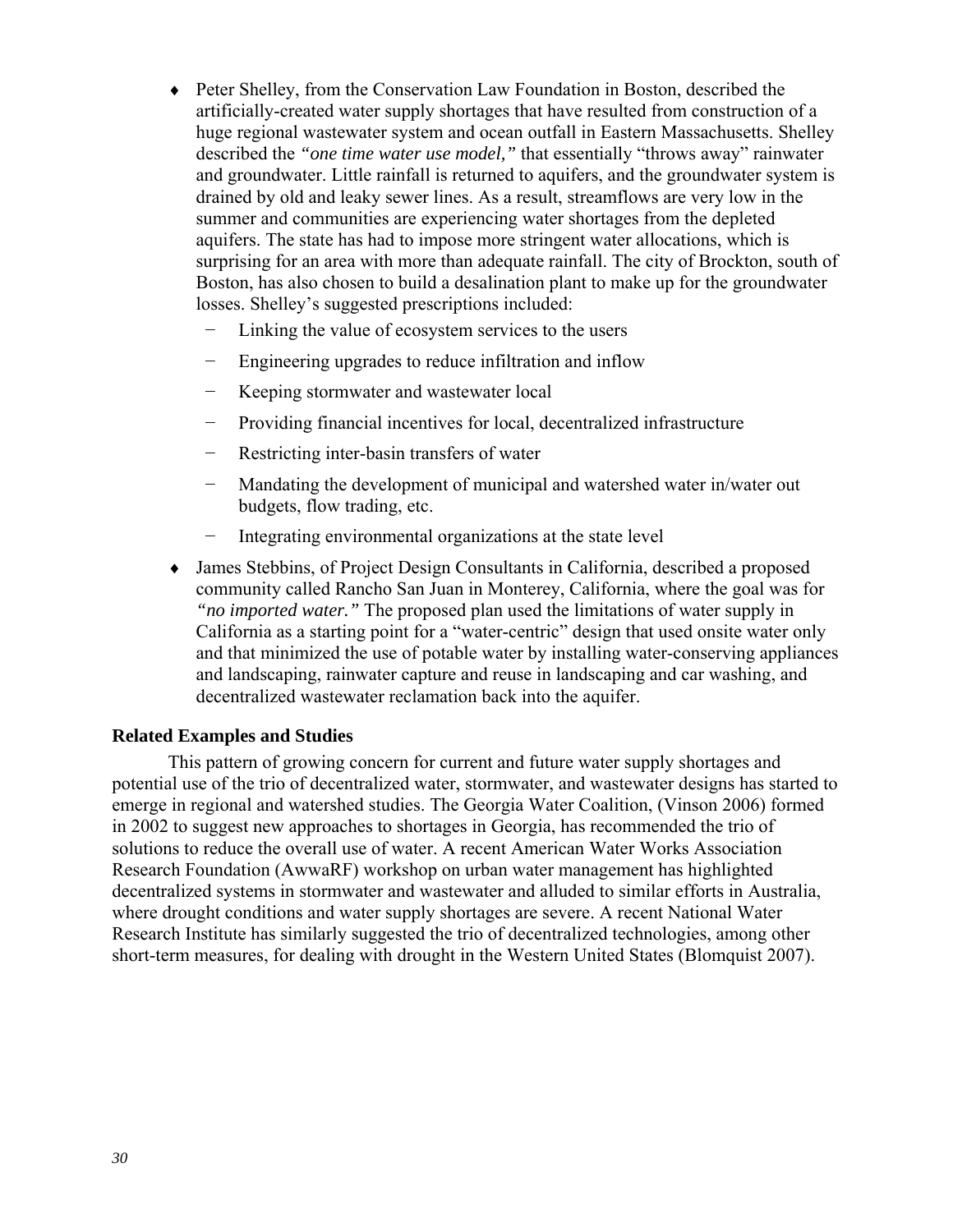# <span id="page-30-0"></span>**Water Quality and Habitat Degradation**

**Solution:** Use decentralized systems to slow and reduce runoff, to keep wastewater effluent out of surface waters, and to take less water out of and/or to recharge local streams and aquifers.

- ♦ Steve Moddemeyer, from Seattle, described the ongoing demonstration project efforts in Seattle to retain stormwater with cisterns, rain gardens, and soil storage as a way to manage stormwater runoff. Rain can overwhelm the city's sewer system, leading to flooding and contamination of streams with special protection for salmon. The city is looking to these distributed approaches as complements to, or even substitutes for, expensive combined sewer overflow (CSO) controls.
- ♦ Kyle Dreyfus-Wells, from the Chagrin River Watershed Partners, Inc. in Ohio, described their efforts to implement conservation or low-impact development practices, to *"minimize long-term infrastructure costs and maintain natural resource function.*" This rural area of Ohio is beginning to see adverse effects of poorly designed "suburbanization," where flooding and water quality impairments are now more common. The Partners are working with towns to implement decentralized stormwater techniques, such as smaller driveway culverts, rain gardens, rain barrels, bioretention, and others. They have been funded by the Lake Erie Water Commission in its efforts to preserve Lake Erie water quality. The State of Ohio supports both "engineered" and "natural" systems.

#### **Related Examples and Studies**

These two cases are examples of widespread interest in stormwater management through distributed retention and low-impact development, which has led to a recent collaborative initiative in "green infrastructure." The EPA, NRDC, the Low Impact Development (LID) Center, National Association of Clean Water Agencies (NACWA), and others have agreed to investigate and promote the use of natural systems to retain stormwater.

Tracy Mehan facilitated an EPA workshop on integrated watershed management in 2006, which also highlighted the emerging concept among the attending utilities. A new International Water Association (IWA) book, "Cities of the Future," by Vladimir Novotny of Northeastern University and Paul Brown of CDM (Novotny and Brown 2007), has also focused on use of the trio of decentralized infrastructure as a means to achieve water quality improvements in urban areas.

# <span id="page-30-1"></span>**Climate Change and Resilience**

**Solution:** Enhance capacity to cope with both droughts and heavy rainfall and search for energy savings (move less water) and energy recovery (biogas digestors to produce hydrogen and methane from organics in wastewater)

Workshop participants alluded to the growing threat of climate change to the resilience of the existing water and wastewater infrastructure. This theme also emerged in the 2006 Wingspread conference, "Blue Water in Green Cities," (Novotny and Brown 2007) where a Tulane University professor stated that decentralized wastewater infrastructure would have survived Hurricane Katrina better than the big sewer systems that were in place at the time.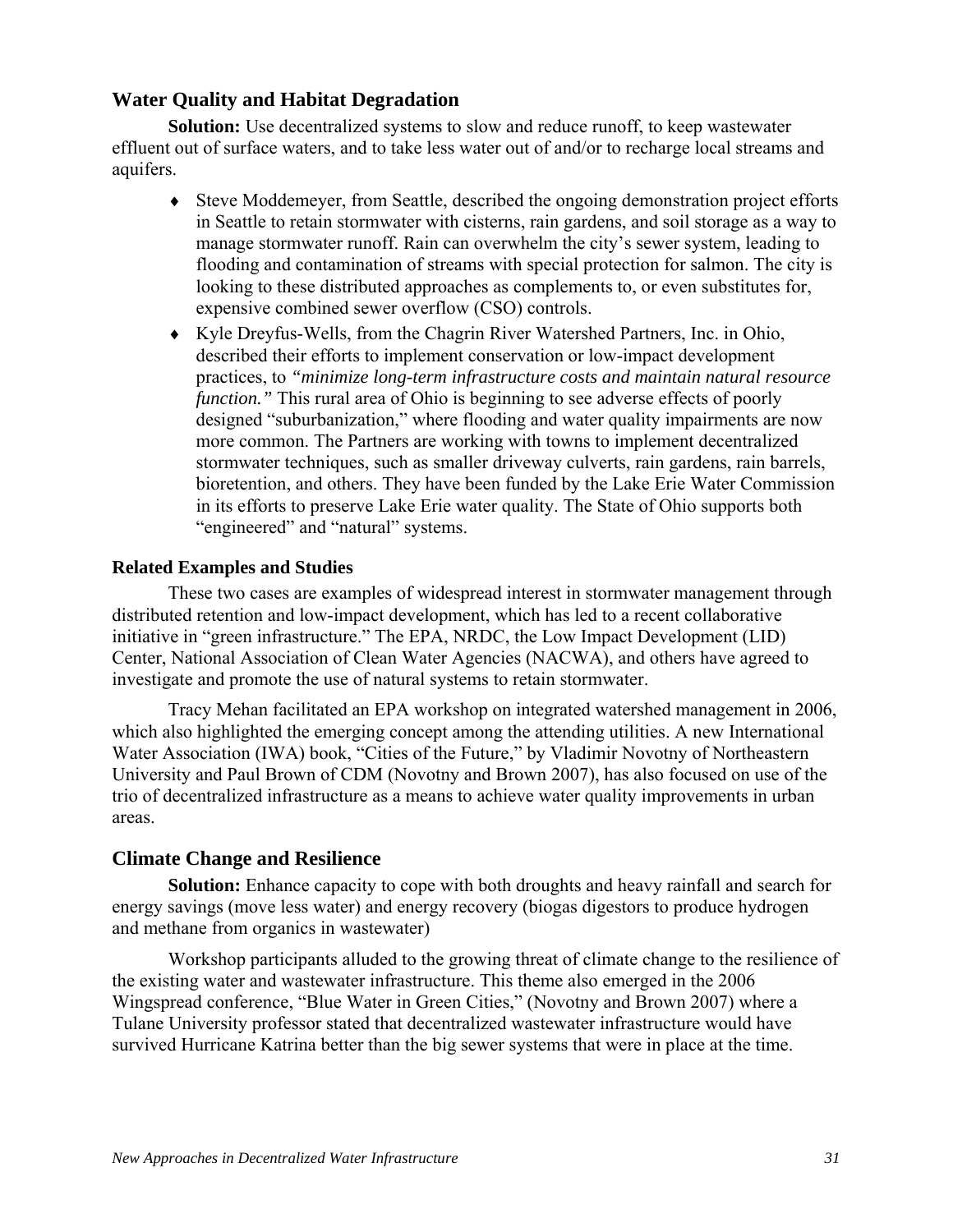Similarly, NRDC's recent report on water and climate change, "In Hot Water," identifies the trio of decentralized infrastructure as being more sustainable than large piping networks in California. The trio can reduce the energy requirements for piping water and wastewater long distances and can make the water system more resilient to the predicted droughts and heavy rainfall events brought by climate change.

Research in Slovakia has also focused on impacts of water and wastewater infrastructure in drying soils and vegetation (Kravcik 2007). By depleting groundwater and moving wastewater out of basins and into oceans, there is less moisture content for cooling and water vapor in the atmosphere, which is a key factor in moderating global temperatures. Ultimately, deserts can be created by such patterns. More study is needed on the significant role of infrastructure designs in exacerbating global warming trends. The U.S. Geological Service has established a climate change research center at Princeton University, which is researching this link, among others.

### **Aging Infrastructure Costs—Repairs and Expansion**

<span id="page-31-0"></span>**Solution:** Use decentralized systems to reduce flows and thereby avoid big new water supply or wastewater treatment system costs.

Several participants suggested that the high costs of maintaining the conventional infrastructure were playing an important role in a greater interest in the trio of technologies in urban areas.

- ♦ Andy Lipkis described the public desire to eliminate waste and duplication in the conventional "rapid conveyance" systems of the past and came to see that rain gardens and cisterns could provide lower-cost services for both water supply and stormwater management.
- ♦ The Solaire building in Battery Park, New York City, includes a wastewater and stormwater treatment system designed by Ed Clerico, which provides non-potable water for toilet flushing, landscaping, and laundry. This system is supported by the city of New York, because, by reducing flows in the existing water and sewer systems, it helps both to avoid large expenditures on new water supplies and on combined sewer overflows.
- ♦ Ken Jones of the Green Mountain Institute suggested that middle class communities are *"motivated primarily by how much wastewater management will cost and who is going to pay."*

Participants in the workshops also expressed at several points the view that the financial costs of decentralized vs. centralized options would ultimately be the most important factor in a shift towards decentralization. As they summarized, *"crises may drive site-based actions (floods, boiled water and health advisories, growth/development explosion, etc.), but overall, the major driver is all about long-term costs."* At a later workshop, the following statement was made: *"Vibrant local level decentralization of water management will be driven by development responding to the issues of cost and timesaving."* Low impact development practices have shown that developers can both save money on stormwater infrastructure costs and sell the lots for more, because homebuyers value green space.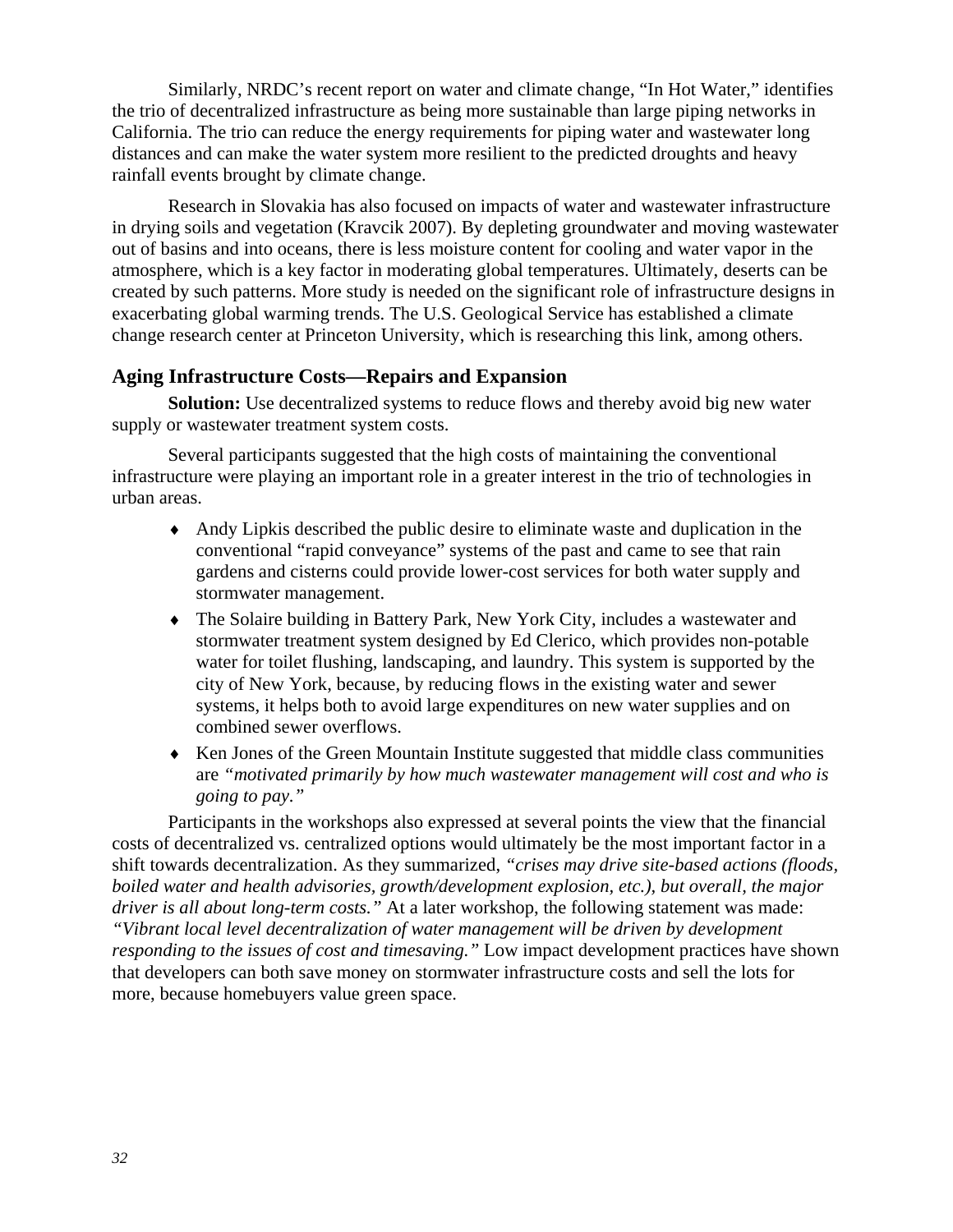# <span id="page-32-0"></span>**Alternatives to Sprawl Development (Promoted by Sewers and Large-Lot Septic Systems)**

**Solution:** Use water conservation, low-impact development, and onsite and cluster wastewater systems to underpin appropriate development patterns (sewers and large-lot septic systems promote sprawl development)

- ♦ As stated above, Kyle Dreyfus-Wells described for the Chagrin River, the value of low-impact development and stormwater management practices in developing areas of the country. Several other speakers discussed the demand for more sustainable infrastructure in Greenfield developments, both for water quality and other environmental protection needs, and for finding lower-cost alternatives to conventional hard path infrastructure.
- ♦ Keith Carns from the Electric Power Research Institute described an emerging interest, in places like East Kentucky, for sustainable community design including distributed power generation and use, stormwater management, water use, and wastewater disposal.
- ♦ Kevin White described the recent emergence of the cluster wastewater system model in the Mobile, Alabama suburbs, where developers benefited from higher property value, lower infrastructure costs, and effluent reuse for landscape irrigation. Utilities also found cluster systems to be more efficient than extending sewer lines to new subdivisions.
- ♦ Craig Lindell described an example of a decentralized wastewater system installed in a suburb south of Boston, and suggested that this was a model for infrastructure that was *"flexible and adaptive, performance based, modular, scaleable, readily deployable, and designed and piped for redundancy and seasonal efficiency."* Lindell argued that this new decentralization option gave unsewered communities the opportunities to allow *"planning to be incremental, continuous, adaptive, and reflective."*
- ♦ Ken Jones also posited that affluent communities are interested in alternative wastewater approaches to achieve growth management.
- ♦ Two University of Tennessee professors, Tracy Moir-McClean and Mark DeKay, attended the workshops and handed out a Beaver Creek Watershed Green Infrastructure plan, which also shows how developing areas can utilize decentralized infrastructure. Similar to Dreyfus-Well's description of the Chagrin River, traditional development in the Beaver Creek watershed is leading to increased flooding, polluted streams, sprawl, open space loss, habitat fragmentation, and degraded rural character. Moir-McClean and DeKay have developed a concept of an integrated pattern of settled areas and stewardship lands and corridors that would both protect natural resources and enhance the quality of life for residents. Green infrastructure and nonstructural alternatives are seen as the least costly and most effective ways to reduce floods.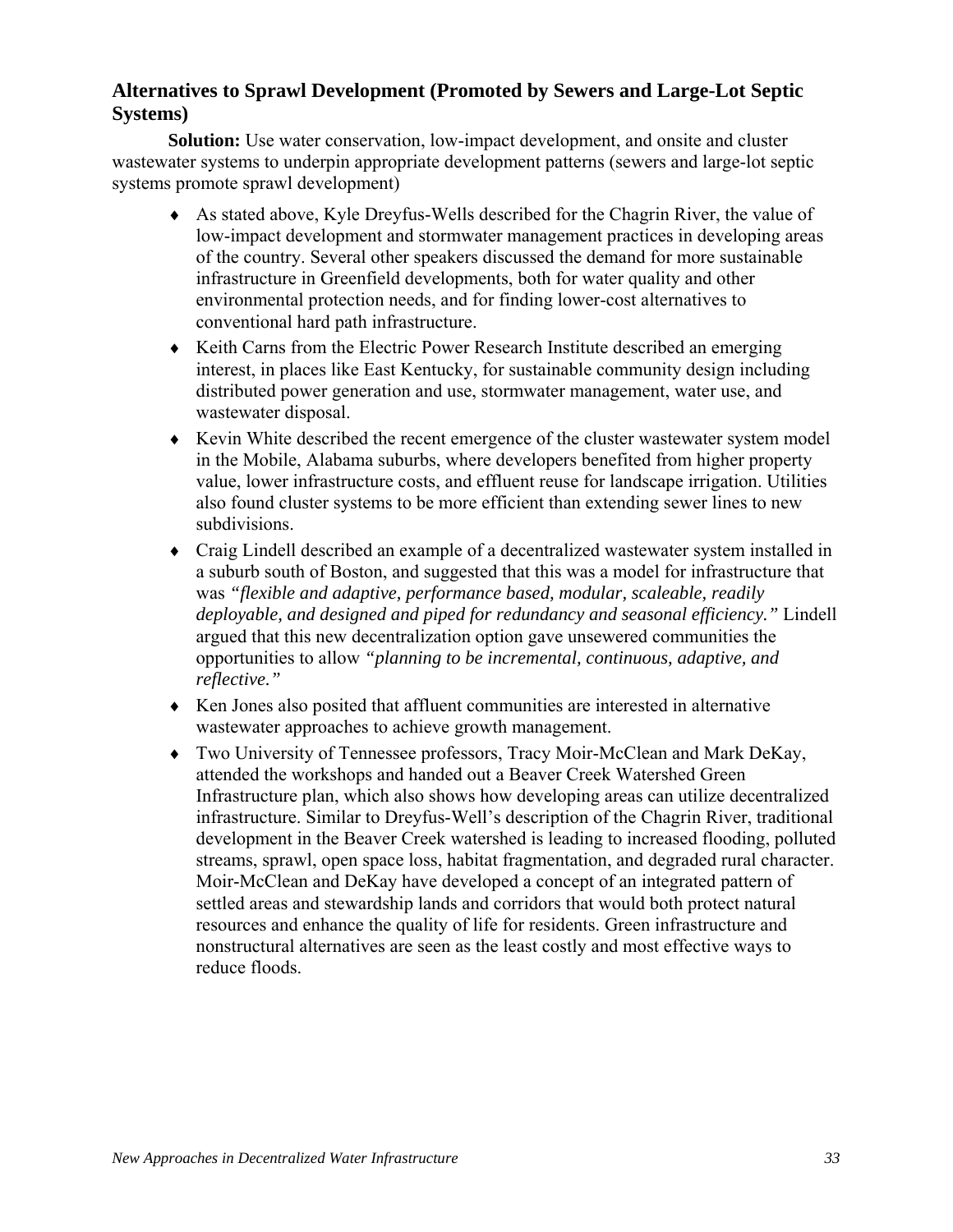#### **Related Examples and Studies**

An earlier report by University of Rhode Island faculty, "Creative Community Design and Wastewater Planning" (Joubert *et al.* 2004) has provided many examples of how advanced onsite and cluster wastewater treatment systems could be utilized by communities trying to protect water supplies, water quality, and habitat, and to build in a fashion that the community desired. In the past, new sewer systems have often dictated where development occurs in a town.

Barry Tonning reports the adverse impacts on water quality of poorly-planned development, runoff, and regional wastewater infrastructure, and suggests: *"As the nation continues to grow over the next 20 years, millions of new homes and businesses will be built outside of existing urban and suburban areas. Communities need to make decisions about how best to manage this development … Individual onsite and clustered onsite systems can be the option of choice if properly managed. These systems, however, need to be considered in the context of a fully integrated water supply and treatment scheme that takes into account water uses, water resource quality, and wastewater treatment."* (Tonning 2007)

# <span id="page-33-0"></span>**Quality of Life in Urban and Rural Communities—Pervasive Gray Infrastructure**

**Solution:** View water as an asset for the community—stream daylighting, trees and green roofs for beauty, better air quality, reduced heat island effect, and "green jobs" for installing systems.

Several of the case studies presented in the workshops suggested that urban and rural residents were beginning to look to the trio of decentralized water, stormwater, and wastewater systems as major elements in achieving a higher quality of life in their communities.

In many of the case studies presented, the benefits of the trio of decentralized technologies were numerous.

- ♦ For an urban area, Andy Lipkis characterized the benefits of rain gardens and cisterns as: flood protection, water conservation, pollution prevention, energy savings, air quality improvements, improved public health, and environmental equity
- ♦ For a rural area, Stebbins described the benefits of water-centric planning and the trio of decentralized infrastructure as: compact development and urban form, replenish aquifer by locating park sites in areas where recharge capability is highest, preserve lands for wildlife corridor, respect rolling character of natural terrain within hillside areas, preserve historic architecture, keep schools, shopping, and parks within walking distance of residents, locate the town center next to open space and trail systems, encourage a complimentary mix of uses, maintain a jobs-to-housing balance
- ♦ Harry Wiland, producer of a PBS series "Edens Lost and Found," described a new environmental justice movement that has arisen in cities such as Chicago, Philadelphia, Seattle, and Los Angeles. Wiland suggests that residents have identified the trio of decentralized water, stormwater, and wastewater systems as pieces of a larger movement for multiple benefit infrastructure, including open space and public parks, urban forestry, watershed management, public art, waste disposal, recycling, green architecture, and mass transit alternatives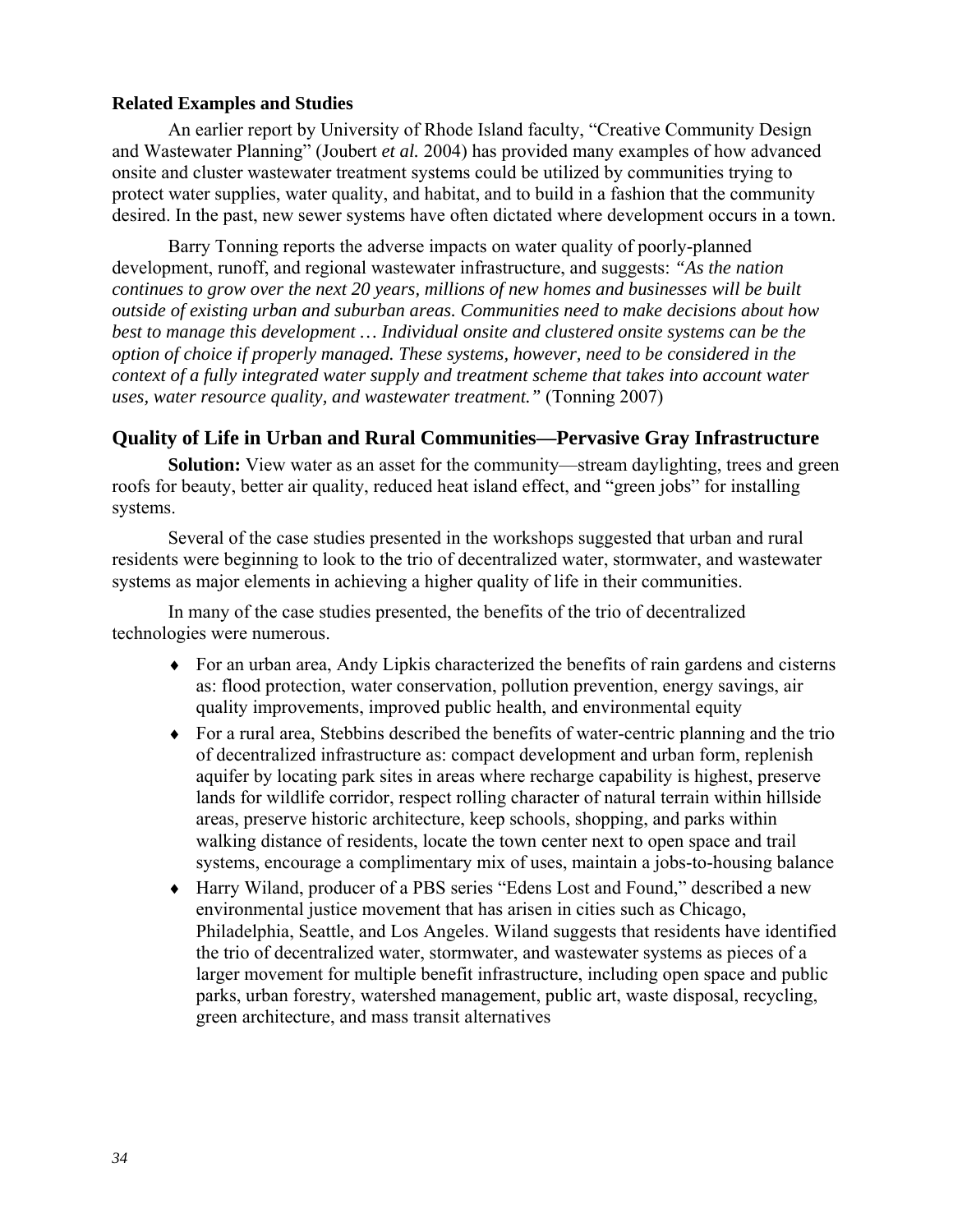### **Related Examples and Studies**

Support for the EPA's recent "green infrastructure" initiative is similarly built around multiple benefits from stormwater retention, including:

♦ Bill Clinton and environmental justice advocates, such as Van Jones, have begun to highlight the potential for "green job" development in urban areas. Clinton suggested, for example, that a widespread program to install green roofs in New York City would create thousands of high-quality jobs for low-income residents in the city (Clinton 2007)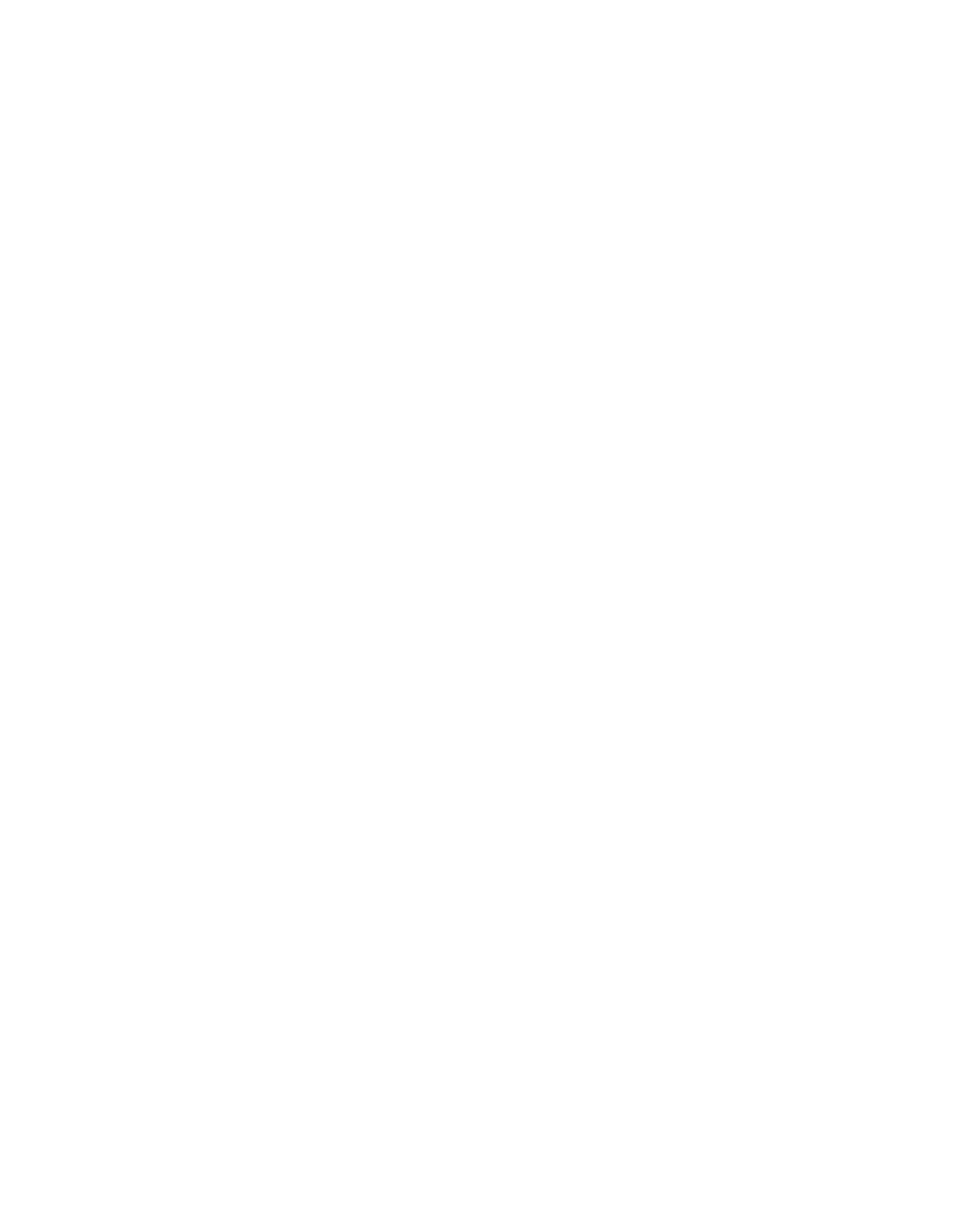# Chapter 4

# NEW DESIGNS THAT EMERGED FROM WORKSHOPS

In the workshops, a series of new designs emerged for how natural systems should be designed, how new markets could evolve, and how the public can become more engaged in the design of the infrastructure.

The central engineering paradigm for traditional infrastructure is composed of:

- ♦ "Rapid conveyance" piping systems moving water, stormwater, and wastewater long distances
- ♦ Economies of scale achieved in large systems–the marginal cost of adding new customers is low
- ♦ Municipal ownership and maintenance of the infrastructure

As suggested, this model emerged as a means to protect people from infectious diseases in polluted water and sewage and to control flooding. More recent technologies and designs can now ensure public health protection at the decentralized site level.

# **Biomimicry—Designs to Work With and Mimic Nature**

The general concept of biomimicry is that nature can offer many lessons for how to solve engineering and design problems, either by utilizing natural systems or by mimicking nature in manmade products. Green infrastructure is a foremost example of using trees, stream buffers, plants in green roofs, and other natural systems to manage stormwater. Other examples were discussed in the workshops.

♦ Mary Hansel, of Carollo Engineers, introduced the term "biomimicry," which has been advanced by Janine Benyus (Benyus 1997) and others.

### **Living Machines and Ecological Engineering**

There are also examples of ongoing research into biomimicry applications in wastewater technologies. For example, membranes have been a centerpiece of improving the capabilities of wastewater treatment at smaller and smaller scales. However, substantial amounts of energy are required to push effluent through these membranes.

Research in Europe and Asia, and recently in the US, is underway to understand how kidneys and livers filter pollutants without using pressure dynamics. These insights could lead to low-energy membranes. Similarly, research is underway on natural means to prevent clogging of filters, in effect by "bio-engineering" the bacteria in the sewage.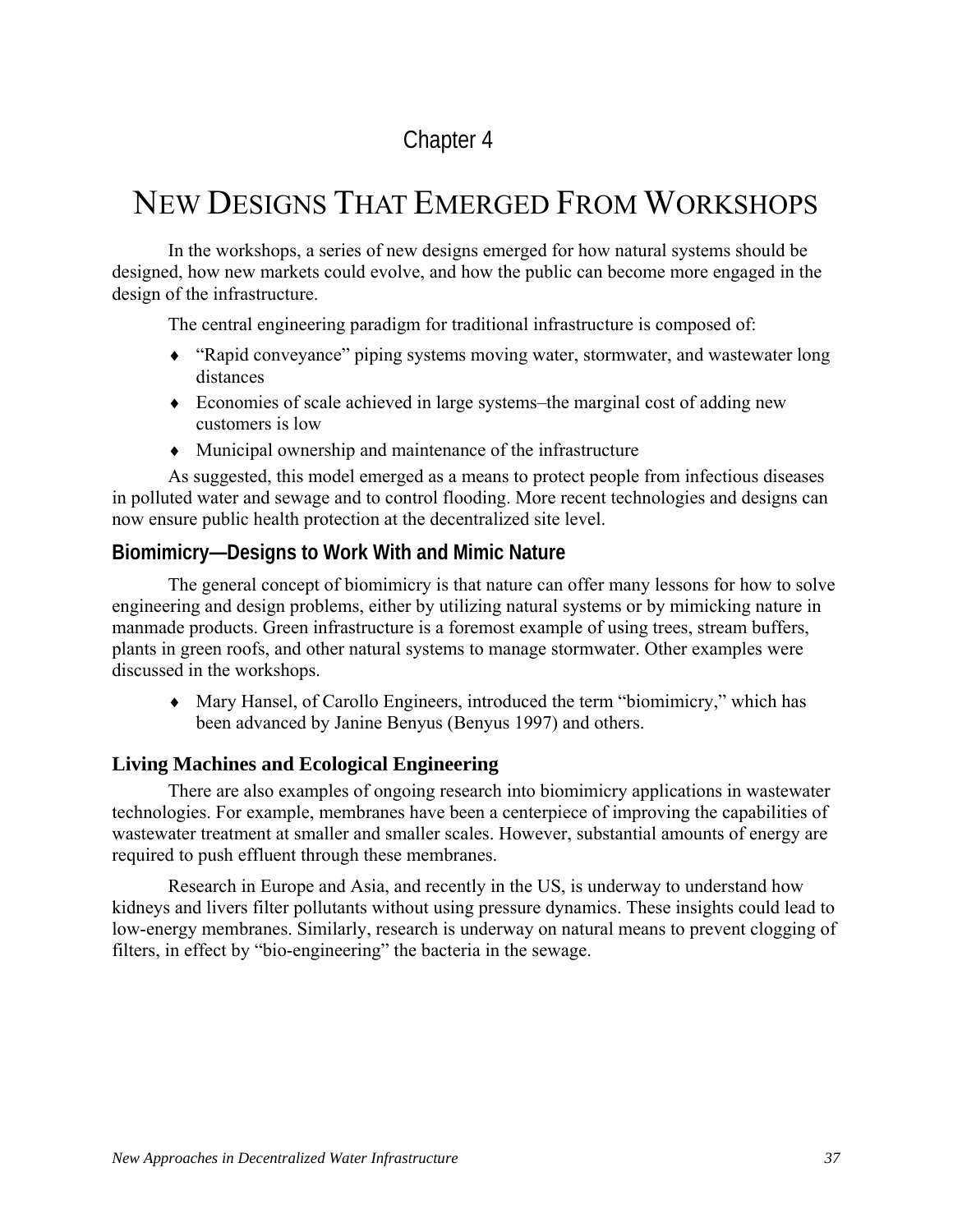### **Patterns in Nature**

In the project workshops, the primary emphasis was on a larger set of "patterns" in nature. Hansel suggested nature offers blueprints and design guidelines in forms, processes, and systems. She described some of nature's design principles as:

- ♦ Nature runs on sunlight
- $\bullet$  Nature fits form to function
- $\bullet$  Nature recycles everything
- ♦ Nature rewards cooperation
- Nature banks on diversity
- ♦ Nature demands local expertise
- ♦ Nature uses only the energy it needs
- ♦ Nature curbs excess from within
- ♦ Nature taps the power of limits

Many of the presentations in the workshops incorporated key principles on this list, in particular concepts of recycling, cooperation, diversity, local expertise, and responsiveness to environmental limits.

### **Water-Centric Planning—Fitting Form to Function**

Jim Stebbins described the proposed water-centric designs of the Monterey community as mimicking natural processes. Key principles included, for example:

- ♦ One action must produce multiple benefits
- ♦ Use a low embodied energy solution
- $\bullet$  Celebrate the design, do not hide it (fit form to function)
- ♦ Stebbins used the building blocks of water, wastewater, stormwater, land use, transportation and circulation, solar access/energy production and conservation, biological enhancements, and standards. Some of the designs included:
	- − Community structure and land use—compact development and open space
	- − Building blocks—use onsite water only, minimize use of potable water, reclaim what water is used, recharge/infiltrate whenever possible
	- Use water to set the development parameters, control types and amounts of different land uses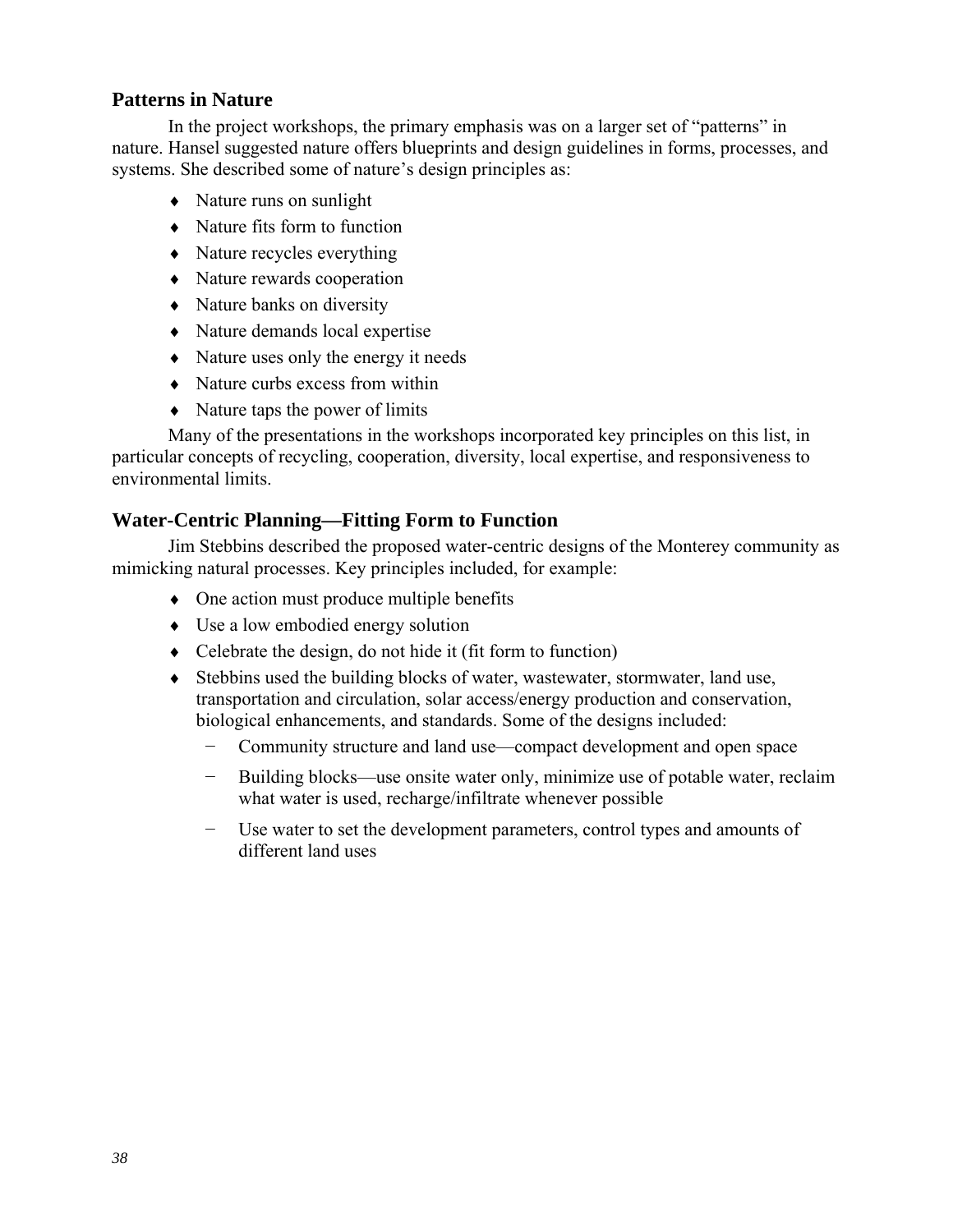# **Sustainable Hydrology at the Site Level—Local Expertise and Value**

Craig Lindell described decentralized infrastructure as *"enabling the site to define the technologies, processes, organizational structures, and operating skills that will most effectively achieve the desired environmental results."* Decentralized systems, he suggested, *"provide local government and its managers a variety of 'solution tracks' that meet the economic demands of a dynamic and growing economy, as well as the preservation of receiving natural systems."*

Lindell described decentralized infrastructure as distributed, flexible, and adaptive. It can be performance based, modular, scaleable, readily deployable, and designed and piped for redundancy and seasonal efficiency. It creates the opportunity to implement community preservation and watershed principles. It facilitates zoning for smart and green growth. It allows planning to be incremental, continuous, adaptive, and reflective. It encourages private investment, and provides for long-term self-sustaining sources of revenue for a community.

Lindell also described principles similar to Hansel. *"It is often easier and more cost-effective to find a common solution to a number of issues than it is to reduce the issues to individual problems for resolution."* 

Lindell suggests that in the "new world of water," all water issues are inter-related. He quotes a 2003 statement by William Bertera, Water Environment Federation (WEF) Executive Director, as *"Almost everywhere in the world now, water is discussed and water-related policies are contemplated based on 'watersheds' or 'river basins' or other holistic terms. … Little, if any, distinction is made between drinking water or stormwater because all of them affect public health, the environment, and the quality of life for communities everywhere."*

### **Patterns: Land, People, and Towns as One Living Fabric**

McClean and McKay from the University of Tennessee explained the underlying perspectives and principles of the Beaver Creek Watershed plan as the idea that the form of settlement grows out of an understanding of landscape context, both ecological and social.

# **Tapping the Power of Limits to Underpin Innovation**

The growing crises of water supply shortages, water quality degradation, escalating financial costs of the conventional infrastructure, sprawl development, etc. are the fundamental drivers for innovation and exploration of decentralized systems.

Lindell offered a description of the synergistic power of this response: *"Our premise is that a "paradigm" or central organizing principle…has a useful life until the advancements of learning disclose additional issues which are not resolvable within its perspective or authority. These issues represent themselves as problems within the existing paradigm. A perfectly functioning septic system from a public health perspective is a risk to coastal ecology. For the paradigm, it is a problem. For the future, it is opportunity. For the public sector, it remains a problem until legislation and money resolve it. For the private sector it is a potential market."* 

# **Abundance of Values Created in Nature**

Lindell says, *"The value propositions and environmental issues at the site level are the result of prior policy decisions. Change a postulate and new perspectives and value propositions emerge. Change several and an entirely new. With this in mind there are environmental as well as economic and community values that may be advanced simultaneously with projects like this suburban, shared system."*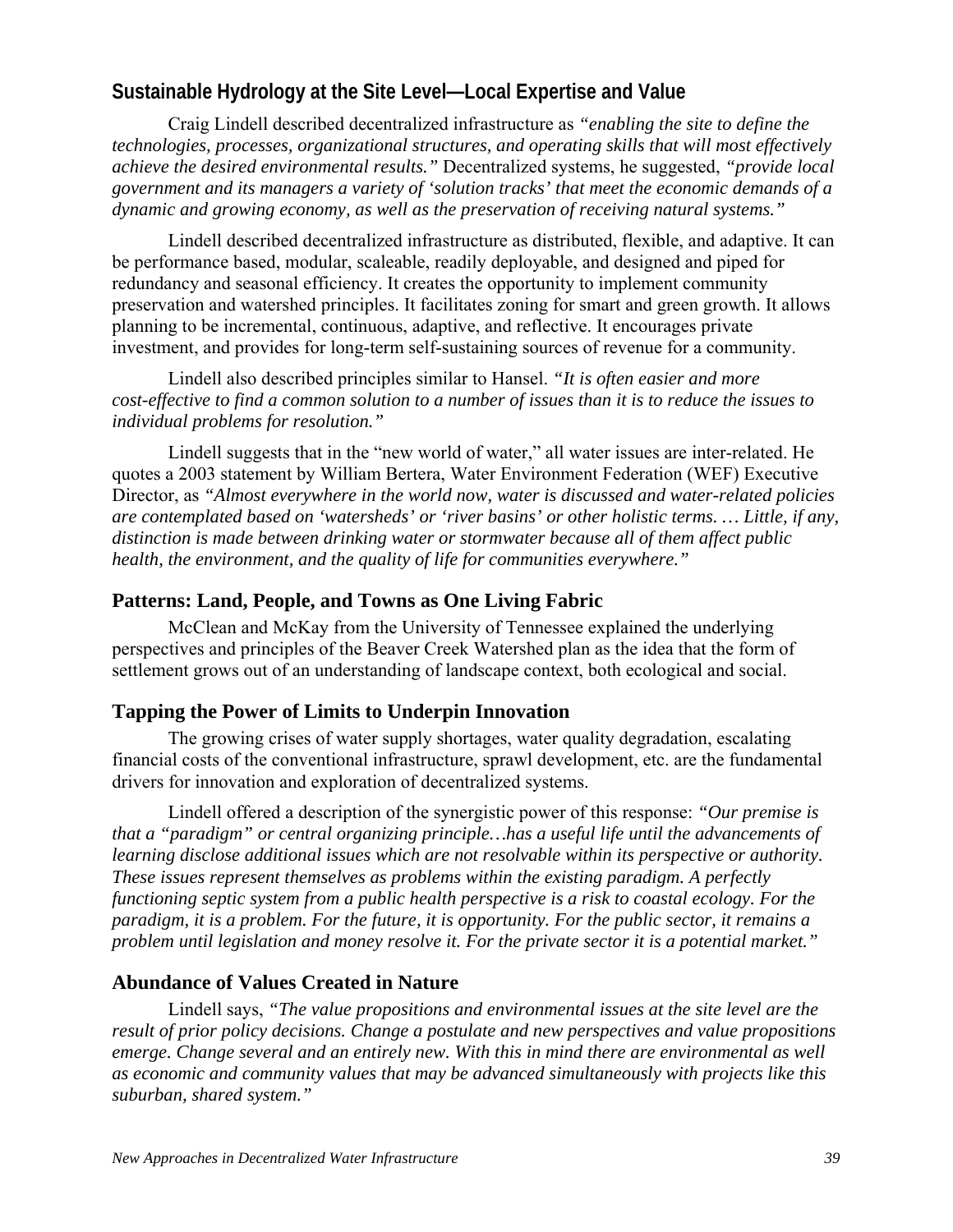### **Related Examples and Studies**

Amory and Hunter Lovins of the Rocky Mountain Institute, and Paul Hawken have written of similar design principles in *Natural Capitalism* (Hawken *et al*. 1999). David Del Porto has also suggested: "*nature's model shows us that complexity is the best way to manage resources"* (Del Porto 2006).

Biomimicry principles have until recently been a minor part of the conversation about water, stormwater, and wastewater infrastructure. A more common interest has been in materials science, for example. However, at the long-range planning meeting following the International Conference, Water for All Life, participants signed a "Baltimore Charter" (Clark *et al.* 2007) statement including the phrase: *"work with and mimic nature."*

Later explanations of this phrase included the following Principles of Design in Nature:

- ♦ Nature operates with patterns and principles that we can adapt to our treatment of water
- ♦ Nature creates order and builds from the bottom up with modular units
- ♦ Nature is multi-functional in its forms
- ♦ Nature adapts and adjusts to changing conditions
- ♦ Nature is cyclic and recycles, uses and reuses
- ♦ Nature creates beauty and abundance and no waste

A new international network called the Resilience Alliance has also been active in recent years. Resilience refers to the *"ability of a system to absorb disturbance and still retain its basic function and structure"* (Walker and Salt 2006). In resilience thinking, natural and social systems are intertwined and go through cycles of rapid growth, conservation, release, and reorganization. Resilient systems are collaborative, complex, diverse, and modular.

Excess stresses on the system can lead to collapse, with minimal opportunity for recovery. For example, once eutrophication of lakes and estuaries has occurred, it will be extremely expensive and difficult to restore water quality and marine life.

# **Market Transformations**

In general, the EPA and other industry leaders have sought to break down barriers to more widespread use of decentralized systems. The 1997 *Response to Congress on Use of Decentralized Wastewater Systems*, for example, identified the need to educate homeowners on the value of management, open up federal financial aid programs to decentralized systems, develop and promote the adoption of management programs, streamline state regulatory structures that separate centralized and decentralized systems into separate agencies, and educate engineers. The EPA's decentralized wastewater program, in particular, has developed technology manuals and promoted the adoption of professional, rather than homeowner, management of onsite and cluster systems.

A goal of the workshop series was to explore alternative concepts for how to promote the adoption of decentralized systems. Various ideas about how market transformation occurs were discussed, because it was generally understood that breaking down barriers had not worked well yet as a national strategy.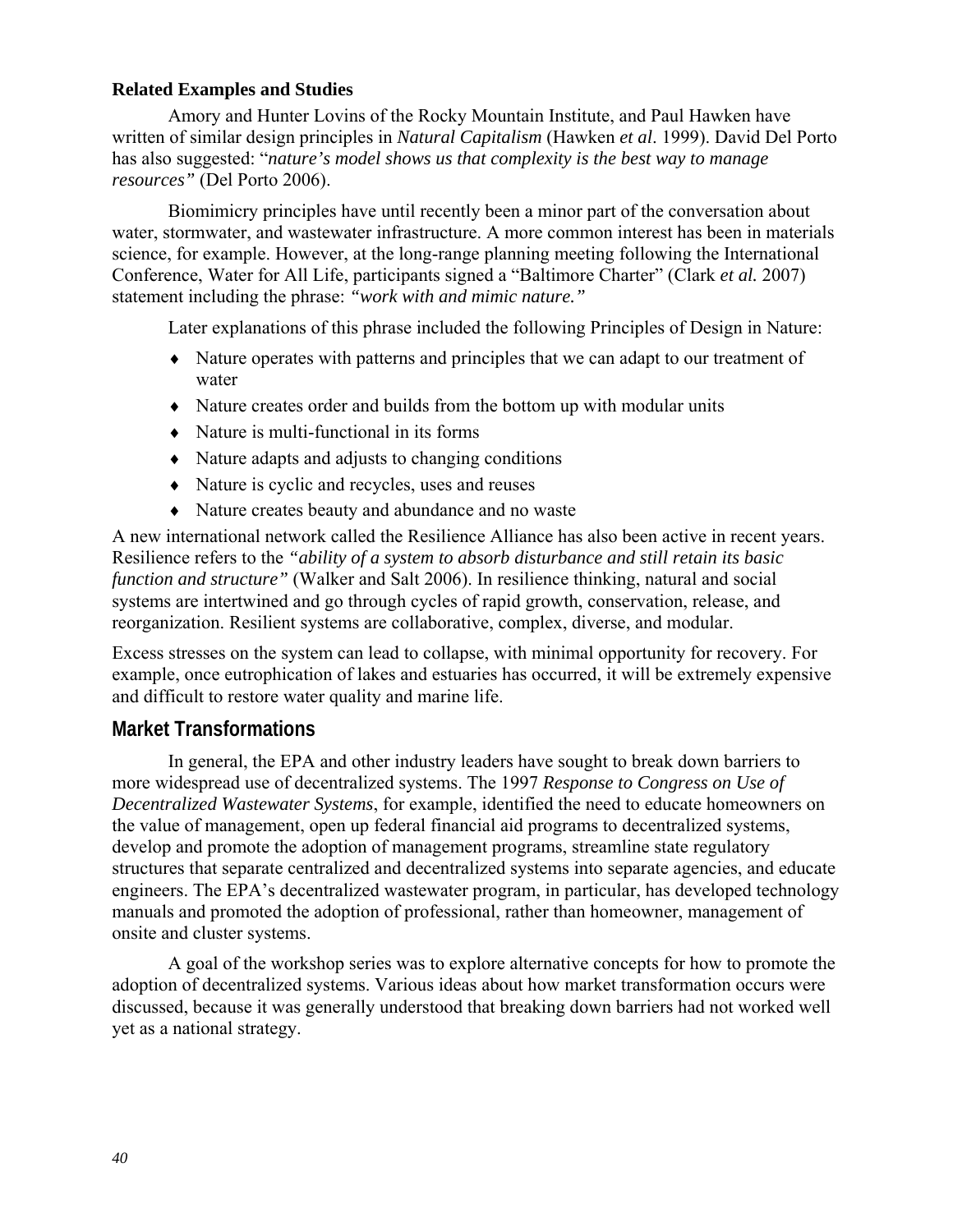### **Market Evolution—Nothing is Inevitable**

Valerie Nelson presented the concepts of Michael Porter, author of *Competitive Market Strategies* (Porter 1980), from the Harvard Business School. Porter has suggested, based on his extensive research on the evolution of markets, that *"nothing is inevitable and much depends on luck and the skills of participants"* in moving from an "infant" industry to a "mature" industry.

### **Early Adopters and Diffusion**

Mike Luzier, from the National Association of Home Builders Research Center (NAHBRC), described the Center's research on the diffusion of technology in the housing sector. Luzier described the industry as slower to adopt than industries in general, for reasons that are similar to the decentralized water infrastructure sector.

The industry

- ♦ Is highly-fractured with lots of small companies
- ♦ Is highly regulated at the local level with diverse regulations
- ♦ Heavily depends on subcontracting with low barriers to entry
- $\bullet$  Is fraught with liability issues
- ♦ Lacks good data on customer preferences

The early adopters among builders need:

- ♦ Widespread demonstration of new technologies—multiple examples and geographically diverse
- ♦ Simple explanations of complex ideas—explain in a minute or two the main ideas
- ♦ Objective sources of information

Luzier described the Center's use of an adoption-diffusion model to organize its work (Conversation with Michael Luzier, NAHBRC). Substantial research is put into understanding the values and behavior of customers, and what products sell well and why. Homebuilders recognize that in their highly competitive market with thousands of small companies, federallysponsored research is a necessity. Individual companies lack the resources or incentives to support research on their own.

The NAHBRC works on programs such as Zero-Energy Homes for the Department of Energy, where it is recognized that government subsidies or tax incentives are needed to induce homebuyers to install expensive energy-efficiency or renewables, such as solar or wind power that lack a short-term payback. The expectation is that, over time, costs of new technologies will fall dramatically as demand increases. In New York City, for example, green building costs fell from 20% to only 2-5% above conventional costs in just five years (NY Times).

### **Added Value**

Luzier, from the NAHBRC, also highlighted experiences in product development and marketing from the building industry. Customers are willing to pay more for products that they perceive as having added value. It is a mistake to focus on costs of the product alone. This lesson pertains to infrastructure as well, since communities like Los Angeles are willing to pay more for non-traditional decentralized than traditional centralized stormwater infrastructure, if there are additional energy, air quality, and other "green space" benefits as well.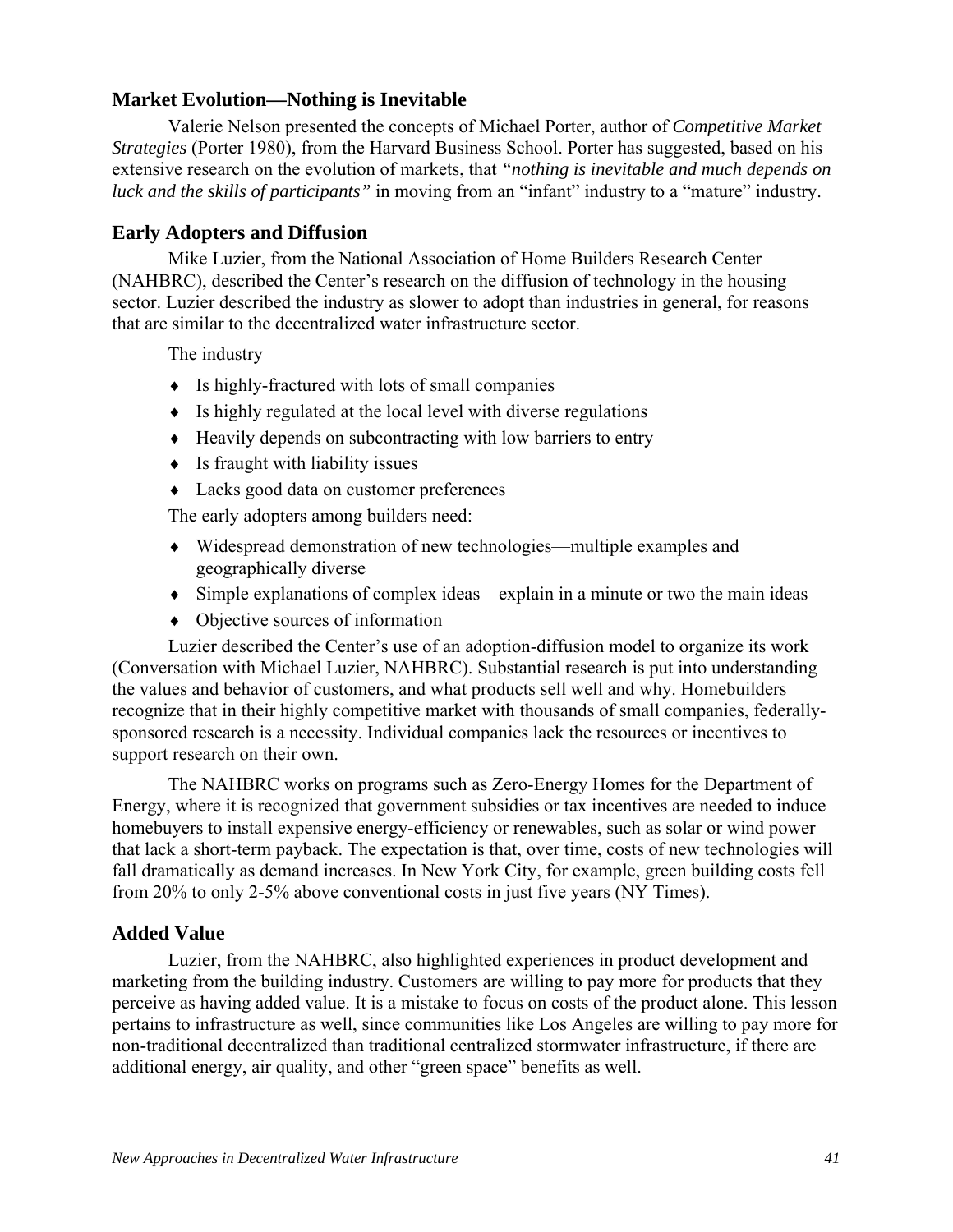### **Social Marketing**

Nancy Lee, of Social Market Services, discussed lessons about social marketing, as *"the use of marketing principles and techniques to influence a target audience to voluntarily accept, reject, modify, or abandon a behavior for the benefit of individuals, groups, or society as a whole."*

In general, a social market strategy targets

- ♦ **Greens**—have the value and the behavior
- ♦ **Sprouts**—have the value, but not the behavior
- ♦ **Browns**—do not have the value or the behavior

Greens and sprouts just need to be told or shown what to do. Browns, on the other hand, are unlikely to change their behavior.

Lee presented a number of recommendations for how government could more effectively change private behaviors, including:

- ♦ Overcoming barriers to change by creating better options and simpler choices
- ♦ Making messages vivid, personal, and concrete
- ♦ Getting pledges and using credible messengers

Lee suggested a few lessons for changing the behavior of the early adopters, including:

- ♦ Promote single, simple doable behaviors
- ♦ Understand and overcome barriers
- ♦ Include tangible objects and services
- $\bullet$  Find a price that matters
- ♦ Make access easy
- ♦ Use effective communication techniques

Lee provided several applications of these principles in the environmental arena. Seattle found that the best target market for rainbarrels was avid gardeners, those interested in natural gardening, and those already having compost bins. These "greens" just need instructions on what to do. "Sprouts" need simple opportunities to change their behavior. "Browns" should probably be left alone, at least in the beginning, since they currently have neither the values nor the behavior that would support the goal of the new program.

### **Related Examples and Studies**

Hilary Brown of New Civic Works outlined in a 2005 Harvard University conference on urban green water infrastructure how a classic private market adoption-diffusion curve, which tracks market penetration from a small niche to widespread use, could be influenced through public action (Brown 2005).

In this talk, Brown described how government could transform a sector through the following sequence of policies and initiatives:

- ♦ Financing laboratory research
- ♦ Building pilot and demonstration projects in public facilities or subsidized private facilities
- $\bullet$  Financial and other incentives
- ♦ Regulations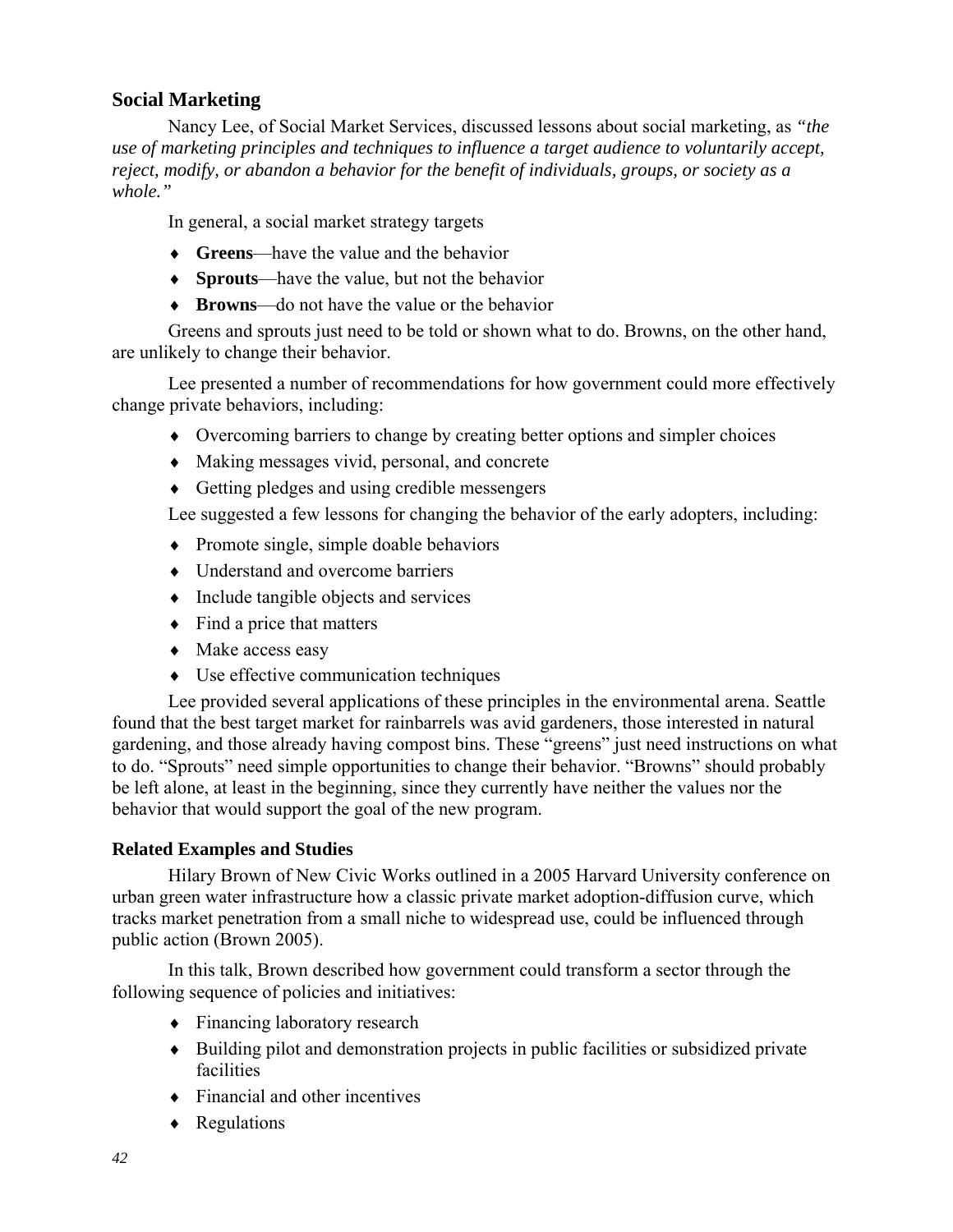This model was followed in the last five years, with city and the EPA support for green building pilots in New York City (EPA). A green building ordinance for large commercial buildings was adopted last fall, and the city has begun to turn its attention to wastewater recycling in housing projects in Battery Park. The city is exploring incentives, such as lower sewer rates when such recycling occurs.

Clayton Christensen at the Harvard Business School has also described how even the best companies with high-quality products and good customer ratings can be blind-sided by upstarts from other countries (Christensen 1997). "Disruptive" innovations, or paradigm shifts, are started by entrepreneurs outside the established field.

Malcolm Gladwell, in his widely-read book, *Tipping Point*, argues that in a complex and open society there are key individuals who, by virtue of their networks and leadership roles, can transform markets (Gladwell 2000). This concept was discussed at a 2005 Palo Alto conference on long-term management of soft path infrastructure, where it was agreed that educating a broad range of market participants was probably less effective than reaching a few key leaders in the field (Nelson 2006).

### **Integral Market Transformations**

Cynthia Mitchell from Australia also suggested that a "leapfrog" can be achieved in water infrastructure designs, similar to the transition in telephones from land lines to mobile phones (Mitchell 2004). Synergies can be achieved from integration and co-evolution of energy, water, transport, and communications, where collaborative design can make *"the sum of the parts more than the whole."*

David Johnston, of What's Working, presented a definition of a market as a *"system that has definable rules, players and interactions that lead to financial transactions for products or services. Systems have predictable behavior that takes in-depth understanding in order to intervene to achieve a predictable change in outcome."* In the case of green building, he cited the three market forces important in driving adoption are market dynamics, buyer motivations, and stakeholder influence.

Johnston described the failures in the typical approach to green building:

- ♦ Seeing something wrong (resource depletion)
- ♦ Finding someone to blame (big bad business)
- $\triangle$  Preaching to the choir (environmentalists)
- $\bullet$  Wondering why things don't change

Conventional remedies include:

- ♦ Adopting new regulations to "force" change
- ♦ Blaming the homebuilding industry for building conventional housing
- ♦ Inventing new green approaches and assuming that they will be adopted
- ♦ Working through environmental groups to stimulate the market, as opposed to working with a range of stakeholders in the building industry

Johnston described an alternative "Integral Model for Market Transformation," which is based on understanding and leveraging the interests and behaviors of stakeholders, including both buyers and suppliers.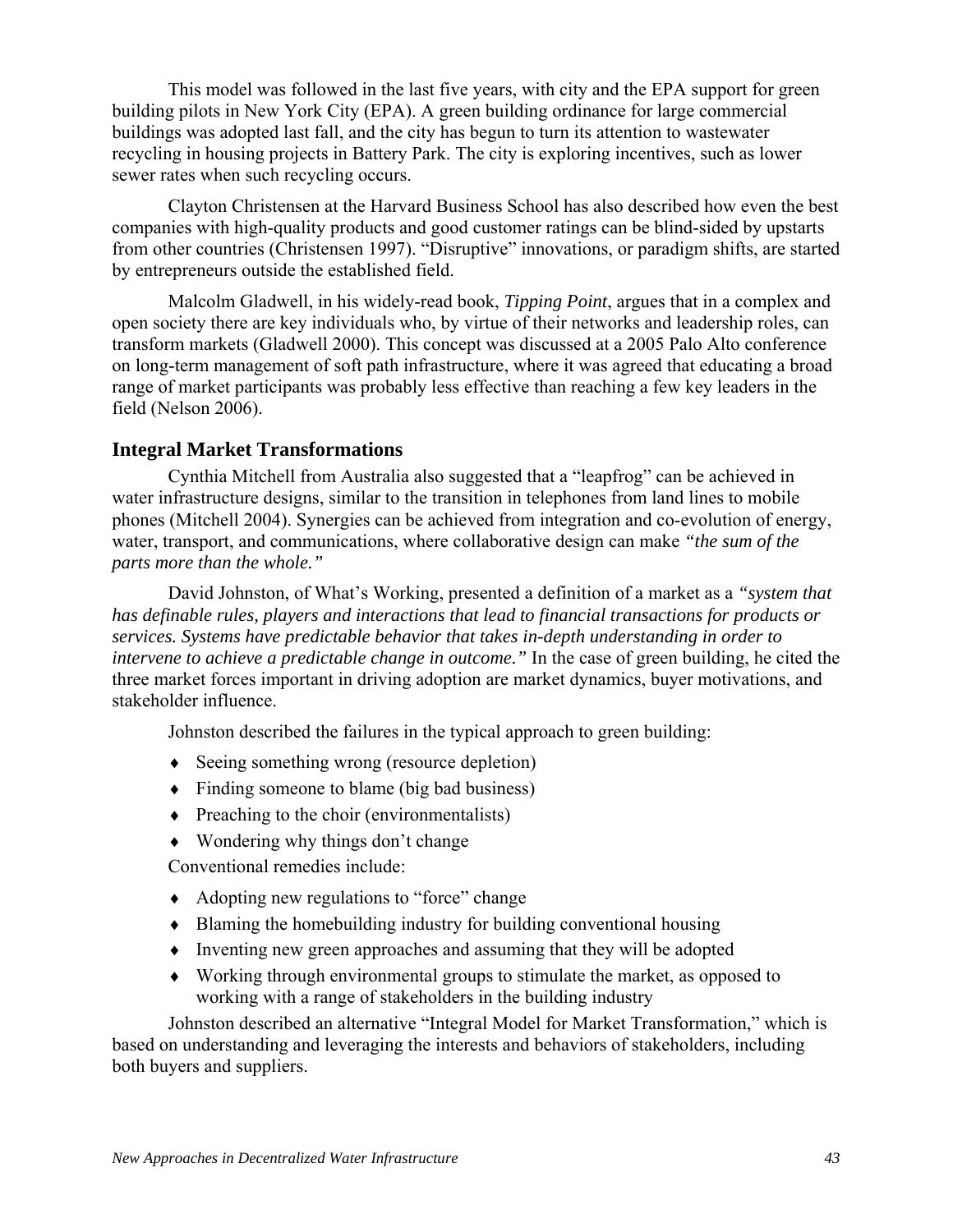Market transformation occurs when the public sector, the non-profit sector, and the private sector are in alignment. Strategies can include policies and ordinances, ratings systems, websites and networking.

The San Francisco Bay Area "Build It Green Program," for example, includes builders and remodeling companies, product manufacturers, environmental non-profits, members of an affordable housing coalition, and a range of municipal agencies.

### **Social Transformations and Changes in Values**

According to David Johnston, a key element in the projects of What's Working is the use of market segmentation concepts according to Don Beck's "Spiral Dynamics" approach. There are six basic stakeholder worldviews within people, organizations, and markets, each with different value systems and behaviors.

Johnston's examples of these worldviews, with color codes, and how they can be motivated for green building include:

| Color       | <b>Cultural Synergies</b>                                          | Social Marketing                                                                                |
|-------------|--------------------------------------------------------------------|-------------------------------------------------------------------------------------------------|
| Purple      | Concern with family security and health                            | Target their concern for protecting air quality for their<br>children                           |
| Red         | Values of personal express, individuality, "beating the<br>system" | Target their desire for self-reliance (off the grid),<br>unique use of straw bale construction  |
| <b>Blue</b> | Traditional values of law and order, "Doing the right<br>thing"    | Market energy efficiency as saving money, good for<br>the society                               |
| Orange      | Achievement goals for status and affluence                         | Green building for greater profits, real estate<br>appreciation, status                         |
| Green       | Concerns for equality, community, consensus<br>decisionmaking      | Market products to further environmental goals                                                  |
| Yellow      | Global concerns, balancing of ecosystems and human<br>development  | Appeal to planetary health and the future, transcend<br>the ordinary through holistic solutions |

#### **Table 4-1: Johnston's Worldviews**

In many instances, environmental protection bureaucracies and advocates have misunderstood their customers. For example, in both the cases of green building and the hybrid Prius, the initial marketing was aimed mostly at Greens (environmentally-oriented buyers). Later, both campaigns shifted to a multi-colored campaign, where the different values of the different constituencies were specifically targeted.

### **Activists and Entrepreneurs Finding Niches**

The scattered, siloed innovation that characterizes the decentralized field is generally being pushed by activists in civil society and entrepreneurs in the private market. Activists, such as Andy Lipkis or Kyle Dreyfus-Wells, who presented case studies in the workshops, are finding openings for new approaches where they have identified a water supply or water quality crisis.

Entrepreneurs, such as Craig Lindell and Jim Stebbins, who also presented case studies at the workshops, are finding openings where there is unmet demand in the marketplace, usually of "early adopter" customers.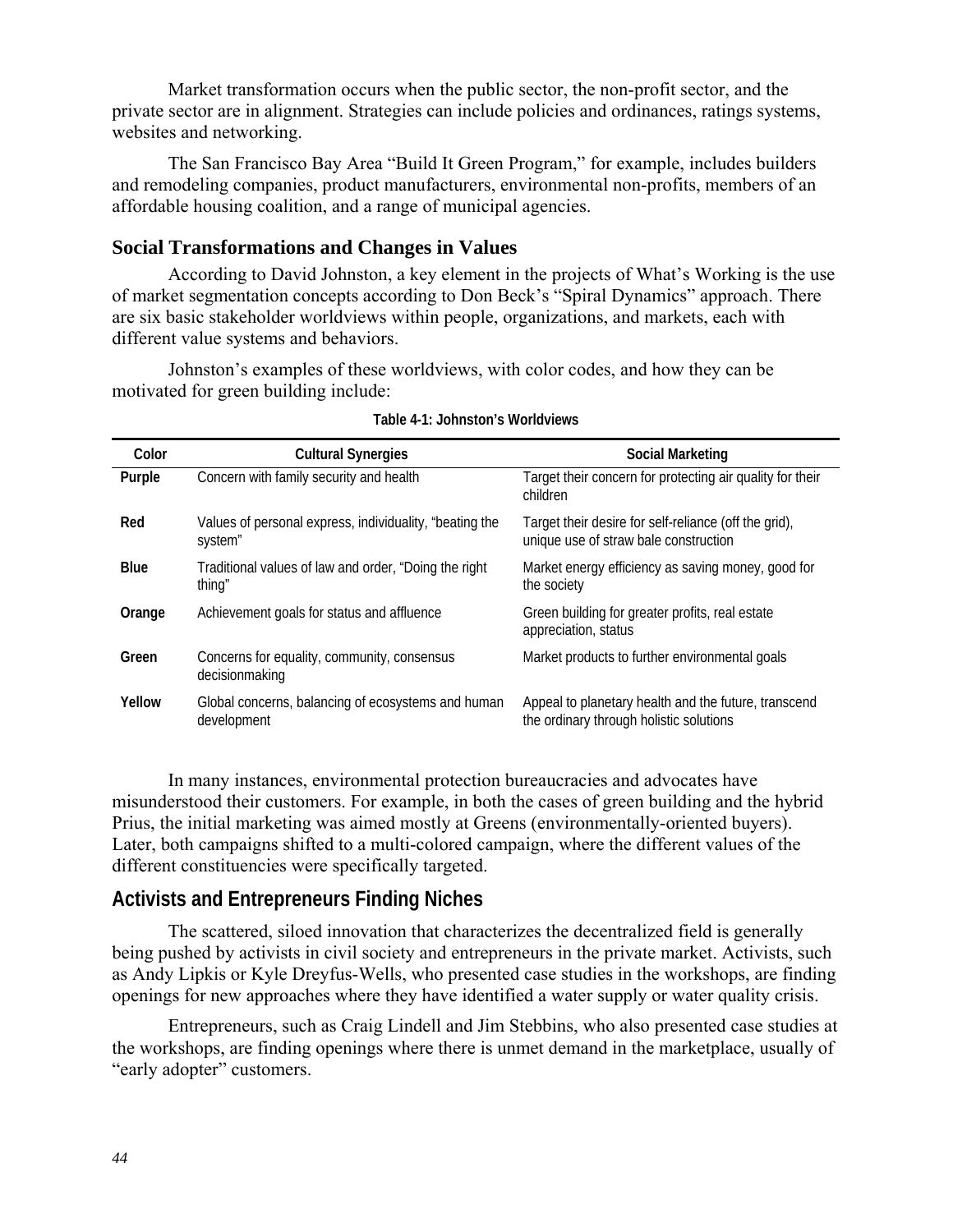### **Ecological Stewardship and Local Activism**

Brent Haglund, Director of the Sand County Foundation (SCF) in Wisconsin, described Aldo Leopold's philosophy for land conservation in 1939: *"A land ethic, then, reflects the existence of an ecological conscience, and this in turn reflects a conviction of individual responsibility for the health of the land"* By 1949, Leopold had come to understand that a land ethic was also needed for conservation on private land to work: *"When land does well for its owner, and the owner does well by his land; when both end up better by reason of their partnership, we have conservation. When one or the other grows poorer, we do not."* 

The Sand County Foundation (SCF) has focused its projects on developing partnerships and approaches for conservation management on private property. Looking for alternatives to regulation, which Leopold saw as a last step when all else had failed, SCF advocates and develops pilot programs incorporating local solutions that empower citizens, allow for adaptive management and learning, and that use market approaches and incentives.

The SCF believes that affecting powerful, long lasting change comes from fostering community learning; empowering individuals to take action; and actively advancing responsible citizenship. Leopold's best friends were socialists and right-wing activists. Overcoming those differences will require building new and unlikely partnerships.

### **Community Environmental Justice Activism**

Harry Wiland of Edens Lost and Found, described the PBS documentary series *Edens Lost and Found*, which describes efforts to improve the quality of life through urban "greening" in four American cities: Philadelphia, Chicago, Seattle, and Los Angeles. The series also shows how media can be used to reach a wide audience with a compelling message. Along with other media, such as website community-action guides, education curricula, and outreach, this series helps the story get out in ways that the government cannot. *"The film series is the rock in the water that has caused a ripple of information and influence outward."*

Described in each program are examples of local citizens envisioning sustainable urban ecosystems, including open space and public parks, urban forestry, watershed management, public art, waste disposal, recycling, green architecture, and mass transit alternatives.

Through this project, Wiland has come to believe that this movement of community activism and environmental justice is the issue of this era. Wiland says, *"We grew up thinking government would solve these problems for us. We are now realizing that many issues are related (housing, clean air, water, etc.) and we have a direct stake in improving our quality of life. This fact is promoting community knowledge and action."*

### **Related Cases and Studies**

The approach of voluntary incentives that Haglund described as being at the core of Aldo Leopold's work on private land ethics is at the heart of the Bush Administration approach to environmental issues. James Connaughton, Chairman of the White House Council on Environmental Quality, described the Bush Administration approach to environmental innovation and reform in a 2003 speech, "Tapping the Power of the Quiet Revolution: Productive Harmony Through Integrated Environmental Policy." (Connaughton 2003) In this speech, he outlined the main elements of the Administration's vision for how the country would tackle environmental problems in a different, and they asserted, better way than under past "command-and-control" regulations at the federal level.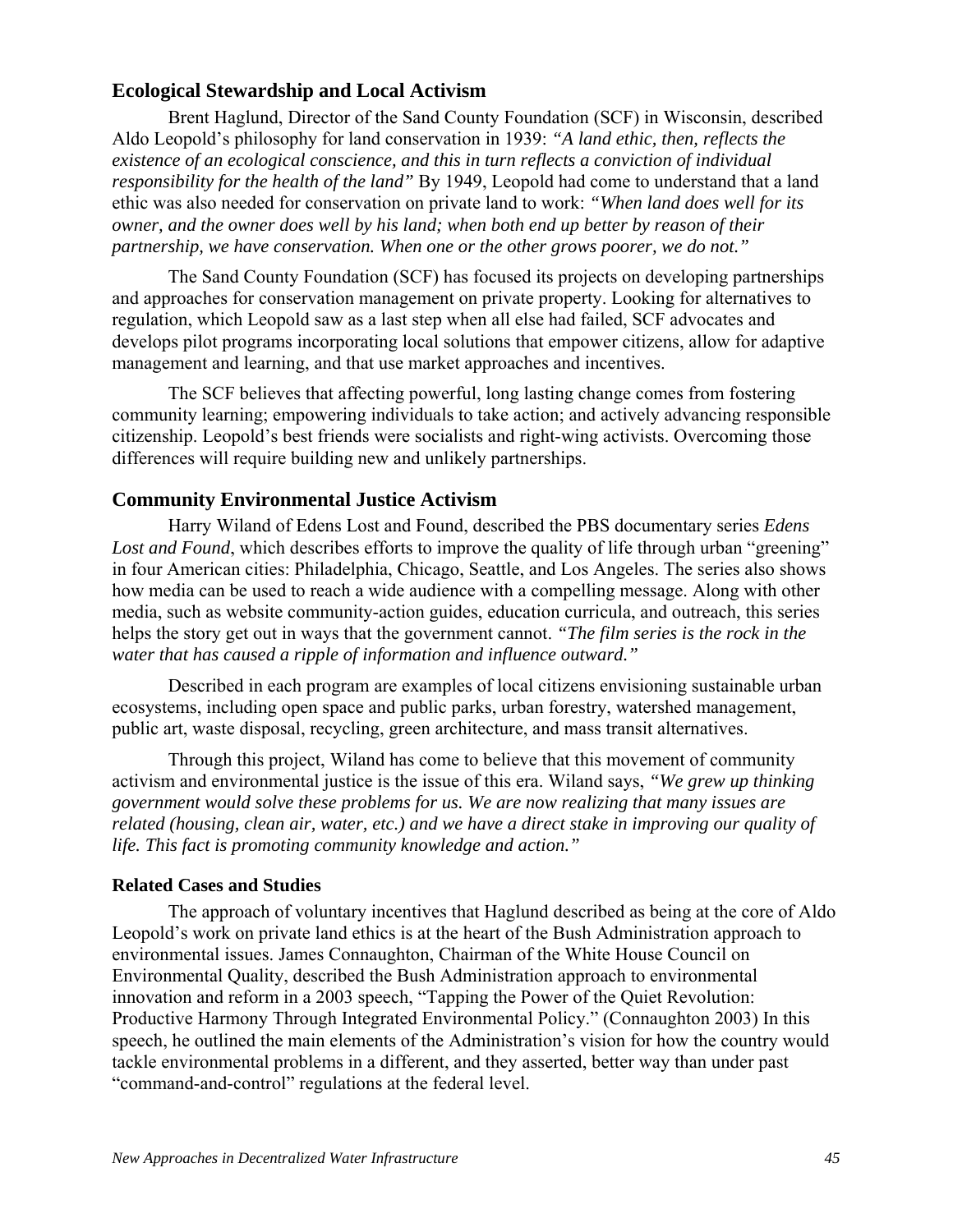Connaughton posited that environmental reform is embedded in a "Quiet Revolution" of millions of people, including academics, business, citizens, and government at the local level. These innovators are starting to collaborate to find new solutions that would "harmoniously balance environmental, social, and economic needs for future generations." The main elements of this new environmental approach are:

- ♦ Focus on results
- ♦ Strengthening of personal and corporate "stewardship" of the environment
- ♦ Reliance on private market mechanisms, such as performance standards and incentives
- Innovative technologies
- ♦ Science-based decisionmaking based on identification of highest risks
- ♦ Shift from federal to local responsibility, or "ownership," of environmental solutions
- ♦ Shift from enforcement to voluntary compliance

These themes of private stewardship and local control are being implemented in a variety of programs across federal departments and agencies. As such, they serve as the backdrop for the EPA's national innovation strategy (EPA 2004), the Department of Interior's Water 2025 (US Department of Interior 2003), and the administration-wide support for "cooperative conservation" partnerships (US Department of Interior 2005).

Leopold's heirs in ecological stewardship and new environmental justice movements are two strands of this "quiet revolution," but there are others. Themes of local cooperation and community-building are also found in more progressive circles, such as the Bioneers or Ecological Engineering networks.

#### **Entrepreneurship—Niches of Unmet Demand in the Market**

As Craig Lindell pointed out in his presentation, the inability of existing institutions to respond to new demands has created opportunities for new businesses and markets to emerge. Four types of entrepreneurs have surfaced: management companies (discussed in the Palo Alto workshop); equipment manufacturers; architects and planners; and developers/builders.

At the Palo Alto workshop, Jerry Stonebridge of Stonebridge Environmental, Inc. and Tim Bannister of TCW Wastewater Management described their private companies installing decentralized wastewater companies, and Ed Clerico of Applied Water Management described a utility management approach to cluster system installation and maintenance.

Lindell's company, Aquapoint, both sells cluster wastewater technologies and installs systems. Jim Stebbins, from Project Design Consultants, represented the architectural design community, which is working with developers and builders to implement "water-centric" subdivisions.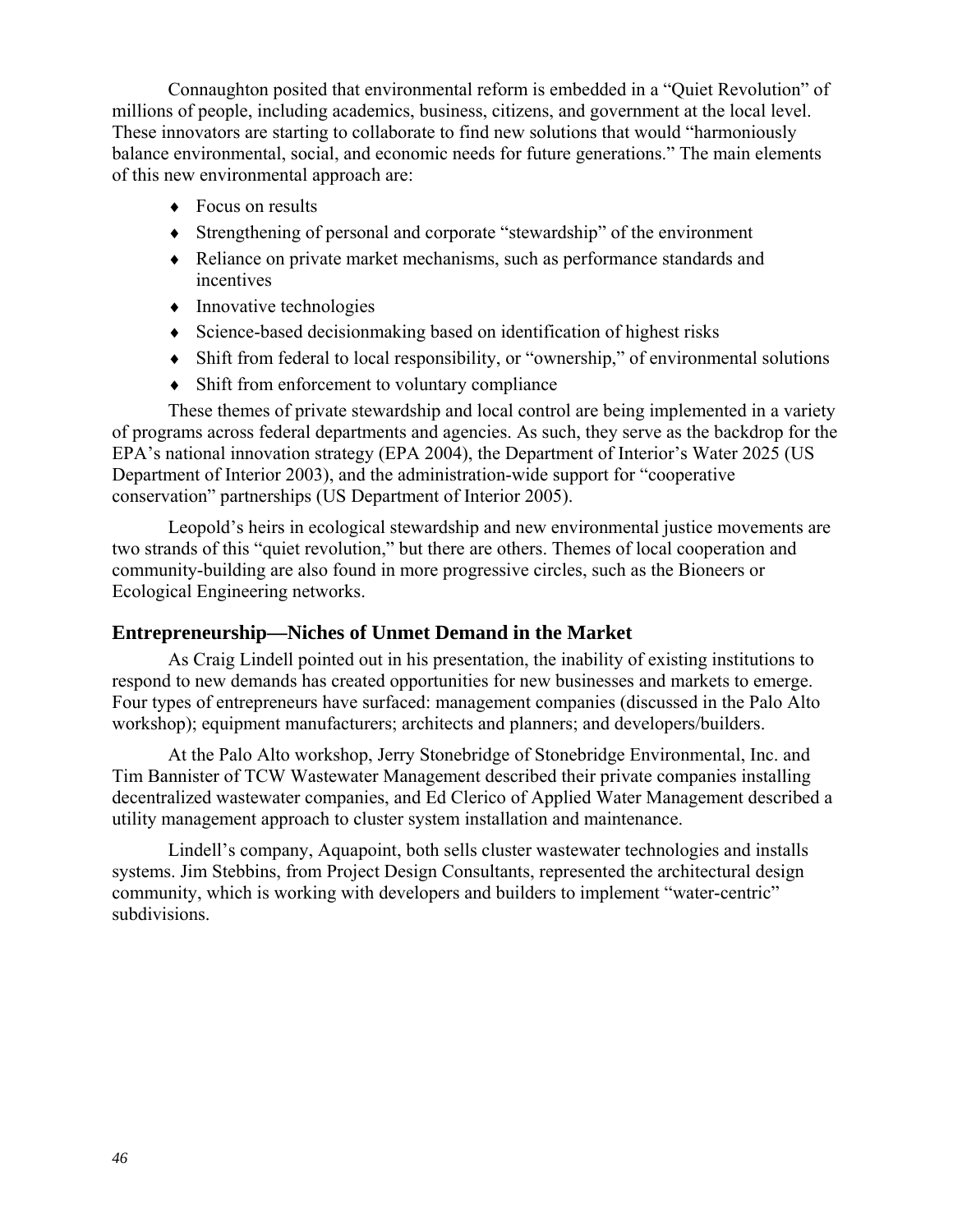# Chapter 5

# IMPEDIMENTS TO CHANGE IN THE PARADIGM

The following impediments to change emerged in the workshop discussions:

- ♦ Government policies, funding, regulations built around centralized infrastructure
- $\bullet$  Distorted pricing of water
- ♦ Balkanization of agencies
- ♦ Municipal authority and a limited role for the private sector
- ♦ Pervasive risk aversion and minimal research funding
- ♦ Stakeholder support for conventional solutions
- ♦ Lack of local models that combine technology, management, financing, and customer acceptance
- ♦ Opposition from threatened entities
- ♦ Classic market failures–lack of information, fragmentation

# **Government Policies, Funding, and Regulations That Are Built Around the Traditional Infrastructure**

Government plays a significant role in perpetuating the traditional, centralized approach. Regulatory structures were devised which assumed that modern sanitation and safe drinking water could only be provided through centralized distribution or collection and treatment. Progress in small towns was achieved, for example, when public water lines were extended to all homes, or when failing private septic systems were replaced by public sewers and point-source treatment plants. Federal subsidies to local projects from a host of federal agencies were built around those assumptions as well.

What this means is that local water protection advocates typically have to ask their communities to buck federal and state regulators, as well as give up federal subsidies, if they are to advance a soft path solution.

Federal, state, and local policies, funding, and regulations were repeatedly discussed in the workshops as barriers to decentralization.

One particularly interesting comment was: *"What are we up against with the local regulatory system in the US? It's like swimming in quicksand, very difficult to get acceptance."* 

Other comments were:

- ♦ *"Regulations are a huge problem right now. The current structure is not integrated, so it silos drinking water, wastewater, and stormwater projects and prevents the integration that is a driver in the cities or a source of ferment in the cluster system approach."*
- ♦ *"The regulatory system is problematic because it is a typically prescriptive, uncooperative approach. However, if the regs are right, then it can be a driver to get things done. Others thought that prescriptive codes are ok, but a lack of prescriptions for innovation remains problematic."*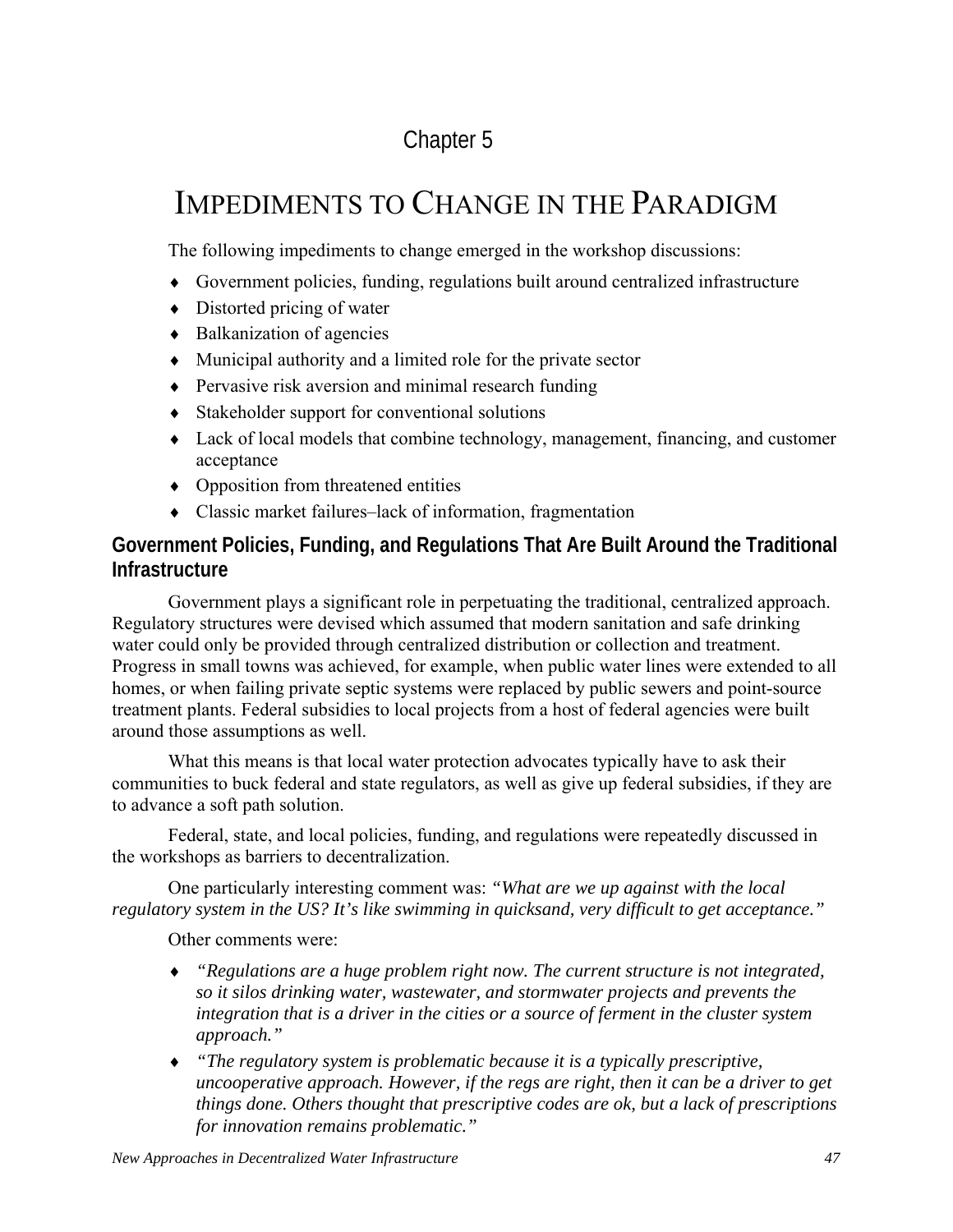### **Related cases and studies**

An increasing number of workshops and reports are identifying government policies and regulations as a significant barrier to sustainable infrastructure. These include two recent WERF reports on barriers to use of decentralized wastewater systems and on sustainable water resources management (Etnier 2007; Thornton 2005).

### **Distorted Pricing**

Peter Shelley introduced his presentation on the disruptions of conventionally-engineered infrastructure in Eastern Massachusetts by quoting Garrett Hardin's *Tragedy of the Commons*,

♦ *"Each man is locked into a system that compels him to increase his herd without limit—in a world that is limited. Ruin is the destination toward which all men rush, each pursuing his own best interest in a society that believes in the freedom of the commons. Freedom in a commons brings ruin to all."* 

Shelley's point was that water was not adequately valued or priced to reflect the externalities of all the separate water and wastewater projects in the region. As a result, the natural water cycle was more and more disrupted, with depleted groundwater and streams and resulting water shortages. Shelley's final quote was, *"For long-term success, the value of ecosystem services must begin to flow back to their owners. Until it does, society will undervalue those services."*

True-cost pricing has a number of benefits that would raise water and sewer rates to cover the externalities of the infrastructure. There are several elements to the problem.

First, subsidized water rates encourage consumers to wastewater. Higher rates would lead to more efficient use of water supplies, purchase of water-efficient appliances, conservation landscaping, etc.

Second, "siloed" projects in water, stormwater, or wastewater are typically constructed without taking account of the eventual need for other projects to be built, or of the impacts on neighboring communities. For example, a typical scenario is the construction of water lines into a neighborhood. With greater use of water, septic systems are overloaded and eventually sewers are constructed. Another example is the construction of sewers to clean up affected surface water, followed by sewer-facilitated housing development and increased stormwater runoff. Congressional staff have stated that most of the authorized Bureau of Reclamation water and sewer projects are "mitigation" efforts to correct problems created by earlier projects funded without taking account of the regional and long-term impacts and externalities.

Third, benefit-cost calculations for infrastructure typically undervalue the loss of habitat and other damage to natural systems that these projects will entail.

True-cost pricing of the infrastructure could provide a substantial stimulus to decentralized wastewater and stormwater (DWSW) systems. As stated earlier, higher water rates that reflected the real costs and externalities of the infrastructure would encourage waterefficiency and conservation, as well as capture and use of rainwater and treated wastewater for non-potable uses.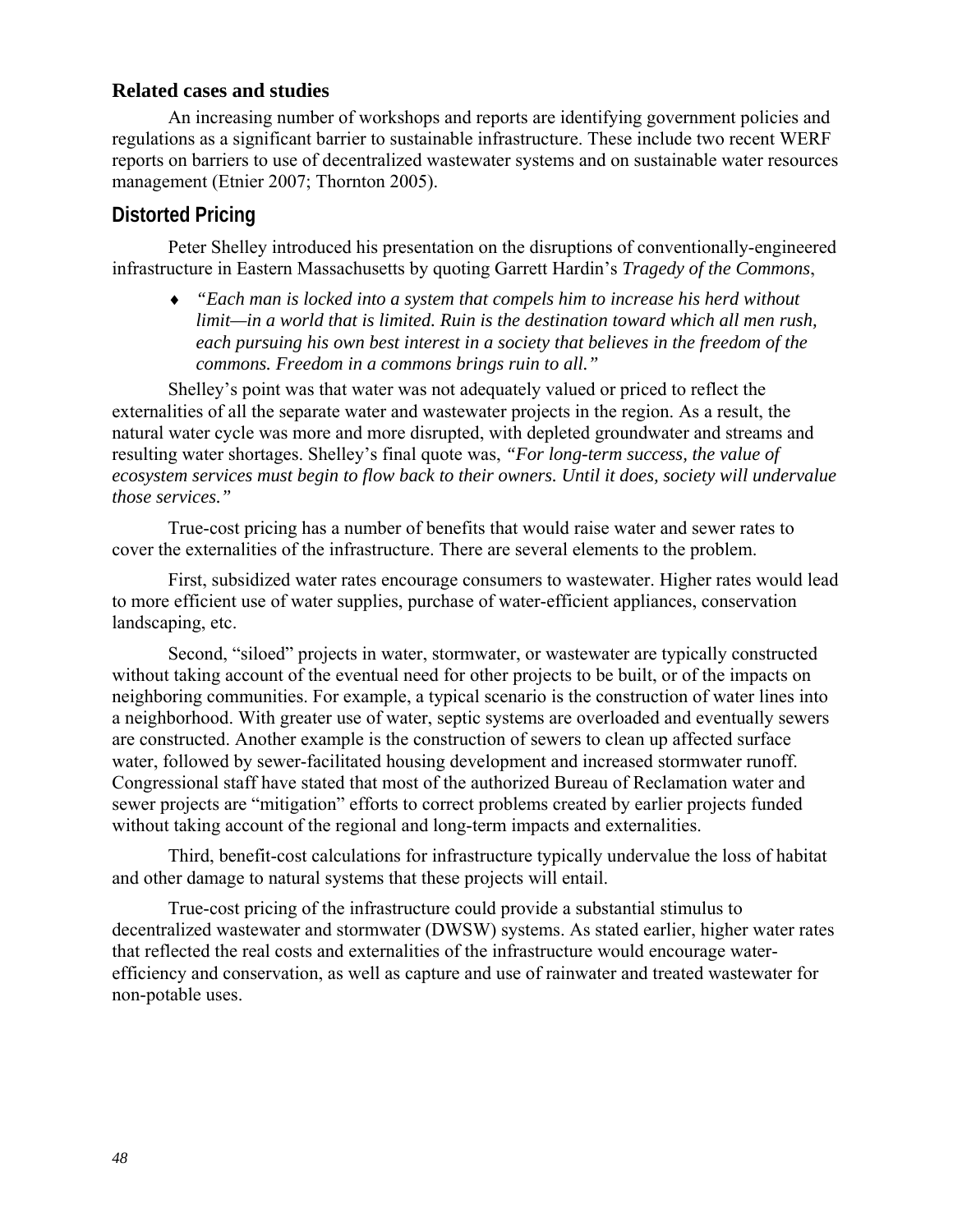Removal of subsidies for conventional infrastructure would make decentralized systems much more competitive, since they are typically unsubsidized. This newly-competitive market position would stimulate much more research and innovation by manufacturers and developers. Most importantly, decentralized systems have a lighter footprint in the environment and entail many more community benefits. A full accounting of all resource costs and benefits, including such factors as energy impacts, green space, jobs, etc. would dramatically increase the use of DWSW technologies.

These themes recurred in presentations and discussions in the workshops. Andy Lipkis pointed out that the direct costs of distributed stormwater infrastructure were higher than for conventional flood control channels, but that when the benefits of energy conservation and green space were taken into account, the distributed systems had significantly higher benefits. Participants pointed out that the costs of decentralized systems are currently higher than they would be if markets were expanded, with production and service costs brought down. An approach to dealing with this adverse price differential might be *"to internalize external costs as the best way to drive innovation."* 

An extended discussion on the last workshop was about the need to value water appropriately. It was suggested that

- ♦ *"Valuing water from multiple aspects is the key component that forces different views of the issue."*
- ♦ *"The public needs to see a problem…We won't get buy-in from any sectors of society unless they see the value."*
- ♦ *"Full cost pricing (higher rates) would shift what consumers and utilities do."*

However, because of the recognition that poor populations would be adversely affected by higher water and sewer rates, the suggestion was made that the model of the energy sector could be followed. The electric industry has full cost accounting and demand side management, so that utilities must take account of all costs in order to be permitted for new facilities, higher rates, etc.

# **Related Cases and Studies**

A report by Richard Pinkham on the economic advantages and disadvantages of decentralized wastewater treatment relative to larger scale, centralized solutions has similarly argued for consideration of a wide range of concerns (Pinkham *et al.* 2004). An NDWRCDP report on life-cycle costing methodologies has examined both long-term materials use and environmental externalities in analysis of wastewater infrastructure options (Kirk *et al*. 2005).

### **Balkanization of Agencies**

Andy Lipkis described several of the key barriers to wider use of rain gardens and cisterns in the Los Angeles as compliments and substitutes for large water supply and flood control infrastructure as being *"siloed agencies, government turf wars, and lack of collaboration."* Each agency that would need to be involved in such a new approach was operating under its own guidelines. The US Army Corps of Engineers had its own single-purpose benefit-cost calculation for flood control, as did the county and city for water supply. Only through integrated infrastructure planning would the true values of decentralized systems emerge. Agencies also were disinclined to break down their silos and work together.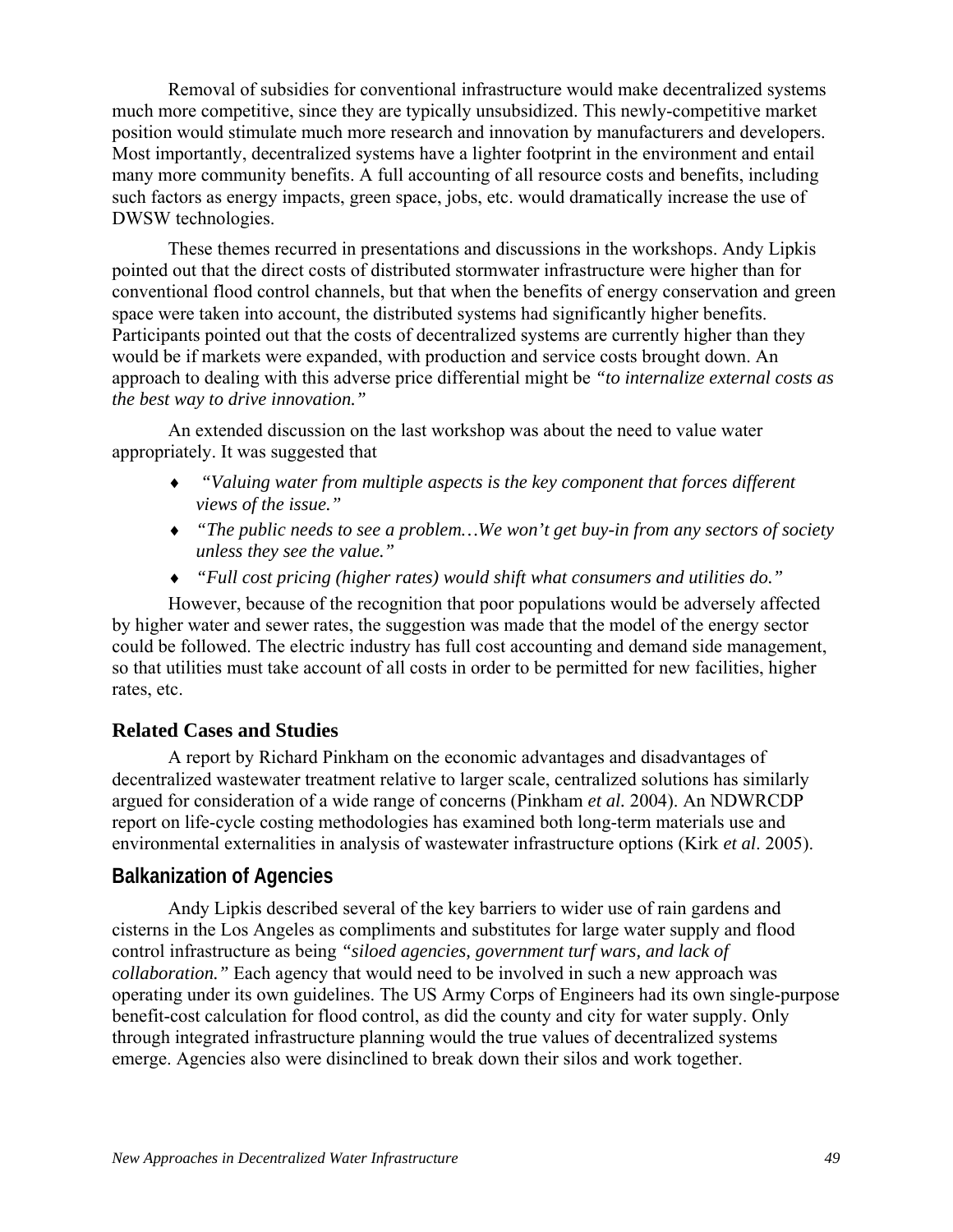Jim Stebbin's project in Monterey suffered from the same balkanization of agencies. Various elements of the "water-centric" plan needed approval from the planning department, public works, or environmental health. Much of the plan was not adopted because one feature or another was turned down by just one of those three agencies. For example, use of gray water was approved by planning and public works, but not by environmental health. Permeable paving was approved by planning and environmental health, but not by the public works department. These regulatory barriers, of course, are a tremendous disincentive for developers.

Kyle Dreyfus-Wells also noted the problems for local communities in the Chagrin River Watershed of dealing with the separate bureaucracies if the US Army Corps of Engineers for flood control and the Ohio EPA for water quality.

Craig Lindell quoted Jim Nemke, from the Metropolitan Madison Wisconsin Sewer Authority, as saying: *"Water management plans have been abandoned because of the lack of an implementation authority beyond the point source permit program. The EPA, DNR, USDA and those concerned with state health can't cooperate sufficiently … and don't."* 

### **Related Examples and Studies**

The 2005 National Water Policy Dialogue urged more integrated approaches and a "harmonizing and reconciling" of national water policy. Participants stated that *"there is a need to reconcile the myriad laws, executive orders, and Congressional guidance that have created the current disjointed ad hoc national water policy and clearly define the 21st century goals and values that should be met",* and criticized the multiple, often conflicting, agency mandates (American Water Resources Association 2005). Proposals for the establishment of a Water Commission that would be tasked with examining these issues have been discussed in recent Hearings in the Congress (House of Representatives 2005).

In the Southwest, water supply allocations and public lands boundaries have largely determined growth and development patterns, which in turn have had substantial water quality impacts on rivers (Babbitt 2005). Recently, the majority of Bureau of Reclamation projects, according to Congressional staff, are in "mitigation" efforts to deal with hydrological disruptions and water quality impairment created by earlier infrastructure projects. In the future, integrated water resource planning should be a condition of water withdrawal projects, so that all regional water quantity and quality impacts are taken into account.

In the East, where until recently water supply has been more than adequate, water quality under the Clean Water Act and flood control under Army Corps of Engineers permits have been the predominant concerns. Here as well, there has been minimal coordination of efforts from the federal perspective, and local communities fail to take account of the integrated nature of the water resource. The Eastern Massachusetts example of a large central wastewater system and ocean outfall pipe drastically depleting drinking water wells and streamflows is a prime example of the costs of this splintered decisionmaking.

### **Municipal Utility Management of the Traditional Infrastructure**

The traditional infrastructure paradigm relies on:

- $\triangleleft$  Municipal authorities
- $\bullet$  Infrastructure in public rights of way
- ♦ Public looks for safe water and sanitation as key services provided by utilities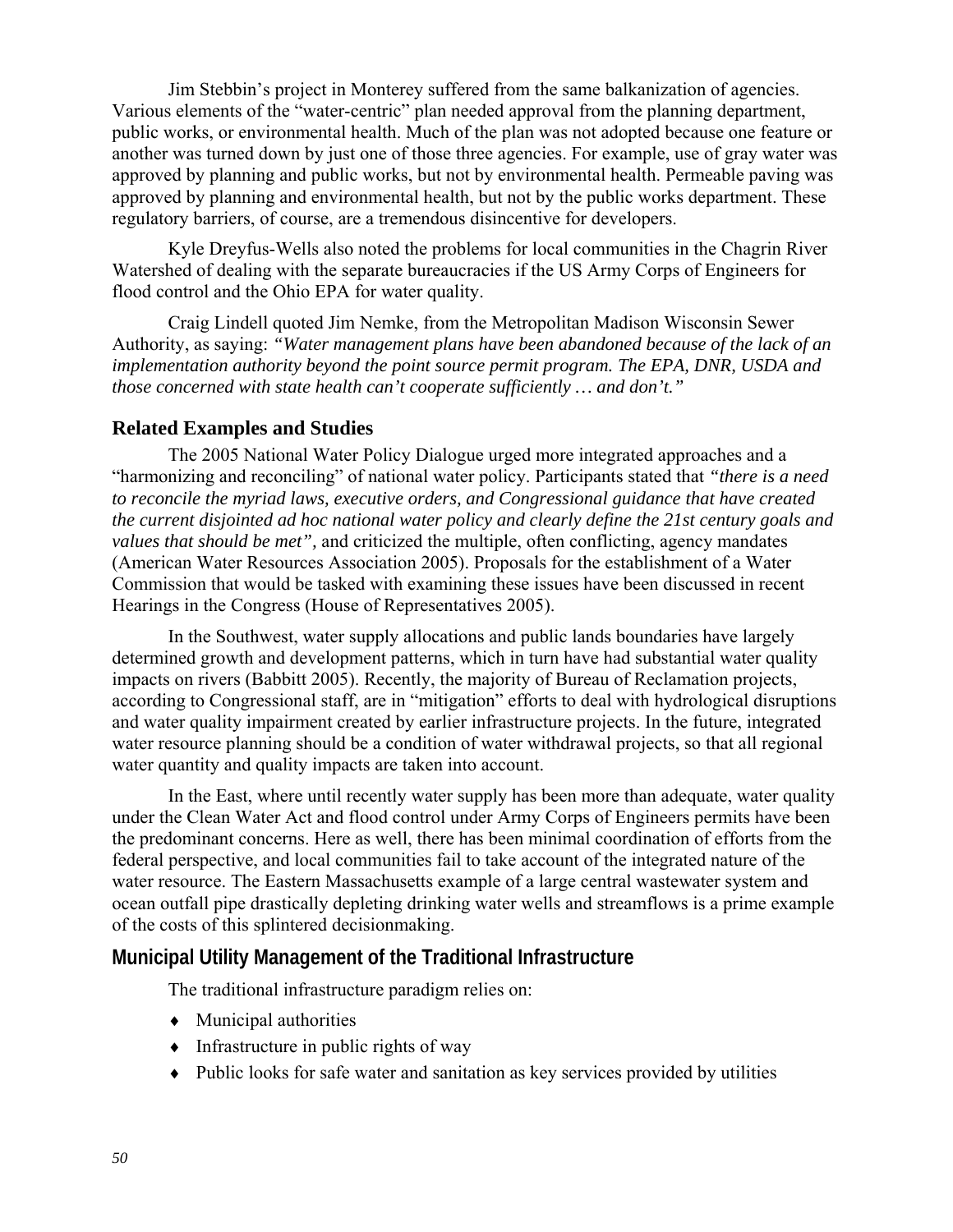Municipal management of the traditional infrastructure is an appropriate match of services to need. Water and wastewater utilities that centralize treatment and distribution in a community are prime examples of what economists would call public goods or natural monopolies, where provision by more than one provider is not realistic.

But, when individual or cluster treatment units are dispersed across many private properties, there is no structural necessity for one municipal utility to manage these services. Rather, a classic competitive market with multiple customers and multiple suppliers can be developed, ideally under public oversight that protects public health and the environment.

Of fundamental importance is the fact that decentralized, "soft path" infrastructure is usually on private property, whether at individual homes, subdivision developments, or commercial properties. In contrast, conventional treatment plants and conveyance systems are on public land and in public rights-of-way. This location of systems on private property, interestingly enough, both helps to explain the slow adoption of decentralized alternatives by mainstream utilities and engineers, and the unique opportunities for new private sector models to develop.

The presentations at the Palo Alto workshop on viable business models were intended to be "early adopters" in the areas of onsite wastewater system management, cluster wastewater system management, and urban distributed stormwater management.

Valerie Nelson described material from Michael Porter's book, *Competitive Strategy: Techniques for Analyzing Industries and Competitors,* in which he suggests that small, local providers will be the market model when:

- $\triangle$  A personal service is provided (there is a customer's perception that individualized, responsive service declines with the size of the firm)
- ♦ Business depends on local image and local contacts
- ♦ There is a diverse product line and customization to individual users (vs. a tendency to standardize products and services by larger companies)
- $\bullet$  There is a heavy creative content

Onsite wastewater system management, in these regards, is similar to the services of a local electrician or plumber. The homeowner appreciates the freedom to choose their own contractor, and the contractor enjoys dealing with the unique personality and needs of the homeowner.

In contrast, Porter's work suggests that larger utilities or companies can emerge when the service is not personal, and when the product is standardized across customers. Therefore, it is not surprising that utility management, or *"responsible management entities,"* would be emerging for cluster systems. For cluster systems, the utility model, in effect, mimics (at a smaller scale) the existing work of municipal utility staff familiar with large-scale pipe, pumping system, and treatment plant maintenance in public properties and rights of way, and with minimal involvement with individual property owners.

It is arguable that a fundamental flaw in the EPA's strategies has been their focus on trying to persuade mainstream utilities and engineers of the value of adding decentralized technologies to their portfolio of treatment options. The phrase *"centralized management of decentralized treatment"* has been the underpinning for arguments for "responsible management entities," in particular, municipal utilities and their consulting engineers to consider owning and managing treatment units on private property, as part of a "hybrid" of centralized and decentralized approaches.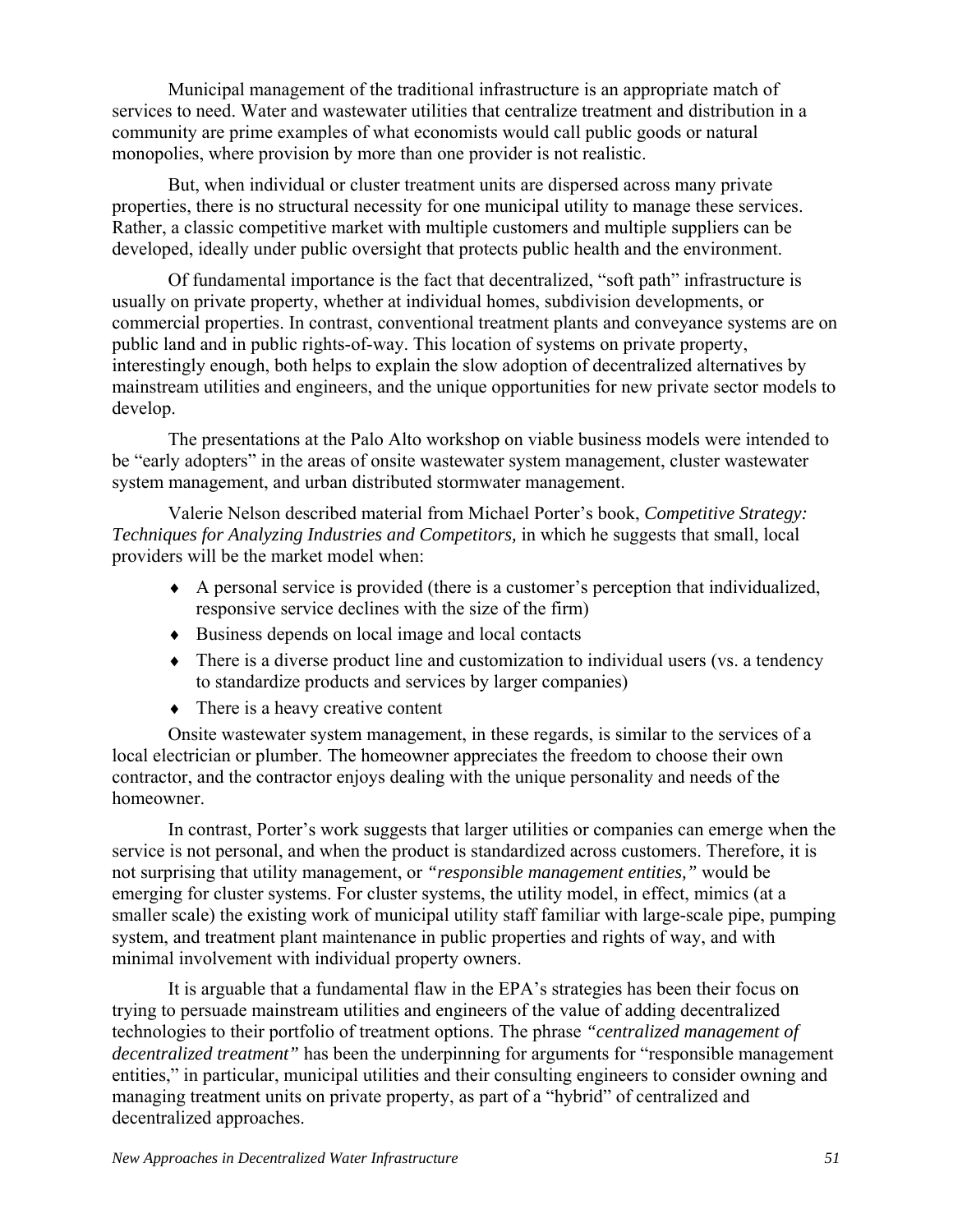A series of National Decentralized Water Resources Capacity Development Project (NDWRCDP) research projects, including studies of asset management and "barriers" in the engineering profession, also presumed that the "utility" model for individual home units was the desirable approach.

# **Risk Aversion and Lack of Support for Innovation**

Because of public health concerns, the water and wastewater field has become cautious and risk-averse over time. Engineers and builders are concerned about liability. Politicians are concerned that innovative approaches may fail, as well. Craig Lindell described a decentralized system market analysis exercise that identified the risks of innovation as the "deepest driver" for blocking change. Public health regulations, he found, were the point of "greatest resistance."

There are public concerns about how soft path systems work over time, their life cycle, and who funds it. The paucity of specific monitoring creates intolerance for innovation.

The regulatory system is problematic because it is a typically prescriptive, uncooperative approach.

Ordinarily, society will cover the risks and costs of innovation through publicly-funded research and demonstration projects, or through carefully-managed innovation in the private sector. But, as Julian Sandino, of CH2MHill described, the US has drastically cut back on research funding since the 1980s, and privately-funded research has fallen in parallel.

For lack of research, Bob Siegrist pointed out that there remains:

- ♦ A lack of fundamental understanding of the science governing common systems and emerging technologies
- ♦ Absence of mathematical models that can be employed as part of a rational design practice
- ♦ Limited infusion of ideas, techniques, and technologies from complimentary disciplines and programs
- ♦ Continued controversial and unresolved views and beliefs, and highly varied, and often unsupported, practices

# **Related Examples and Studies**

Innovation was built into the Clean Water Act through the primary vehicles of research and development programs authorized in 1972 at \$100 million per year (over \$300 million in current dollars) and, subsequently in 1977 Amendments, through incorporation of an additional subsidy and federal guarantee (15% more) for innovative and alternative systems. Many of these were decentralized cluster systems or constructed wetlands in small communities (EPA 1989). Numerous new technologies were streamed into the construction projects built with federal grants, and a lot of ideas are said to have emerged from federally-funded research carried out in universities, often by graduate students, who later developed technologies and carried them into production by setting up their own companies (Conversation with Julian Sandino, CH2MHill).

In the 1980s, these innovation strategies in the Clean Water Act were largely phased out. Two concepts took hold: first, that federal subsidies for wastewater systems promoted overly-expensive systems and displacement of local spending, and should be phased out; and second, that research was more properly the role of the private sector and the states (National Research Council 2004). The Reagan Administration assumed that the states and the private sector would pick up the slack in declining federal investments, but this has not been the case.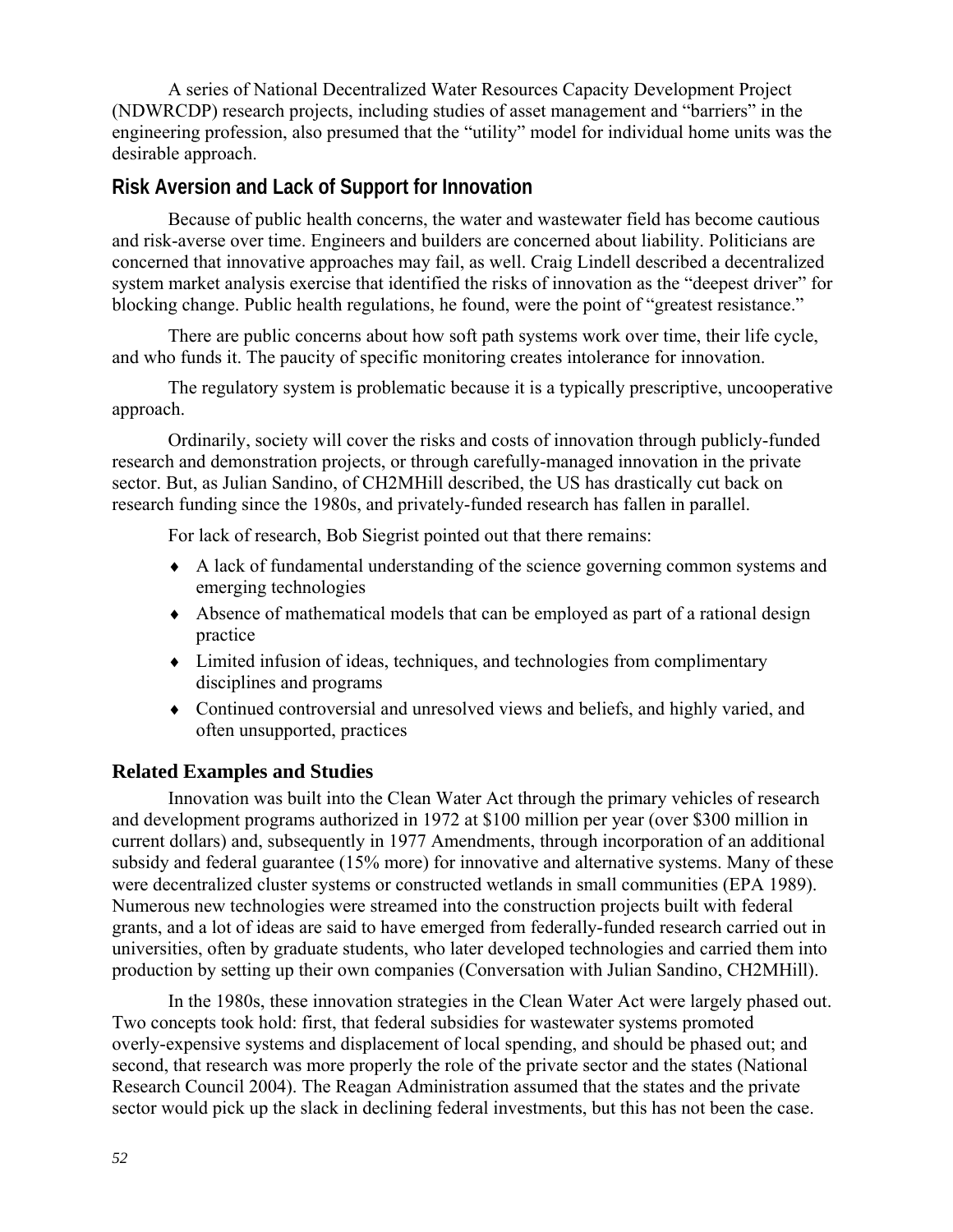The National Academy of Sciences has issued several reports in recent years which describe the per capita decline since the 1980s in water-related R&D funding by the federal government (National Research Council 2001 and 2004). Funding has also shifted substantially from support of basic, long-term research to support of agency mission-related and short-term research projects (National Research Council 2004). In particular, there has been a decline in assistance for technology-related research and development, and most of the remaining funding for water-related technology innovation is in the Department of Defense (National Research Council 2004).

### **Stakeholder Support for Conventional Solutions**

As participants in the workshops stated, *"the environmental community creates a problem here by forcing courts to stay with old systems."*

### **Related Cases and Studies**

Despite the interesting grassroots projects occurring at the leading edge of a new paradigm, the preponderant influence of NGOs at all levels is still in reinforcing the conventional, hard path paradigm. At the local level, for example, environmental groups have used court cases and other pressure on municipalities to force very expensive conventional sewering and CSO-remediation projects, sometimes in spite of their marginal impact on water quality.

Groups such as the Nature Conservancy have strongly opposed decentralized alternatives in the Florida Keys. In Washington, D.C., environmental coalitions have stuck to big-pipe CSO approaches, even in the face of some interest in green infrastructure by the municipal utility. Similarly, in King County, Washington, a large new regional treatment plant will be built, while environmental groups that have supported Green Building projects in Seattle have remained silent.

At the federal level, a similar pattern can be seen where there have been a few instances of NGO support for soft path innovations. These include efforts to encourage Congressional interest in decentralized wastewater management, and more recently, the advocacy and collaboration of NGOs with the EPA on guidance to communities on "green infrastructure." Clean Water Network leaders, in particular Nancy Stoner from NRDC, Betsy Otto from American Rivers, and Paul Schwartz from Clean Water Action, have assisted in these re-framing projects "on the margins" of conventional practice. These three as "wet weather" committee chairs in the Network have also begun to hear of an interest in more sustainable approaches from their members at the local level.

The core influence of NGOs is still in reinforcing the hard path paradigm, where wastewater and stormwater problems are narrowly defined as surface water quality issues and do not include water quantity impacts. The engineering solutions are in large, rapid-conveyance sewer and water grids and treatment plants. The key levers NGOs try to exert on this system are in forcing and encouraging continued building and repairs to this conventional system through the two strategies of increased federal subsidies and through upholding and enforcing the National Pollutant Discharge Elimination System's (NPDES) permitting of hard path infrastructure.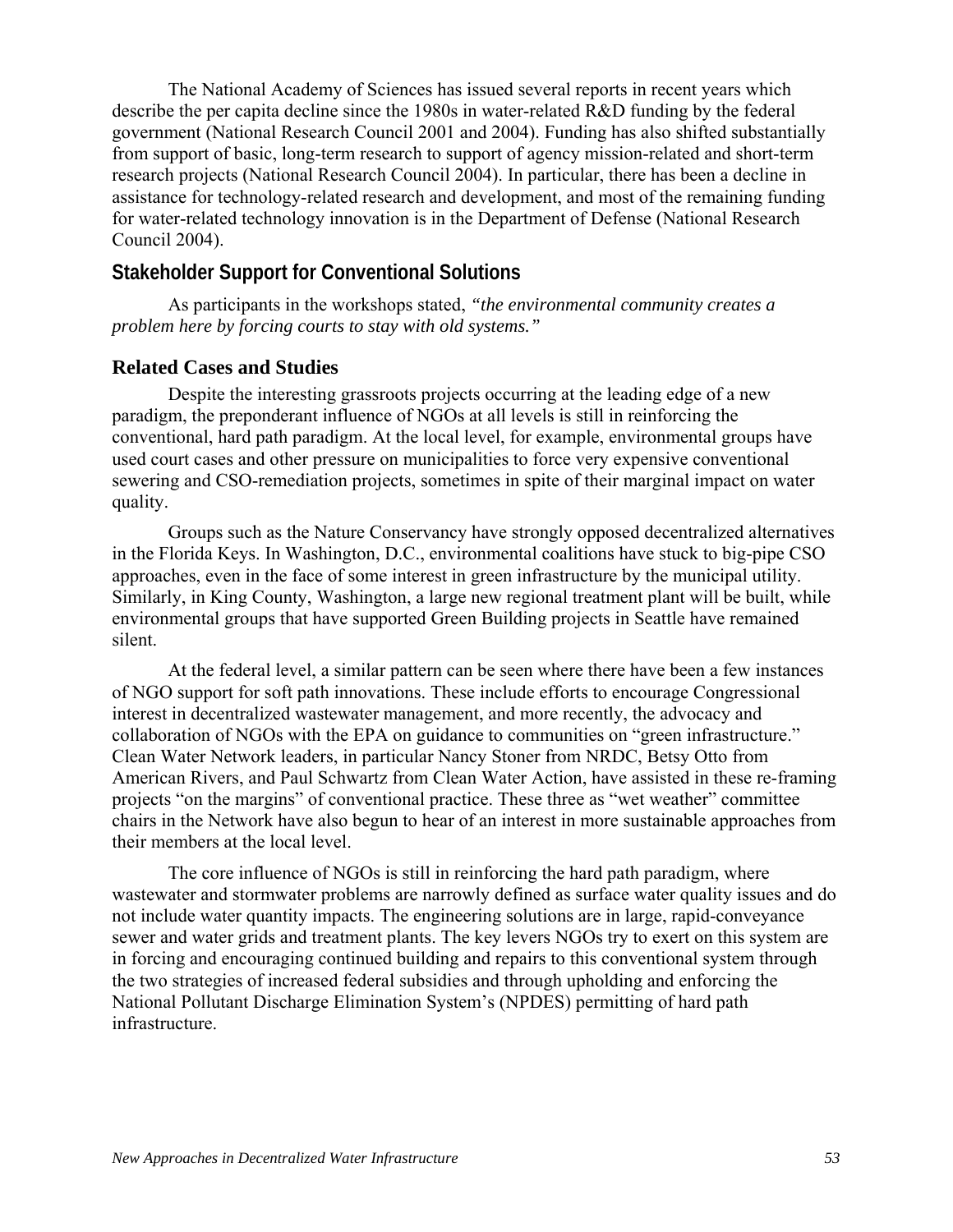National groups have, in general, been forced into a defensive mode by Supreme Court cases that have questioned the reach of Clean Water Act jurisdiction into "non-navigable" streams and wetlands, and by large proposed cutbacks in Clean Water and Drinking Water SRF funding by the current Administration. These realities have focused virtually all the NGO energies on attempts to pass the Clean Water Restoration Act, which would clarify the inclusion of isolated streams and wetlands, and on restoring CWSRF funding, as well as passing of a new Clean Water Trust Fund, proposed by the WIN network.

# **Lack of Robust Models or Packages**

One of the problems with advancing decentralized systems is the lack of robust models or "packages" that have been demonstrated. Because the field is in an early stage of development, many diverse technologies and institutions are emerging, and the best have not been winnowed out. Comments included in the workshops are:

- ♦ There is currently tension between the push for technological diversity to enable a wider variety of approaches versus the increasing complexity of certification requirements and professionalism in the industry
- ♦ There are now more different types of decentralized systems. This will help industry move forward but also complicate training and operations. That is an up and a down side of this experimentation
- ♦ The next transformation in the infrastructure will require a new and stable mix of delivery and finance mechanisms to get the tasks done. Part of this will involve maximizing simplicity of the transaction
- ♦ We need to put order on the chaos of the fragmented market. Capture case-based examples in a rational way and put them in a clearinghouse

# **Opposition From Threatened Entities**

Participants in the workshops described the danger that stakeholders in the current infrastructure paradigm would block change: "*Early efforts to obtain resources can be risky, and should avoid big power plays that cause the status quo powers-that-be to see this as a major threat.*" Allusions were also made to "turf wars" among siloed agencies.

# **Related cases and studies**

As Michael Porter of the Harvard Business School has pointed out, *"threatened entities*  will respond" to market challenges (Porter 1980). In the case of water resource infrastructure, decentralized system innovators have to deal with powerful groups that would stand to lose from the emergence of soft path approaches, including:

- ♦ Cities that have used sewer extensions to annex new taxpayers in outlying areas
- ♦ Engineers who believe they make more money off larger hard path projects
- ♦ Developers who can build more homes when sewers are built
- ♦ Construction companies and unions that only do sewer and not soft path construction
- ♦ Bureaucrats who are risk-averse and resistant to the challenges of managing change

Each of these constituencies can stall innovation. In the late 1970s, for example, federal research on onsite wastewater approaches was ended when central system lobbies approached Congressional committees with their competitive concerns.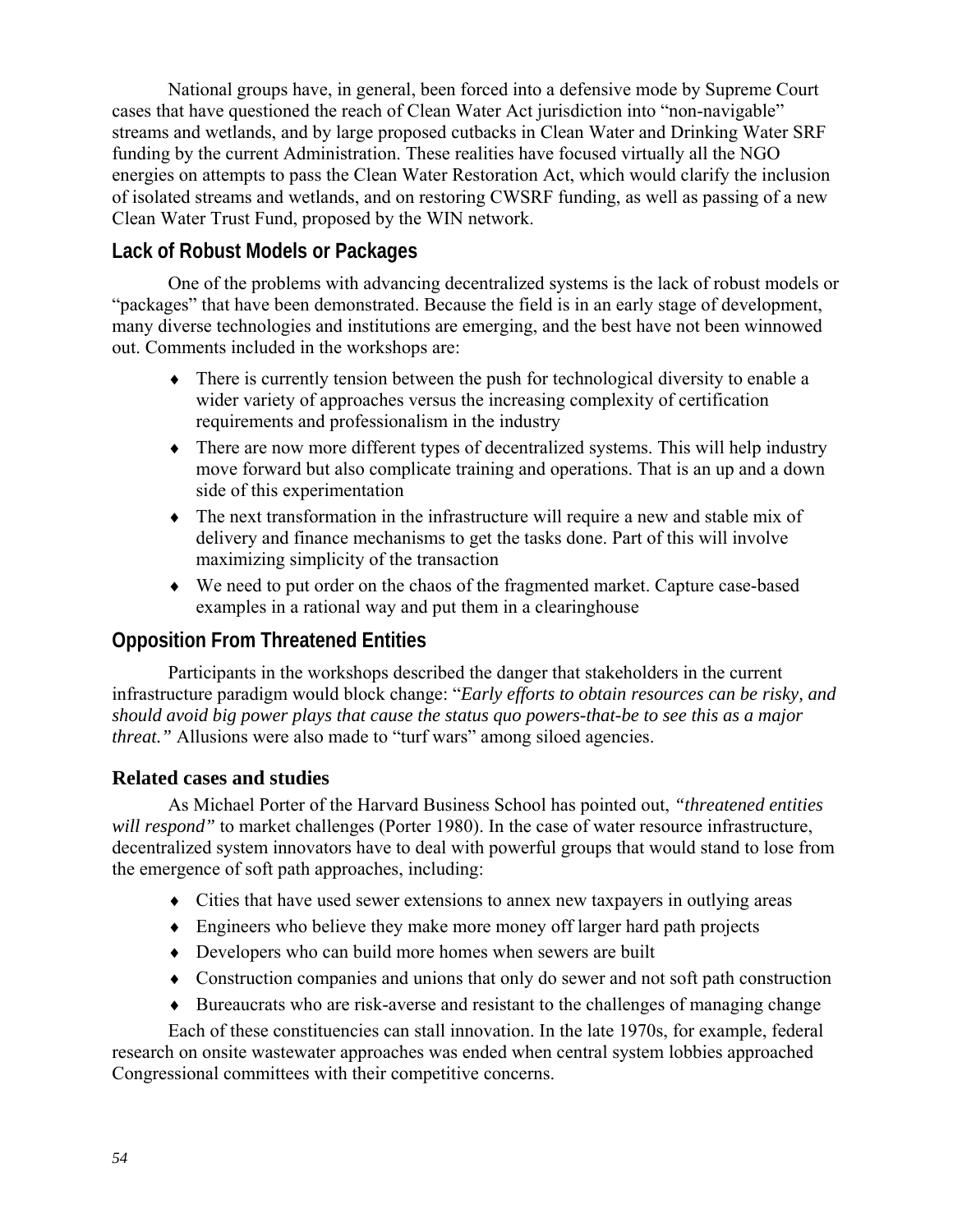# **Classic Market Failures—Lack of Information and Fragmentation**

The suggestion was made in the last workshop that: *"The soft path approach is a classic example of market failure and lack of information. There are great examples out there (e.g. Seattle, Portland). It's not clear how to get these examples scaled up and documented. How can we learn from the rest of the world? Garnering and distributing new information is the critical opportunity we have."*

The suggestion was made to:

- ♦ *"Capture case-based examples in a rational way and put them in a clearinghouse. Put order on the chaos of a fragmented market."*
- ♦ *"There are public concerns about how soft path systems work over time, their life cycle, and who funds it. The paucity of specific monitoring creates intolerance for innovation."*

### **Related Cases and Studies**

Economics literature has recently included work on the distortions in the market created by imperfect information. In general, both demand and supply sides of the market cannot respond appropriately to achieve appropriate market equilibrium. Consumers do not understand product qualities and prices, etc. These problems have become the justifications for the EPA to produce guidance documents, fund conferences and websites, etc. as a means to provide the proper information to municipalities, consumers, and companies.

A second problem identified in the literature has been the fragmented markets created by widely-divergent local regulations and codes. Venture capitalists and large manufacturers do not enter the market for decentralized technologies until they see large national markets. Barring the imposition of national codes, a useful project is development of voluntary national standards, which are quite likely to be adopted by many states and localities. As one workshop participant suggested, *"The variety of multiple regulations, codes, and standards at the local level creates disincentives. The national model building codes provide a good example of an entire industry moving to uniform standards."* 

# **Summary—Drivers and Impediments**

The three drivers for a water infrastructure paradigm shift—ecosystem stresses and societal demands, new ideas and designs, and niche efforts by NGOs and entrepreneurs—are, as workshop participants suggested, still preliminary and scattered. However, population increases, land development, and climate change are all forces that will intensify and highlight the flaws in the traditional paradigm.

Biomimicry offers useful lessons on how a more sustainable infrastructure can be created, both in lightening the environmental footprint and in creating a higher quality of life in communities.

Central organizing principles, seen in the workshops, need to be in placing water at the center of design for multiple functions and benefits and in creating openings for new constituencies and the private sector to participate and create new value.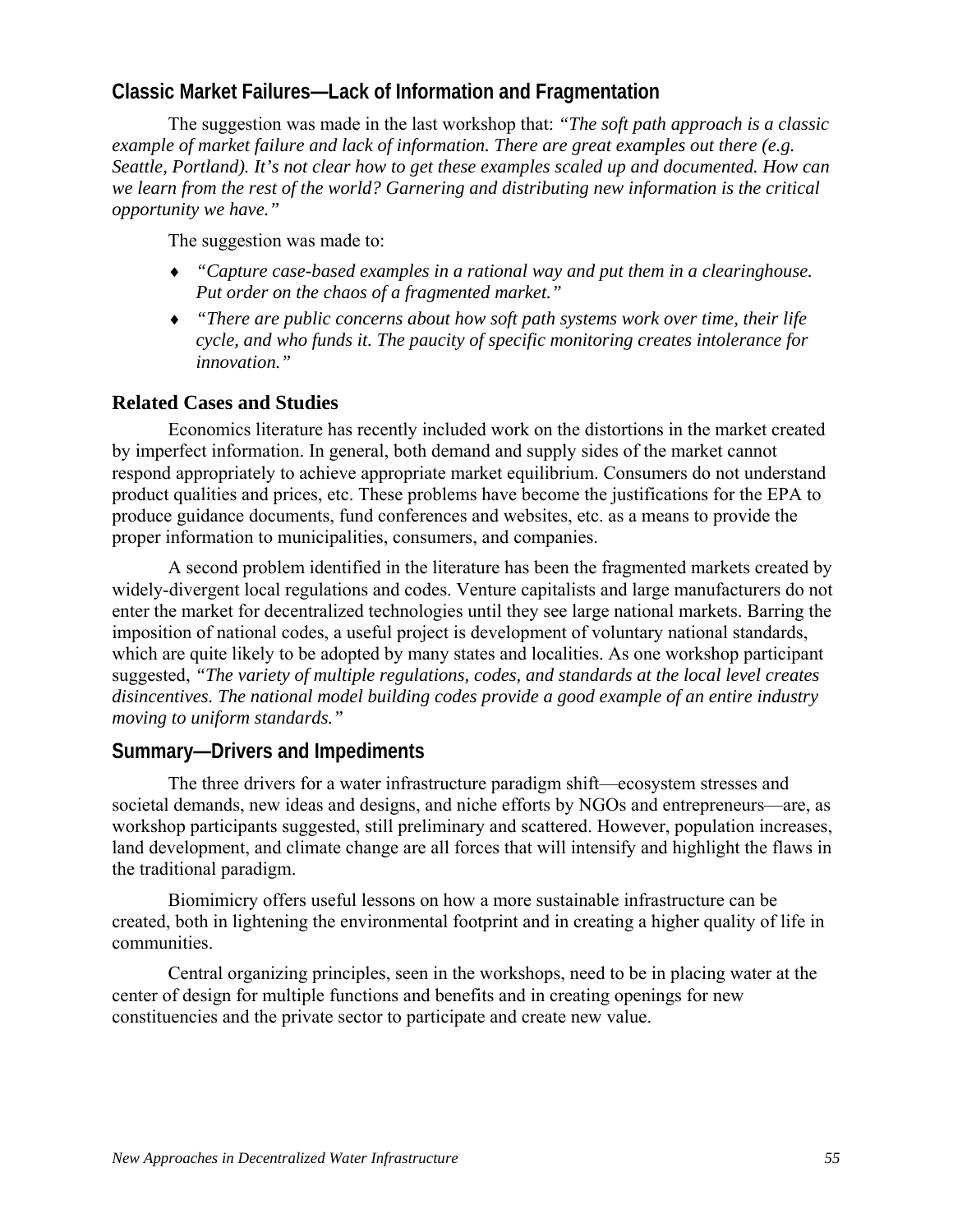In the coming years, it will be important for the internal structures of a new paradigm to be more rigorously developed. Moving from a specialized and centralized model of infrastructure to an integrated and localized model means that a host of additional benefits can be achieved for the environment and for society, as well. A systematic search for joint resource efficiencies in water, stormwater, wastewater, and energy has only just begun, and the means and benefits of greening cities and more livable communities are in their early stages. Biomimicry offers lessons for how to harness the creative impulses and energies of new participants as well. The process of engaging multiple constituencies in solving problems with fresh eyes and in harnessing the motivations of the private sector and civic activists has also just begun.

While students of paradigm shifts acknowledge that the process of change is inherently unpredictable, this project suggests several large new strategies for triggering and easing such a shift. In the past, conversations about decentralized systems have been kept on the "margins."

Strategically, a larger, holistic conversation about the sustainability of water-related systems must begin, with integration as a hallmark of that conversation:

- ♦ Integration of water quantity and water quality concerns
- ♦ Integration of water, stormwater, wastewater, energy and other infrastructure planning
- ♦ Integration of the trio of decentralized systems at the building and neighborhood scale
- ♦ Integration of environmental services with other community benefits, such as job creation and quality of life improvements
- ♦ Integration of the private sector and civil society into the creation of a more resilient and more productive infrastructure paradigm
- ♦ Integration of surface water, groundwater, rainfall, soil moisture, and climate interactions

Any strategy that attempts to leverage the drivers and new ideas in the field must also consider a process for breaking down the impediments to change in the paradigm. Large structures of government at all levels were built around siloed, single-purpose infrastructure. Within this framework, the interrelated water challenges and the potential benefits of decentralized systems are neither recognized nor permitted and funded. The system is also highly risk-averse and minimizes incentives for private sector engagement. Broad groups of stakeholders have supported this traditional infrastructure model, in general looking to more funding and enforcement as the mechanisms for water quality improvements.

Another concern, therefore, is timing. In a Catch-22 situation, the large structures of government block the consideration and use of decentralized systems. With few openings for innovation, the field is held back into scattered, expensive, and siloed examples, with minimal incentives for technology development and institutional reform. With so few examples and so little documentation of the decentralized potential, there is no capability of mounting the arguments and constituencies for a fundamental change in government policies and practices.

In the short-term, then, workshop participants argued for as much innovation as possible at the local level. Over time, as knowledge and experience grows with the new paradigm, a concerted effort can be mounted to reform government, both in restoring federal research funding, and in restructuring federal research funding and regulatory approaches to support integrated planning and design, private sector engagement, multiple community benefits, and continuous innovation.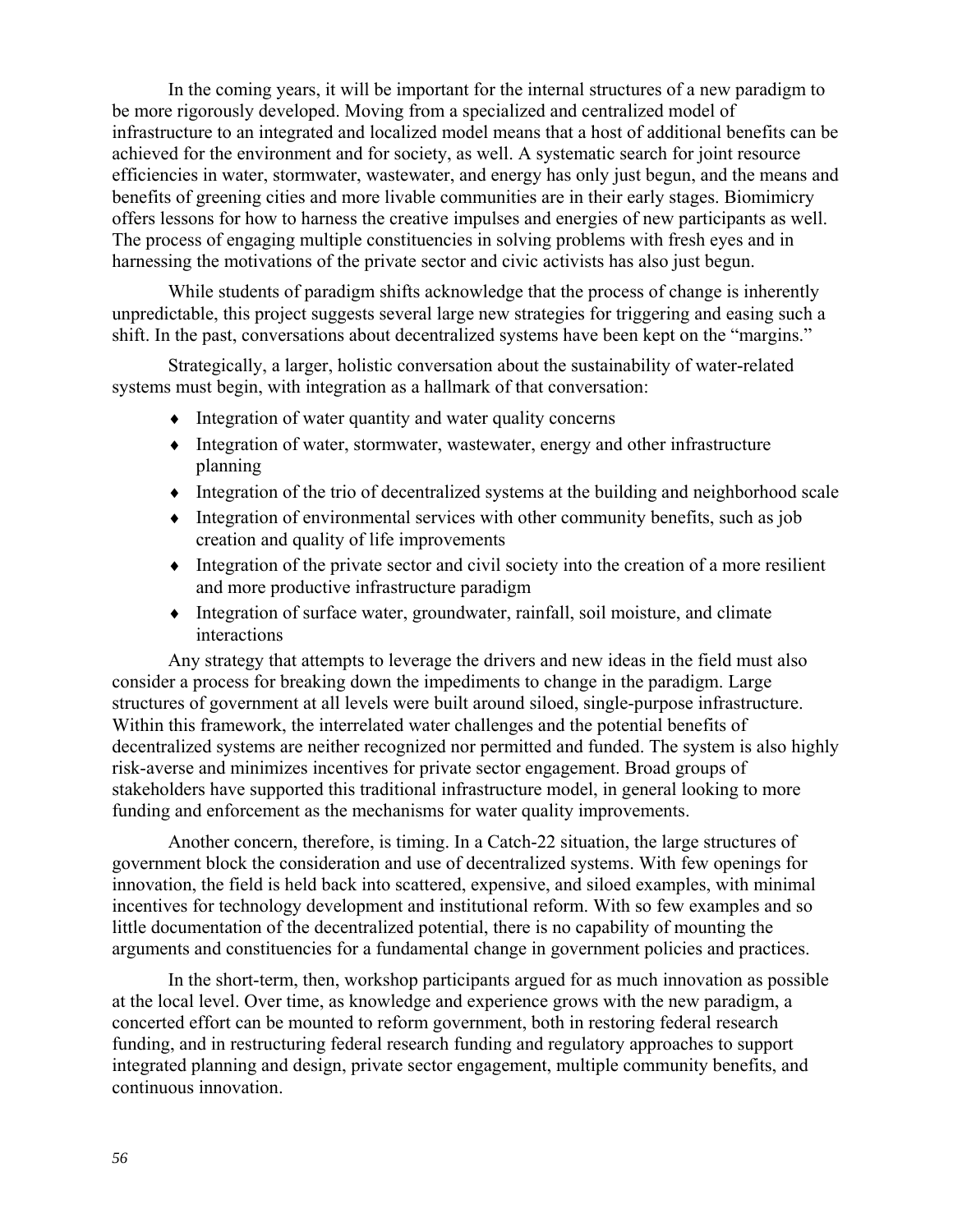# Chapter 6

# STRATEGIES TO TRIGGER AND EASE A PARADIGM SHIFT

In a final workshop in January 2006, the core group of organizations re-convened. One of the objectives was to develop an agenda of priority short-term research and development, and outreach projects. This list was based on two criteria: first, areas of effort and activities that will have the greatest short-term impact in advancing the field; and, second, projects that have a high likelihood of being accomplished.

The following six priorities that were identified in the workshop can be divided into three basic strategies:

- ♦ **Create Spaces for Local Paradigm Models to Emerge**—Such as in green building and demonstration projects in cities and towns
	- Linking the decentralized water field to the "green building" movement and development of similar "standards" and "ratings"
	- − Support for pilot and demonstration projects in federal facilities and in local communities
- ♦ **Support Conversations and Research**—Among engineers, utility managers, non-governmental organizations, academics, and the public
	- Support for a network of local advocates and experts, through education, tools, and capacity-building
	- − Work with federal leadership and other "champions" to provide guidance on the benefits of decentralized approaches to federal agencies and to the nation.
- ♦ **Build Support for Big Government Shifts**—Incrementally begin work on reforming the big government structures of research, funding, and regulations
	- − Research on full monetary and non-monetary benefits and costs of decentralized and centralized approaches, and pricing or other mechanisms to better align local decisions with long-run environmental and economic sustainability
	- Exploration of how to tie federal subsidies and permits to an integrated water supply and water quality plan in a watershed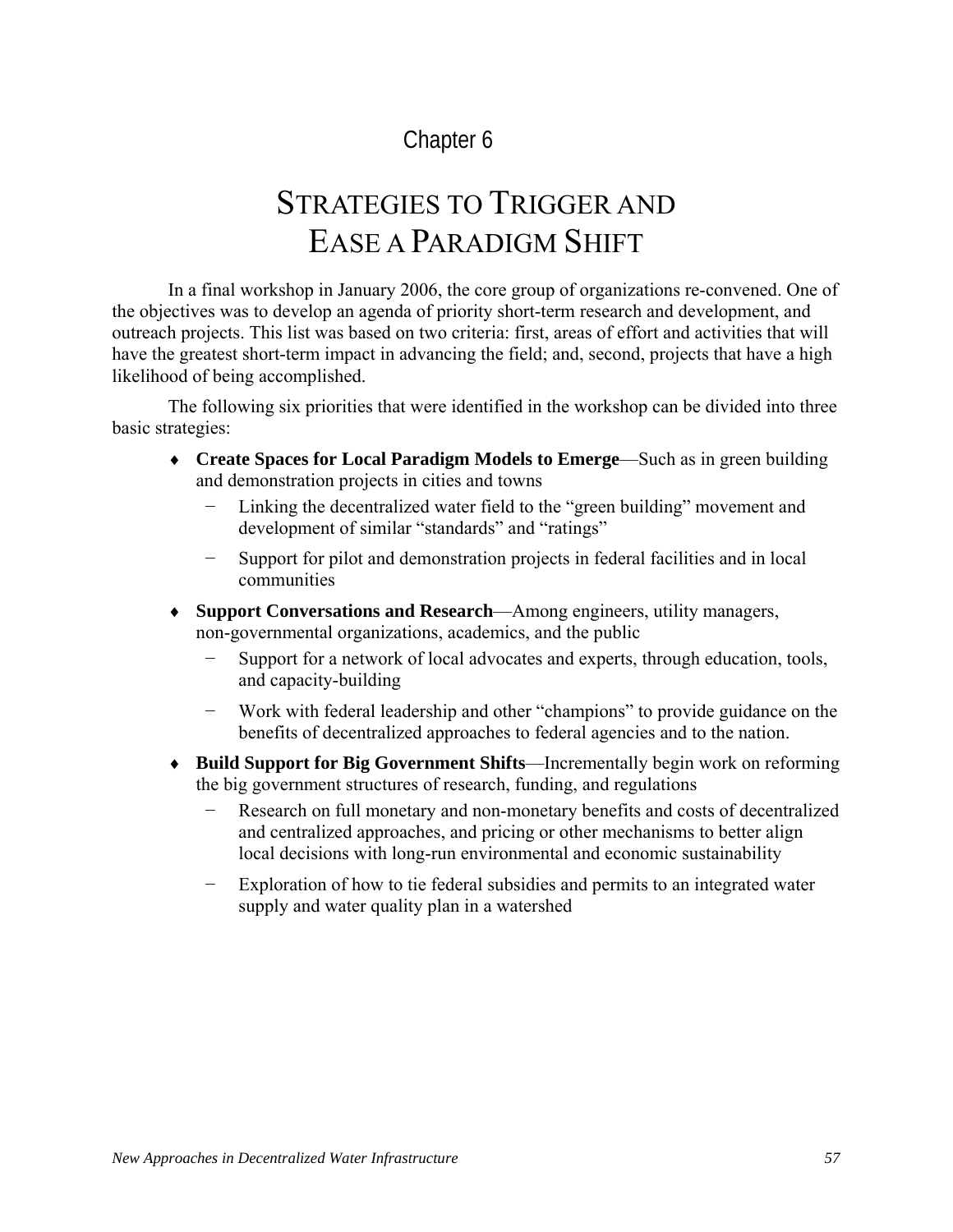# **Create Spaces for Local Paradigm Models to Emerge**

Individual presentations, as well as general discussions, highlighted the need for and role of local models that provide for integrated infrastructure planning and design, build new institutional models, and engage multiple stakeholders. Two arenas for innovation are:

- ♦ **Site level**—Water-efficiency, stormwater retention, and wastewater treatment and resource recovery can be co-designed to achieve maximum benefits with energy, green space, air quality, aesthetics, and other factors
- ♦ **Municipal or watershed level**—Where the challenges of droughts, wet weather runoff, sprawl development, aging infrastructure, and deteriorating urban neighborhoods can be met with water-centric new infrastructure and institutions

A pervasive discussion in the workshops was the need for local paradigm models to be demonstrated. *"All levels of reform (private, local, federal) would have some role in driving change toward soft path water. However, the local scenario is likely to play a particularly important role. From process standpoint, local models tend to be more responsive and leadership finds viable solutions if voters want it. If the movement is localized in enough places, national momentum follows."*

It was recognized that existing regulations and bureaucracies stymie the development of new models, so spaces must be created for innovation. *"Integration of systems must happen through exemptions and exceptions to local regulations that currently do not accommodate integration. The road forward to integrated systems requires building sites through exception, obtaining permits for these systems, and leveraging these as precedents for other integrated systems."*

A common theme of suggestions for local models was for an integrated and multi-stakeholder approach: *"Another part of organizing is co-developing tools and participants to accelerate market transformation. What types of systems would best harness different motivations and values of participants? Institutional changes need to focus on key stakeholder interests, otherwise the movement is too large, dispersed, and chaotic."* 

Comments were made in this regard:

- ♦ *"Creativity and energy in the cluster system model is achieved through integration landscaping, reuse, land use planning."*
- ♦ *"The urban model MUST be an integrated system. Distributed water/wastewater in conjunction with stormwater and energy, parks initiatives drives the cost/benefit—in addition, multiple disciplines bring multiple budgets and advocates."*
- ♦ *"It is essential to make integrated thinking and planning happen. If you silo the projects they do not have the value."*
- ♦ *"Integrate public health and environmental agencies."*
- ♦ *"Develop integrated water resource models for different development patterns (large lot, cluster, new urbanist)."*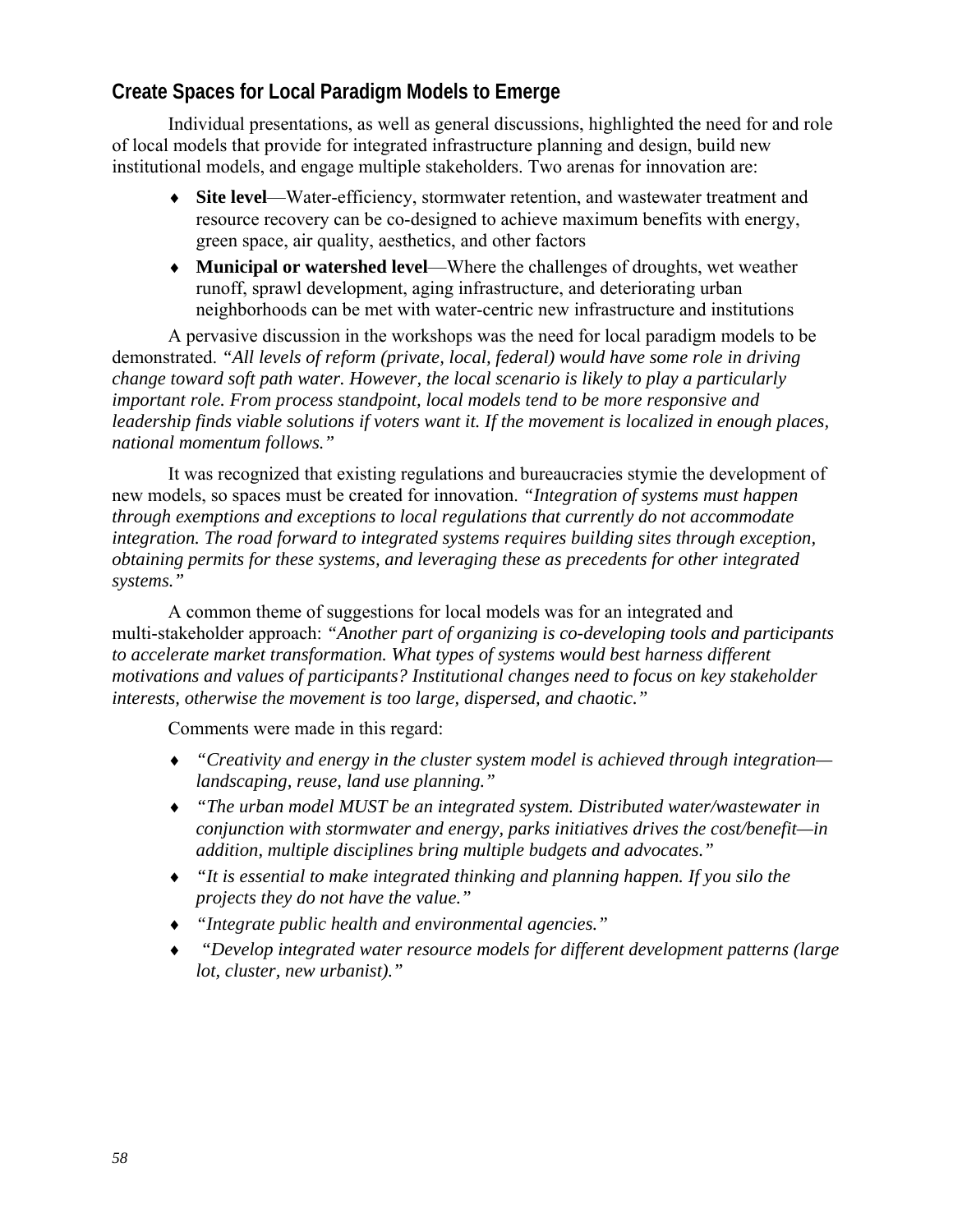Keith Carns stressed that *"a cross-functional approach to the planning of the development of integrated infrastructure—water, stormwater, energy, wastewater—was needed."* Craig Lindell stated, *"If we are going to consider water in holistic and integrated terms, we need to consider infrastructure in holistic and integrated terms. We need technologies, organizations, partnerships, processes, skills, legislation and regulation—an entire architecture—that is equally holistic in its approach."* Lindell urged a search for a range of local options *"that include local self interest, tax incentives, limited partnerships, municipal sewer ordinances and environmental results permitting may be combined to accelerate watershed compliant infrastructure development."*

Harry Wiland said*,* "*Integrated resource planning combined with local community support have come together with bold strategies offering renewed hope to American cities to develop sustainable urban ecosystems including open space and public parks, urban forestry, watershed management, public art, waste disposal, recycling, green architecture, and mass transit alternatives."* 

Brent Haglund described Aldo Leopold's approach as *"practical, ethical, and based on collaborative work among stakeholders such as the sportsman, federal agent, naturalist, ecologist, and landowner."* An example of results of collaboration occurred with a new dam removal alliance of non-traditional partners, in which a wide range of benefits were discovered: better safety, water quality improvements, enhanced fishery, lower flood risk, and lower taxes and expenses.

Specific recommendations in the workshops included:

- ♦ *"Find pressure point opportunities to retrofit a community. We need to focus on funding sources and drivers in new communities. Identify where large funds are being committed and understand how to make the case to those decisionmakers (and what influences them.)"*
- ♦ *"Another part of organizing is co-developing tools and participants to accelerate market transformation. What types of systems would best harness different motivations and values of participants?"*
- ♦ *"Institutional changes need to focus on key stakeholder interests; otherwise the movement is too large, dispersed, and chaotic."*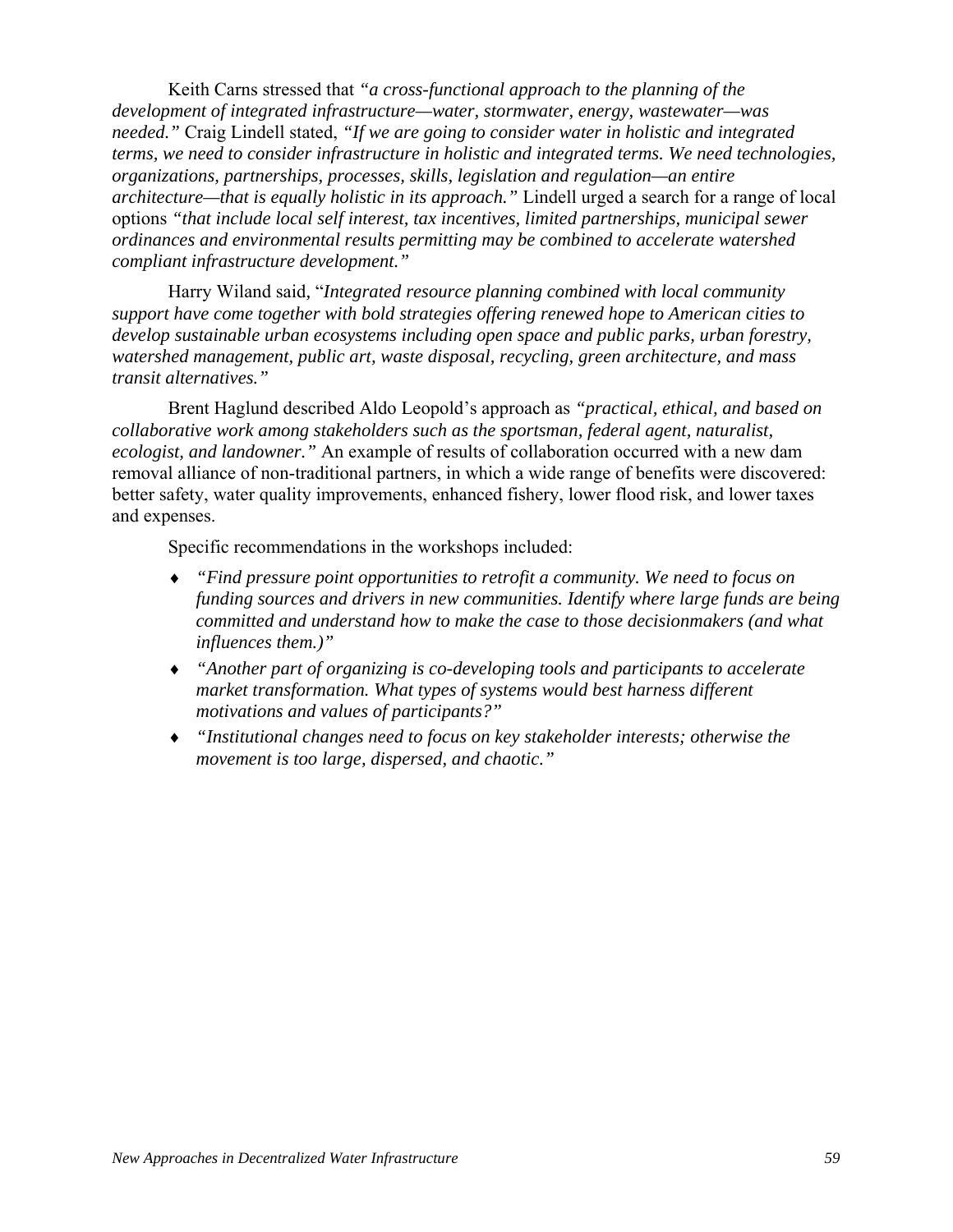# **Green Building**

One of the six priority recommendations of the workshop participants was linking the soft path water field to the "green building" movement and development of similar "standards" and "ratings"

### **Opportunities**

A number of discussions turned to the opportunities in new subdivision and infill developments:

- ♦ *"There is a growing interest in green infrastructure—a movement—that can be tapped; we need a galvanizing force that varies by localities and a convener of key stakeholders."*
- ♦ *"We need to understand the values of constituencies and appeal to those values—find common ground, blending natural values with fast track cost-based approach in subdivision development."*
- ♦ *"Focus on new development. We need data regarding resource protection effectiveness and reduction of costs and sell it from a social marketing perspective."*

### **Green Building Challenges**

Green building projects need to demonstrate new technologies and designs and their technical performance, as well as how to engage partners in the building sector, understand their motivations, and build new alignments of interests. Periodic references were made during the workshops to the success of the green building movement. The following elements are involved:

- ♦ **Technical** 
	- − What are the goals/elements of sustainability in water/wastewater/stormwater/reuse infrastructure and how are these met by building or subdivision-level technologies, whether separately or in combination?
	- − Can energy be saved or generated from these systems (methane, hydrogen, etc)?
	- − Can nutrients be recaptured?
	- − How close to "off-the-grid" can these systems be?
	- − What are the "risks" of technologies failing?

### ♦ **Costs and Benefits**

- What are the direct and indirect costs of the old vs. proposed approach?
- − What benefits of parks, aesthetics, etc. accrue to the community at large?
- ♦ **Context** 
	- − What difference does it make where the building or subdivision is located?
	- − How can a rating or other system incorporate the fact that soils, climate, hydrology, habitat, etc. vary so widely across a watershed or across the country?
	- Do we understand the cumulative impacts of decentralized systems and how do we account for location?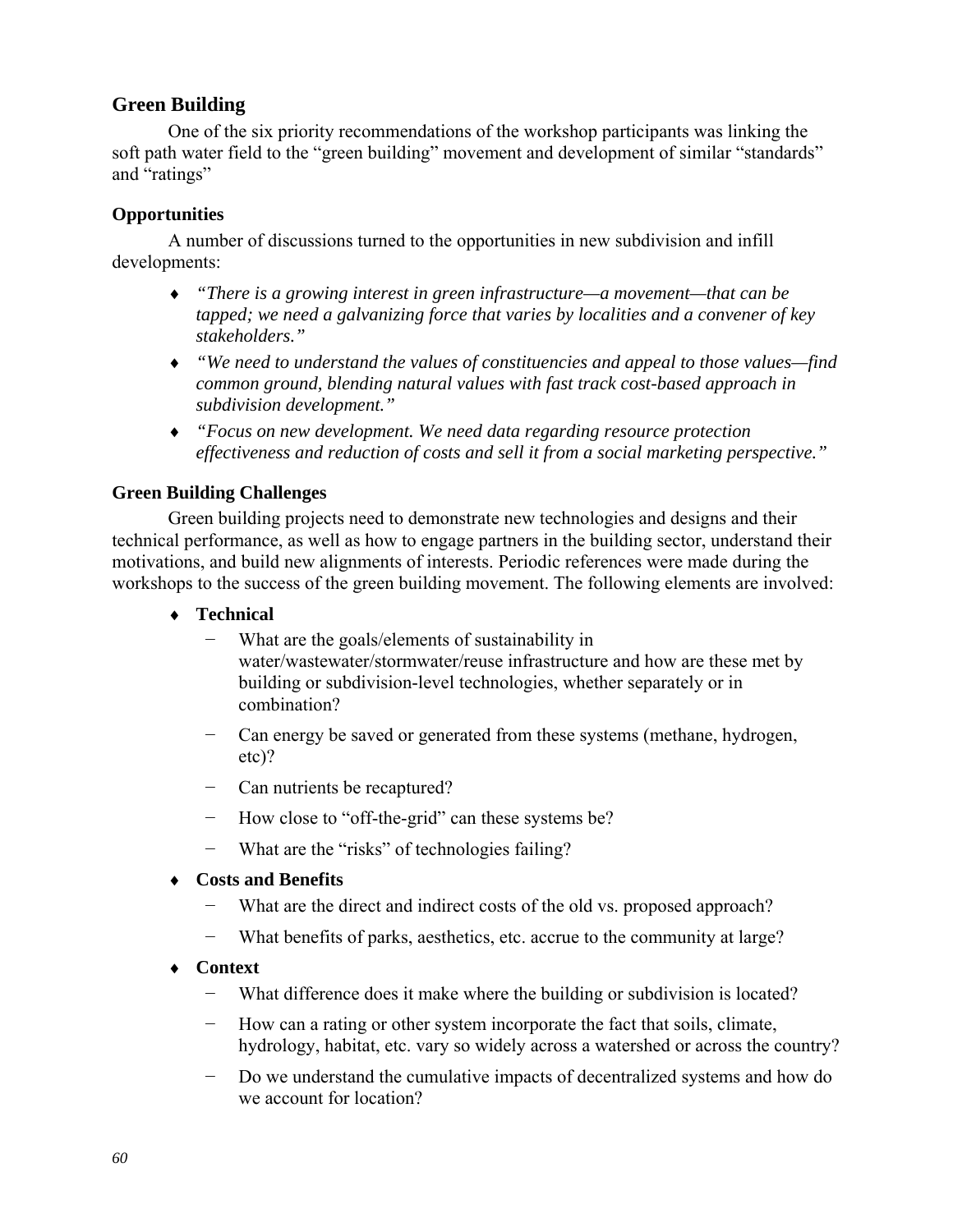### ♦ **Practical**

- − Will builders be willing to incorporate these systems into their business?
- Who will design these systems?
- − Are there the skills out there to do this kind of work?
- − How complex are the designs?
- Will homeowners accept these technologies?
- − Will they be willing to pay more?
- − Is there additional value?

### **Institutional**

- − Will regulators permit these systems?
- − How can long-term maintenance be assured?
- − How will banks and mortgage lenders look at these systems?
- − Are there public funds available?
- **Motivational** 
	- − Who cares enough to work for incorporation of these approaches?
	- − Are there clear "sustainability" benefits that would lead environmental NGOs to work to advance this approach?
	- Would builders see a market advantage to working with the new approach?
	- − Will the decentralized technology industry back this approach?

### ♦ **Paradigm Models**

- − How do technical, benefit/cost, context, practicality, institutional, and motivational come together?
- − Where do these elements converge and not converge?
- − For a system to take off, it must be:
	- High-performance
	- Have a good benefit-cost ratio, including community benefits
	- Tailored to the wide variability in local needs
	- Implementable with ease and desired by customers (now or in the future when resource constraints are more severe)
	- Compatible with new or existing institutional frameworks
	- Compelling enough that all important groups will work for and not against the approach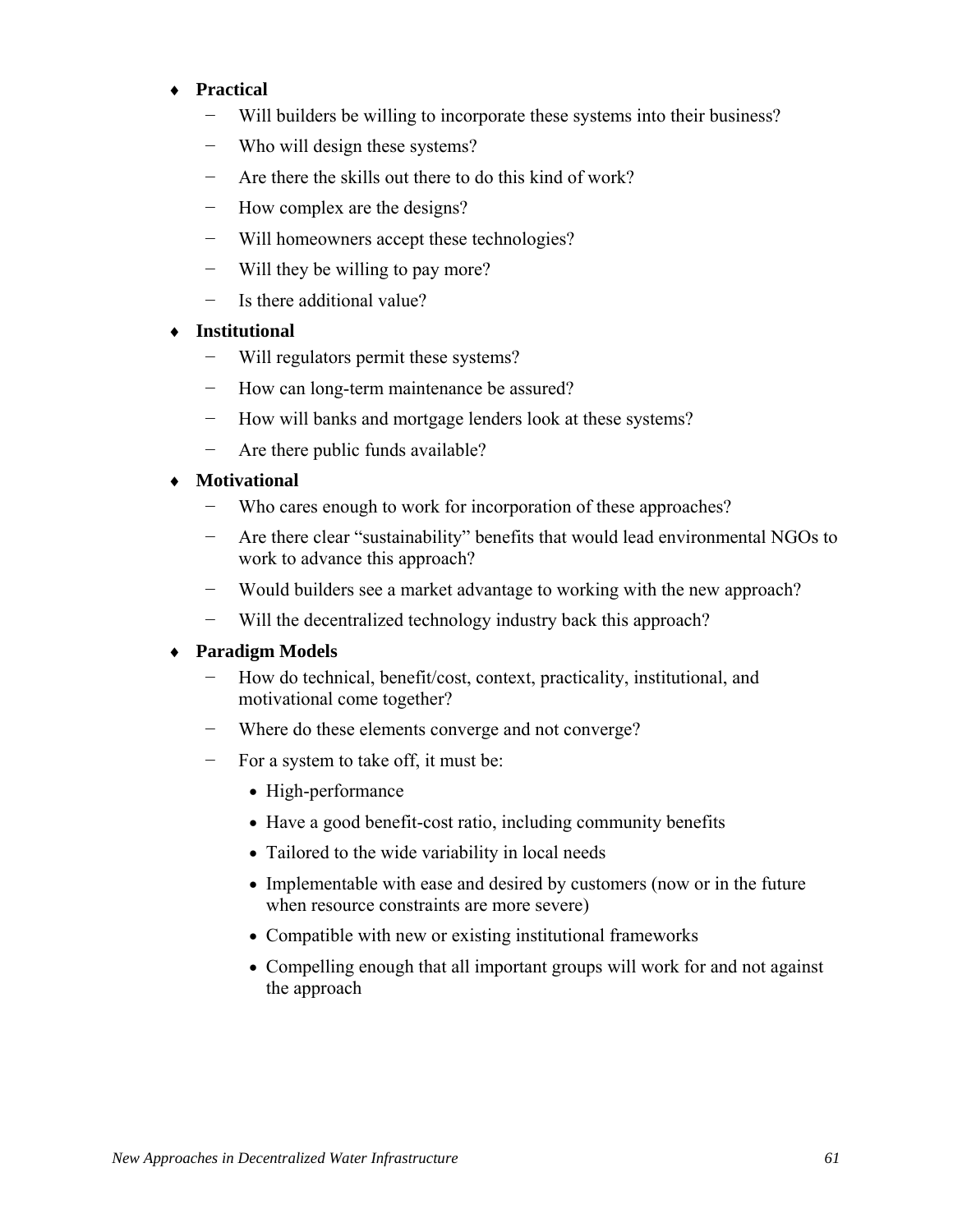### **Community Demonstration Projects**

One of the six priority recommendations of the workshop participants was support for pilot and demonstration projects in federal facilities and in local communities.

New and infill green building developments can be major tools that a municipality could take to improve water infrastructure performance. In these projects, integrated designs of water-efficient appliances, stormwater retention and reuse, and wastewater treatment and resource recovery can be tested and refined. A municipality could also institute more conventional and siloed programs, for example, incentives for scattered homeowners, regardless of their site location, to purchase and install decentralized technologies.

But there are other roles and responsibilities for demonstration projects to develop, including in particular, defining the problem in an integrated fashion and developing institutions in management, finance, and regulatory oversight.

Participants summarized:

- ♦ The soft path approach amounts to a "big container" of tools and ideas. What is needed is documentation and clear mapping of where the gaps are
- ♦ Multiple city agencies need to be involved—code officials, building inspectors, public works, economic development, housing authority, planning department, planning commission, city council
- ♦ Multiple issues need to be addressed—concerns of safety, health, public order, voter satisfaction, tax revenue, city image, performance, social equity, environment
- ♦ Multiple policies and strategies can be utilized—city policy, permit requirements, city ordinances, regional guidelines, home ratings, presentations, workshops, websites, networking events

Craig Lindell posited an ambitious new paradigm for communities: *"Decentralization as Infrastructure—on demand and readily deployable, performance-based, modular, scalable, adjustable, and affordable; planning is continuous, iterative, and strategic but also adaptable. It enables the site to define the technologies, processes, organizational structures, and operating skills that will most effectively achieve the desired environmental results. It is a catalyst that enables if not encourages the formation of community to watershed and public to private partnerships where financial and environmental risks can be mediated to maximize community preservation and environmental results. It provides local government and its managers a variety of "solution tracks" that meet the economic demands of a dynamic and growing community, as well as the preservation of receiving natural system."* 

Some of the earlier National Community Wastewater Demonstration projects are good examples of how federal financial support can help local multi-stakeholder groups of non-profit civic organizations, local officials, academics, and other experts in envisioning and promoting change. These change agents face near-insurmountable obstacles in trying to shift the water infrastructure paradigm. But with financial support for their time and other costs, and a sufficient level of flexibility from federal and state officials, there have been successes in reforming practice. In these scattered instances, the demonstration projects have functioned as R&D centers for the invention of new technology, planning, management, regulatory, and financing "systems" in decentralized wastewater. Similar efforts in stormwater, reuse, and integrated water management, more generally, should be mounted.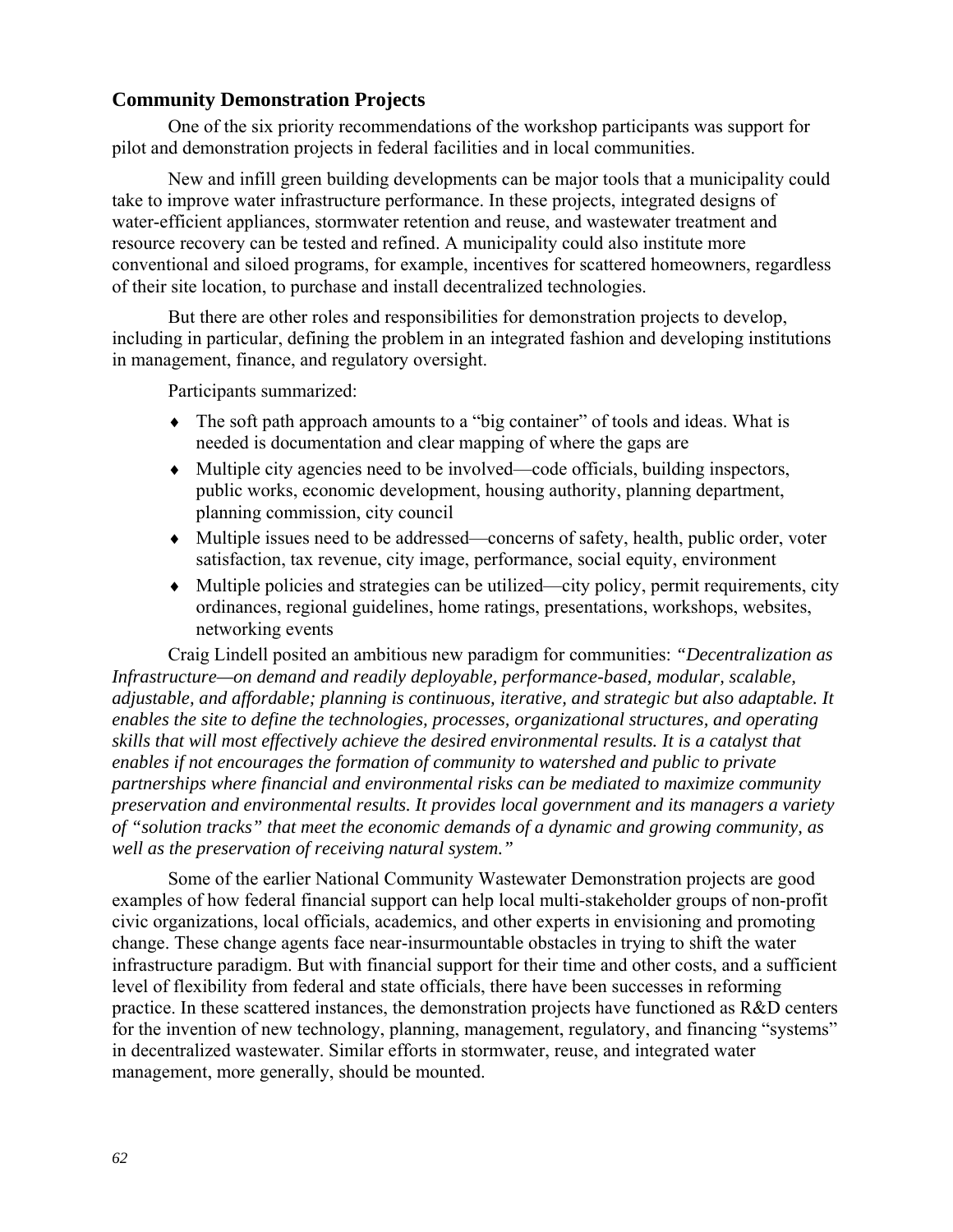### **Similar Challenges as Green Building**

Community demonstration projects need to respond to a similarly broad set of challenges as described above for Green Building, and develop a broad set of new stakeholder alliances and roles, as well.

### ♦ **System Goals**

- How do you define the problem for the watershed or municipality?
- − How can you integrate water supply, water quality, habitat protection, energy, and a host of the community resource benefits into a "systems" model?

### ♦ **Technical**

- − What is the role for both site-specific, closed-loop systems and separate programs in each of the water-efficiency, stormwater, and wastewater areas that could be utilized without regard to site?
- − What is the technical performance of these systems?

# ♦ **Costs and Benefits**

- − What are the costs and benefits of integrating decentralized systems into the existing, aging grid of centralized infrastructure?
- − These calculations need to include both direct financial costs of design and construction, as well as a host of indirect costs, in particular externalities of environmental benefit or harm
- ♦ **Context** 
	- − How do local site conditions, such as climate, population density, etc. affect the optimal use of decentralized systems?
	- − How does the use of new infrastructure, in particular, vary between arid and wet regions of the country?
	- − How does use of decentralized systems vary with the age and condition of existing water and sewer lines and treatment plants?

# ♦ **Practical**

- Is there sufficient political will in the community to develop and implement pilot projects?
- − Are there the skills and resources in the community to manage and build the new systems?
- − Will the public support "sustainability" objectives for the infrastructure?

# ♦ **Institutional**

- Will federal water, stormwater, wastewater, transportation, housing and other agencies permit municipalities to utilize decentralized systems, in particular on a pilot basis?
- Will financing be available from federal and state governments, private sources, or local agency budgets?
- − Will multiple local agencies be willing to collaborate on integrated, multiple benefit projects?
- Will inter-municipal agreements be possible in the watershed?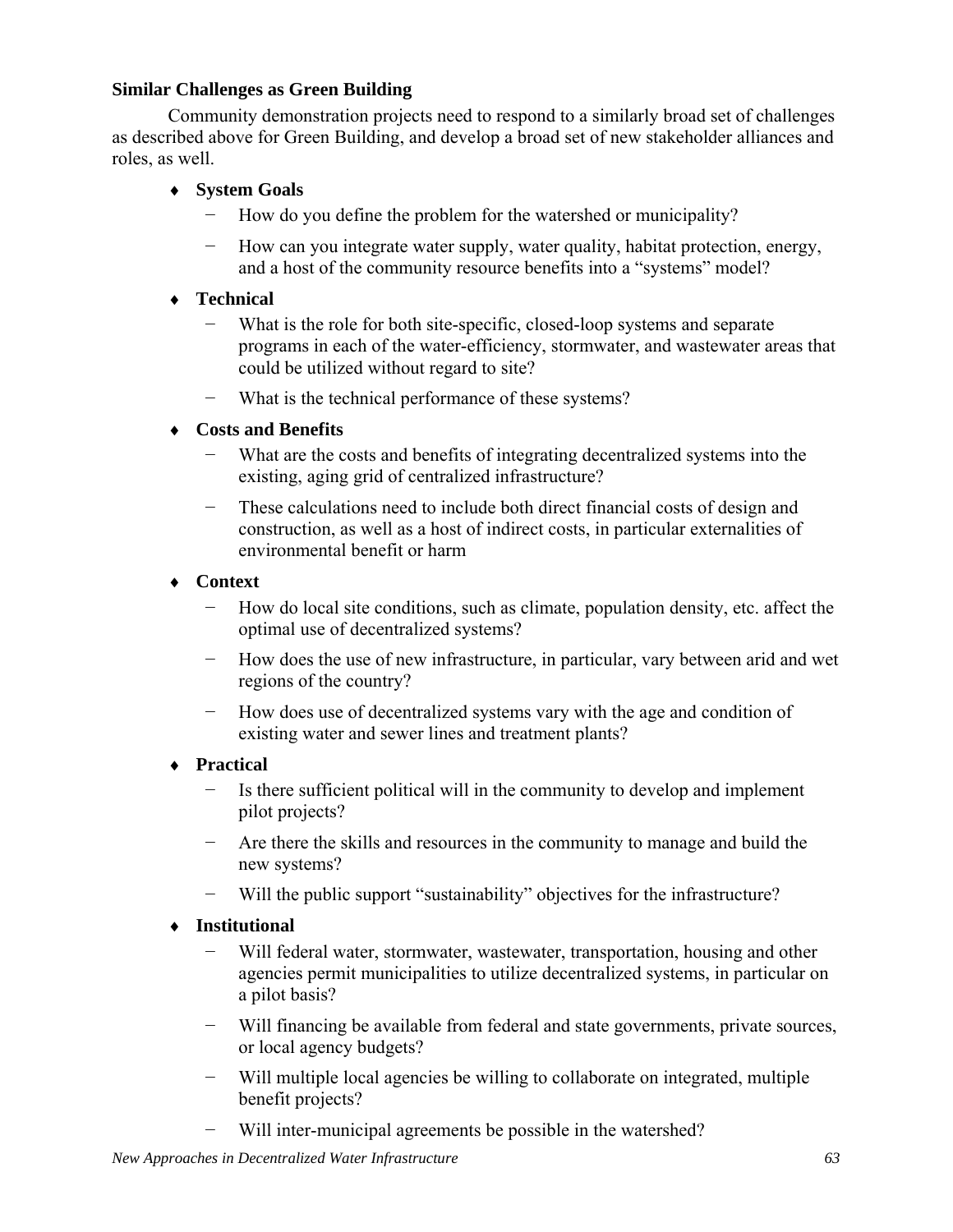### ♦ **Motivational**

- Will there be public support for new approaches, based on an alignment of different values and interests among segments of the community?
- − Will environmentalist NGOs support innovation?
- Will developers and the business community support innovation?
- − Will local contractors support pilot projects?

### ♦ **Paradigm models**

- What are new, robust models, where a package of installation, maintenance, financing, regulatory oversight, and customer acceptance have been shown to work for a given technology?
- − For example, green roofs can be installed, managed, and financed by the private developer, and the municipality can provide financial incentives, "social marketing," and oversight inspections
- − Cluster wastewater systems can be managed by private utilities
- Water-efficiency appliances can be sold directly to homeowners, and developed and marketed by large corporations

# **Conversations and Research**

There is a need, at the national level, for promoting widespread conversations and research within and among a range of stakeholder groups, including academics, engineers, utilities, NGOs, and the private sector. Some of this conversation can emerge in Green Building and community demonstration projects. But, each group also needs to have its own internal conversation about what a shift to decentralized systems would entail and what their role in the paradigm shift would be. A collaborative conversation is needed, in particular, to develop a common "frame" and language of values and benefits.

Workshop participants concluded:

♦ *"A vision and benefits statement for the soft path approach is needed. The group should seek in further conversation the identification of common benefits of the soft path approach, priority work areas, and strategies to achieve specific goals. Demonstrate to stakeholders, including the engineering and architectural community, contractors, regulators, and homebuyers, of the affordability, popularity, and environmental soundness entailed in a sustainable land development."* 

A number of comments and conclusions in the workshops referred to the need for an overarching vision statement to emerge.

- ♦ *"Identify the practical, supportable value proposition of a more integrated, synergistic approach, say, across water supply, water treatment, stormwater, energy, and agriculture."*
- ♦ *"How we frame the dialogue—public education and the words we use—make a big difference, e.g. 'low-impact growth' versus 'smart growth' terms make a big difference in public policy debate."*
- ♦ *"The right values and issue framing is key to gaining public will."*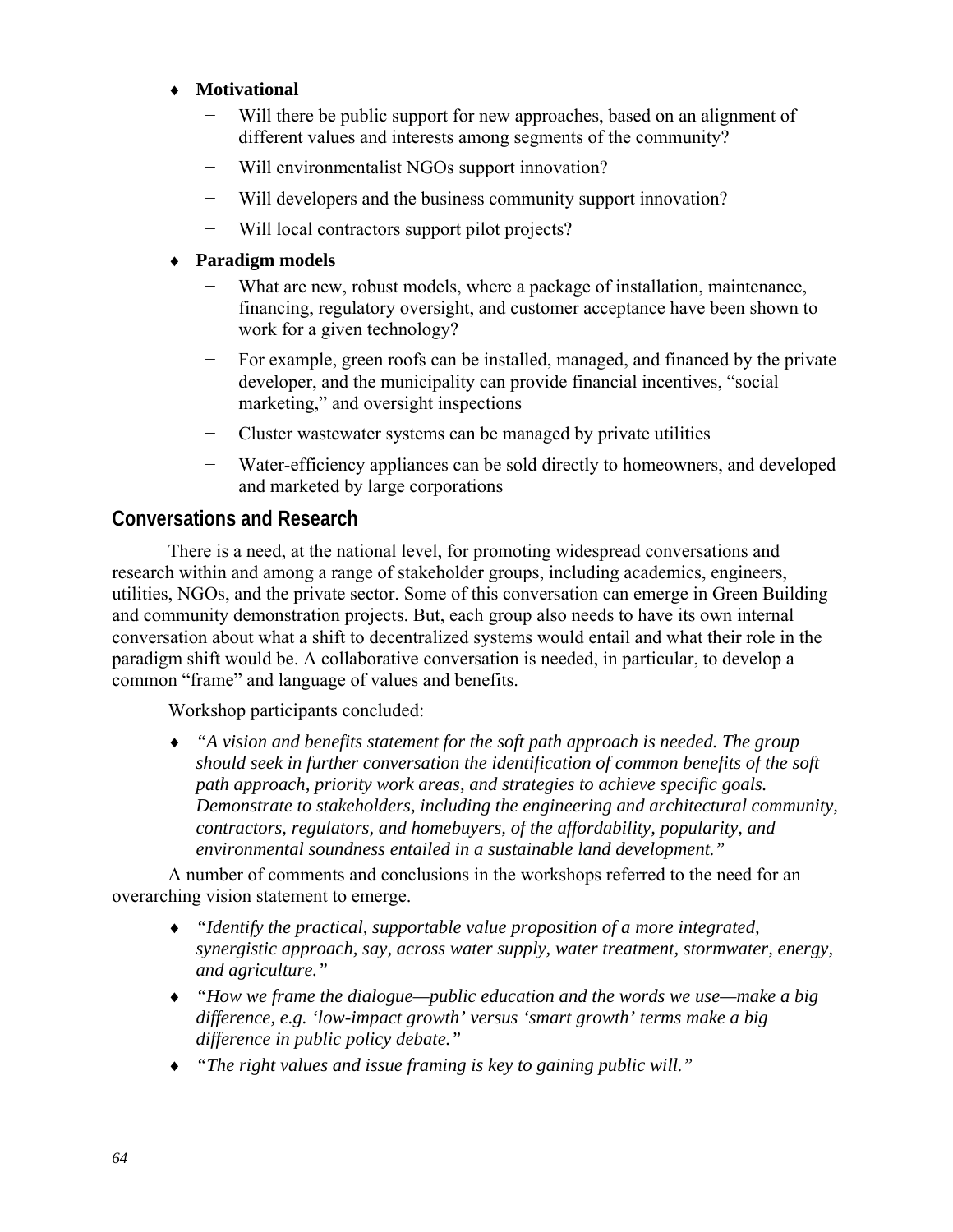♦ *"There is a key values set underlying the soft path water movement that has to do with fair access to resources, housing, environmental justice, and quality of life. A different framing that frames convergences of key issues in powerful ways may provide more leverage than a single-issue approach."* 

David Johnston also highlighted the need for a common perspective among various groups. *"While there are different places to intervene in a system, the key is to have a mindset or a paradigm out of which the goals, rules, feedback and structure arise. Changing the market forces requires a 'core of intelligence' in each of the stakeholder groups (Sector Leaders)."*

In one of the workshops, it was concluded that an upstream approach will be necessary that influences how people think about water technologies. It is also important to meet people where they are and communicate to them in an effective way. Ultimately, soft path solutions must facilitate ways for people to get what is valuable to them.

### **Specialized Conversation and Research Is Also Needed Within Stakeholder Groups**

On the subject of non-governmental organizations, workshop participants variously argued for

- ♦ *"…building steam at a 'grassroots' level"*
- ♦ *"Civic interests may be leveraged as a catalyst for change."*
- ♦ *"Inspired leadership for the community is needed to educate communities on the potential benefits of these type of systems: resource base, property values, good stewardship, cost savings."*
- ♦ *"A missing component is the importance of setting up local groups to address and assess the values, alternatives, costs and benefits. We need the ability to guide local groups to function more effectively at the grassroots level, especially since that's where most of the practical decisions are made."*

It is also important to seek non-traditional alliances.

Wiland posited one of the possible frames for non-governmental organizations: *"Environmental justice is the issue of this era. Most of us live in urban settings. We grew up thinking government would solve these problems for us. We are now realizing that many issues are related (housing, clean air, water, etc.) and we have a direct stake in improving our quality of life. This fact is promoting community knowledge and action."* 

Haglund stressed the importance of NGOs working in non-traditional alliances. His themes were: *"Personal responsibility, sustaining partnerships, local solutions to local problems, adaptive management, long-term perspective, independent review. The way to effect powerful, lasting change is by: learning, empowering, empowering others, advancing citizenship."*

Participants also stressed the need to *"partner with other groups in sustainable development, smart growth, green building, clean energy, and low-impact development and collaborate with 'sustain lane' sustainable cities."* NGOs should reach out to builders. *"We must promote the cross-functional regulator/environmental developer dialogue prior to design and build in order to get the best project."*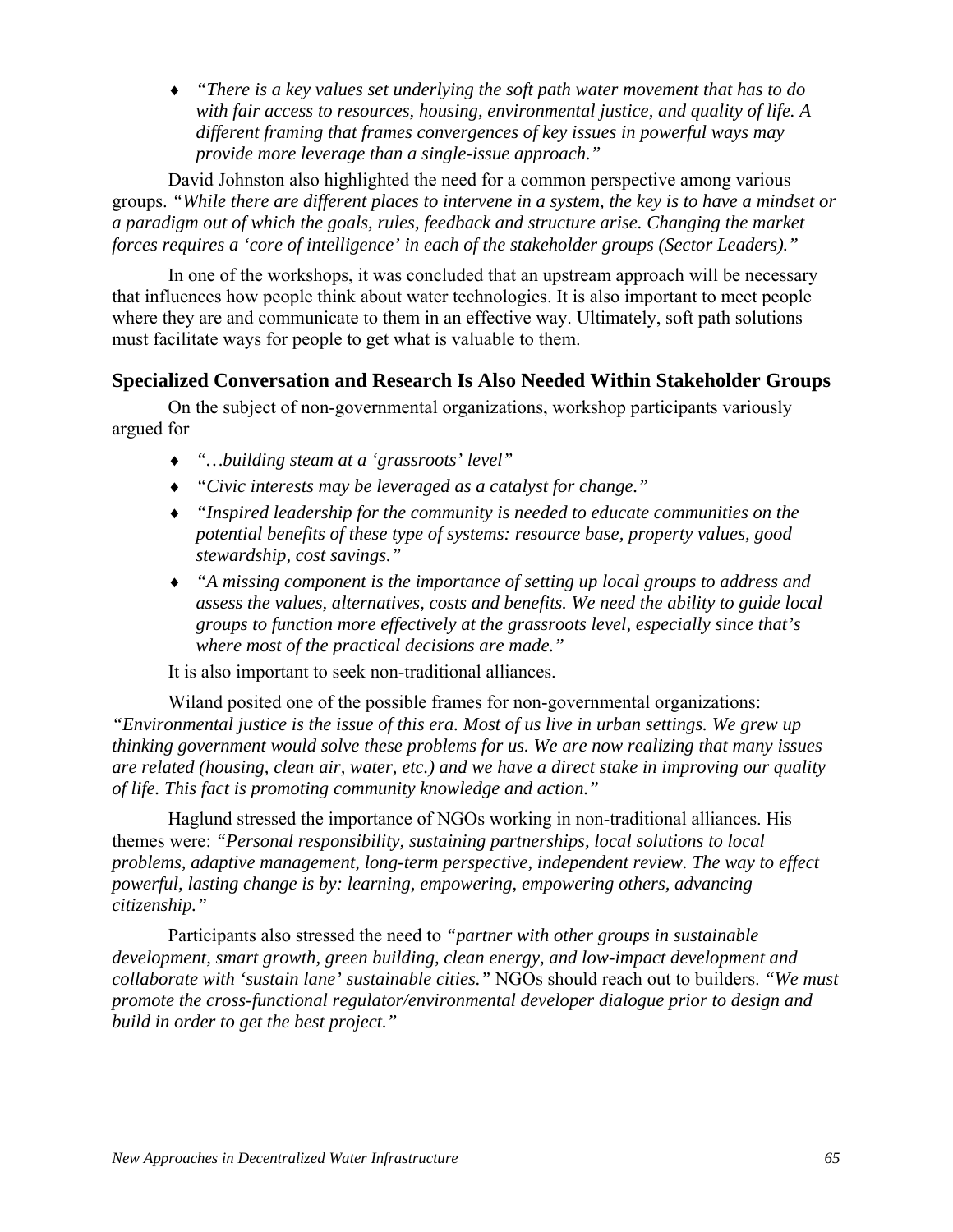### **Academic Research Community**

Workshop participants recommended multi-disciplinary research in these areas:

| Area                               | Example                                                                                                                    |
|------------------------------------|----------------------------------------------------------------------------------------------------------------------------|
| Basic research                     | Applications from biology                                                                                                  |
| Impacts/effects                    | Climate change, nutrients                                                                                                  |
| Land use/ecosystems                | Growth control/natural ecosystem services                                                                                  |
| New technologies                   | Stormwater harvesting, water reuse, monitoring                                                                             |
| Planning and decisionmaking        | Integrated water resource models for different<br>development patterns and scales, long-run<br>costs, decisionmaking tools |
| Organizational/programmatic        | Research center, clearinghouse                                                                                             |
| Social/public/political acceptance | Public acceptance, value proposition                                                                                       |
| Financial                          | Full-cost pricing, tax incentives, innovative<br>financing                                                                 |
| Regulatory                         | Integrated framework that promotes innovation                                                                              |

**Table 6-1: Areas Recommended for Multi-Disciplinary Research** 

Bob Siegrist suggested, *"long-term impact and sustainability of onsite and decentralized systems will be determined in large part, by the volume and quality of research that:* 

- ♦ *Enhances understanding and fosters new methodologies, devices and technologies, and decision-support tools*
- ♦ *Provides a platform for continuing innovation*
- ♦ *Builds awareness of and respect for onsite decentralized wastewater management*
- ♦ *Helps enable proper site-specific planning and application*
- ♦ *Serves as a vehicle to engage and educate students and produce the next generation of scientists and engineers"*

### **The Private Sector**

Workshop participants recognized the strengths of private sector engagement in decentralized water, stormwater, and wastewater infrastructure. Manufacturers, builders, and management companies can be very innovative, move quickly, provide good marketing, drive costs down, cover research costs, and create green jobs. Craig Lindell quoted Larry Seltzer of the Conservation Fund to the effect that new models would be led by the nonprofit and private sectors and not by government. Lindell points out that the private sector finds "opportunities" in solving what the public sector has defined as new "problems."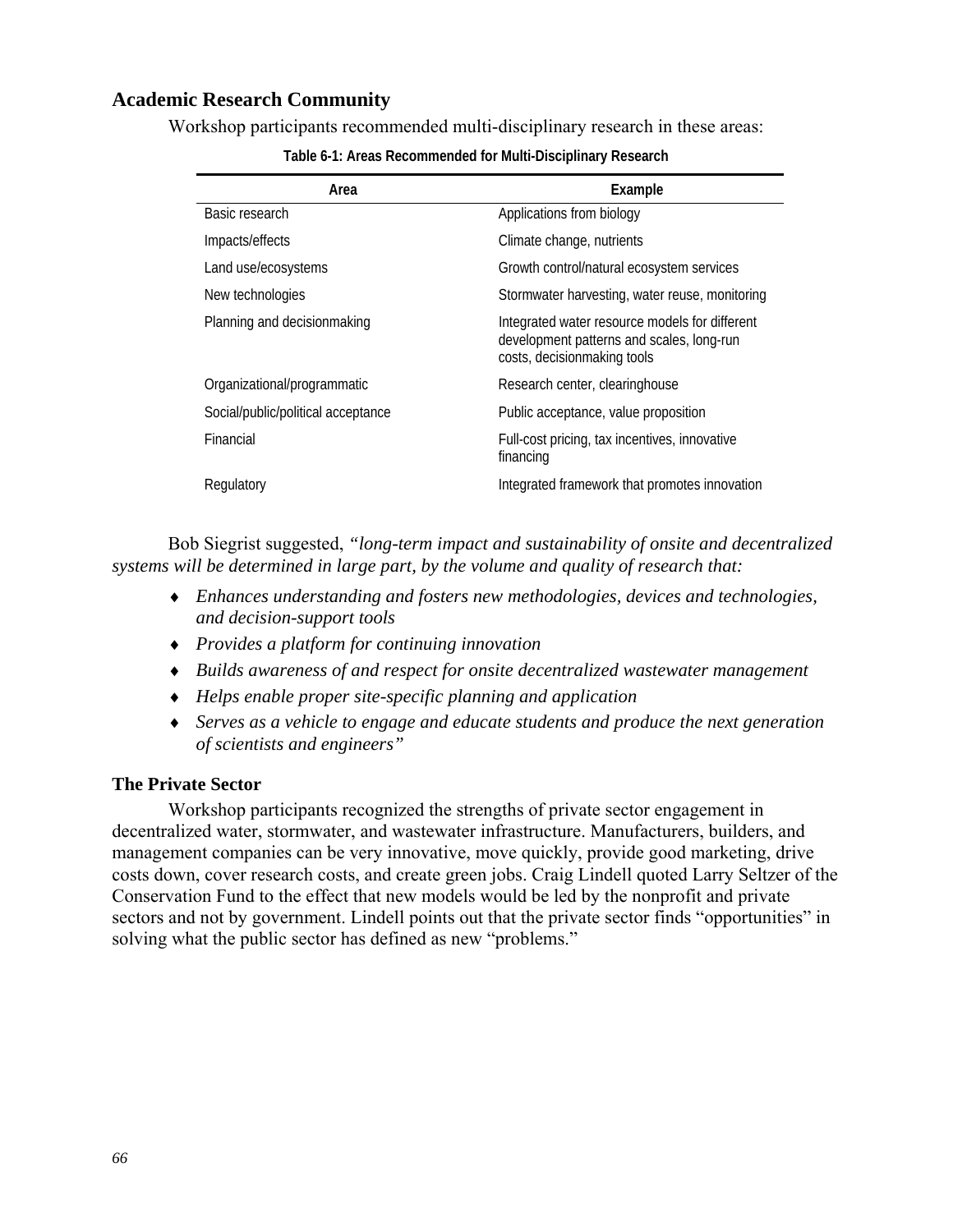However, the private sector needs clearer signals for where markets will be opening and participants suggested the following concerns:

- ♦ Difficulty entering new markets where there is little information, or poor dispersion long-term
- ♦ Difficulty defining the market (Who is the customer? The end user? Utility? Other? Or is the market the technology itself?)
- ♦ Skepticism about public-private collaboration
- ♦ Lack of credibility—companies are just out to make a buck
- ♦ Need to get over the price curve—initial costs of new systems are very high
- ♦ Incorrect pricing—decentralized systems would compete if external costs of infrastructure were internalized

The private sector needs to take an active role in working with nongovernmental organizations and government in responding to these concerns and in better articulating the ways that the public interest aligns with their commercial interests. For example, new companies and utilities involved in managing more complex decentralized wastewater systems see the current phase as one of "establishing" business models, while recognizing that in the future, regulations will need to assure that there is equity and better land use control. Accountability, audits, and public oversight of system performance will also be required.

In turn, the public sector can help minimize the risks of private sector innovation by:

- $\rightarrow$  Developing trust
- $\triangleleft$  Reducing risk
- ♦ Finding contractual ways to reduce permitting cost
- ♦ Creating economic incentives

### **Needs of Builders and Developers**

The potential for Green Building subdivisions and infill developments to be on the leading edge of innovation were repeatedly discussed. However, the development community needs to have the risks of innovation minimized by collaboratively working on the following issues:

- ♦ Trust development
- ♦ Clear evidence that decentralized systems save time and can address multiple development issues at once
- ♦ Assurance of approval from local boards and clear expedited process
- ♦ Proof that it is a better economic alternative and that it is worth the risk
- ♦ Good decentralized system models that they can follow
- ♦ A range of incentives to overcome risk and anxiety, with a focus on new construction and mitigation of permit liabilities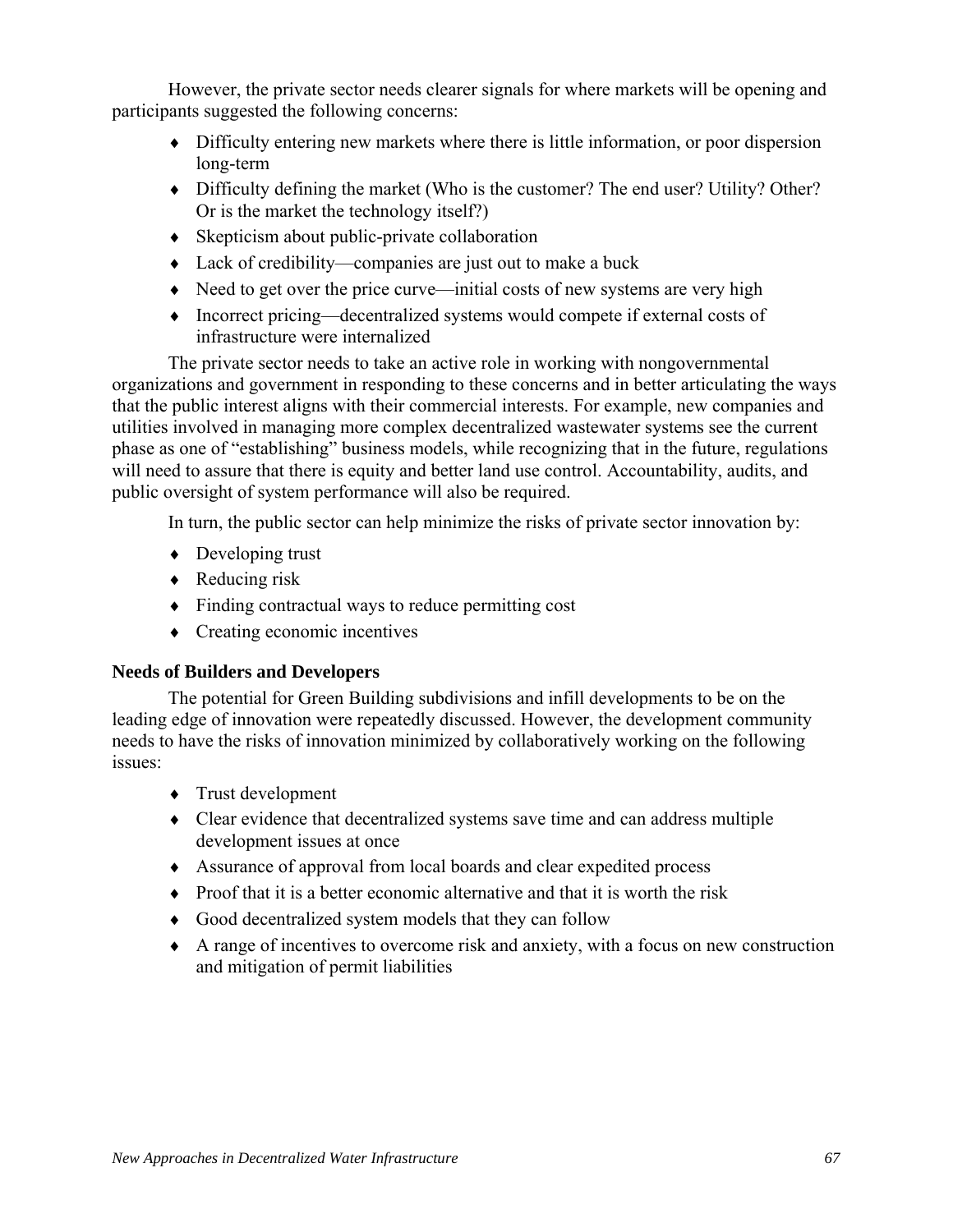### **Regulatory Community Needs**

The integrated approach will be developed at a regulatory level. It will come from the private sector finding opportunity and bringing parts of soft path together. The challenge seems to be establishing business models rather than regulating them for long-term public interest. This will change at some point in the future. It is at this juncture where public perceptions of problems are disguised demands that public-private interests may collaborate, form partnerships, and mutually benefit.

The following ideas could help develop the integrated approach:

- ♦ Enact model codes
- ♦ Develop federal and state "model" performance codes—performance with prescriptive fall back
- $\bullet$  Develop economic planning tools—understanding the tax base, O&M, capital costs, life cycle costs, additional benefits such as water quality, open space, etc.; need models and ability to validate them
- ♦ Develop demonstration neighborhoods
- ♦ Create a larger scale demonstration of soft path technologies
- ♦ Link to multi-functional infrastructure
- $\triangleleft$  Establish controls for comparisons
- ♦ Document carefully, monitor, use same analytical tools
- ♦ Establish similar neighborhoods across cities
- ♦ Have a clear frame: "Greener Infrastructure=Greener Cities"

### **General Public Needs**

Citizens participate in advancing a more sustainable infrastructure as voters, advocates, and customers in the marketplace. As Jim Stebbins stated, *"sustainability starts and ends with the individual"* and Aldo Leopold stressed the importance of "ecological stewardship." Focus groups, surveys, and stakeholder meetings all need to be convened to develop the proper "frame" or message about decentralized systems that can be used in each of these arenas. Workshop participants suggested the following stories and approaches would include:

- ♦ Give them warm fuzzies (good feeling from using soft path)
- ♦ Show visual images of alternatives (movie star cache, picture of unidentifiable youth)
- ♦ Show personal benefits (self interest)
- $\triangle$  Explain protecting future benefits for their kids
- $\bullet$  Tell them it is the right thing to do
- ♦ Share inspirational stories (the hero myth)
- Integrate with green building
- $\triangle$  Reveal costs and benefits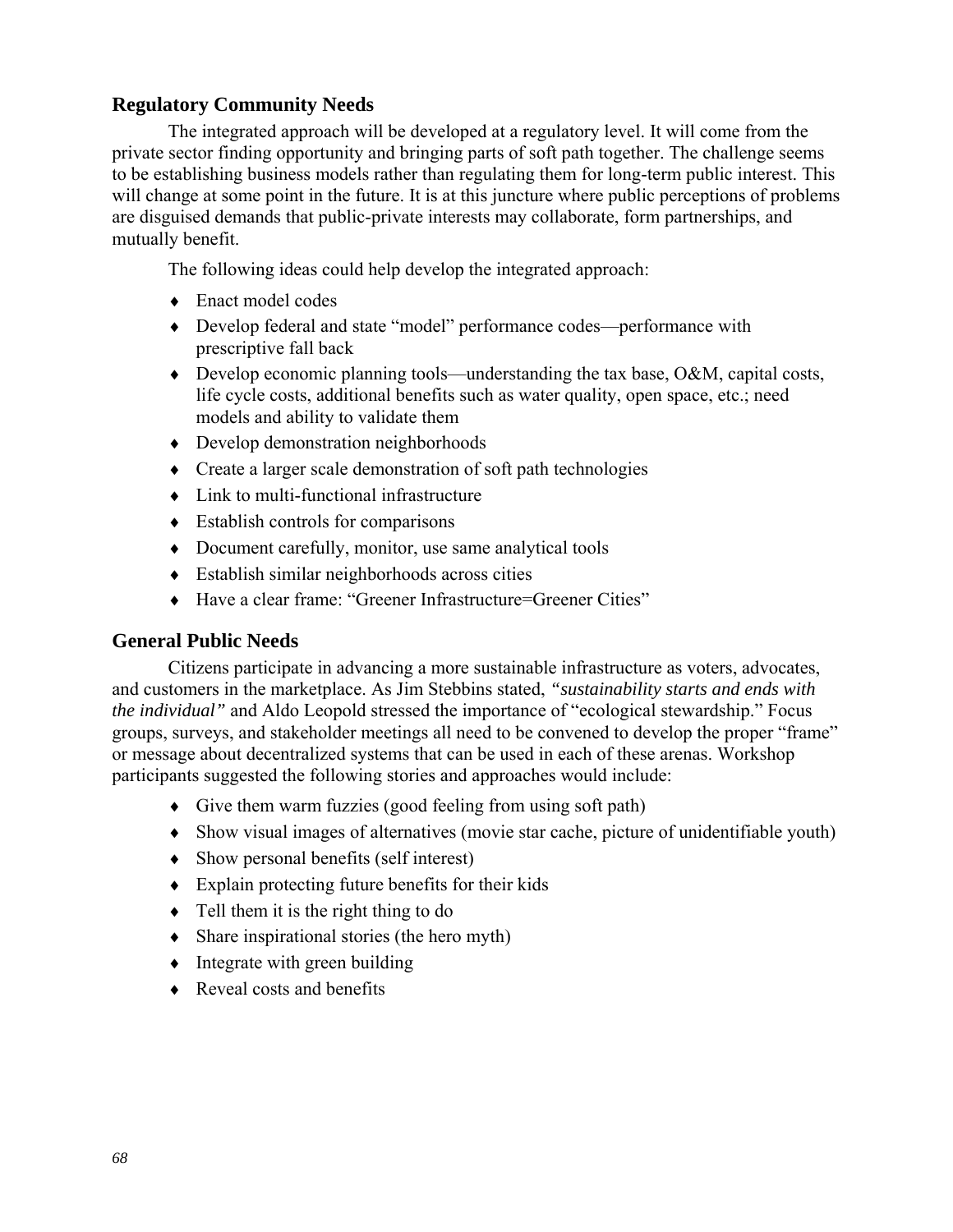### **The Federal Role in Supporting Conversations and Research**

Support for these multiple conversations and research is an appropriate role for the federal government through a series of low-cost, short-term measures to facilitate and coordinate better information to assist local decisionmakers and community stakeholders in the water sector. These include:

- $\leftarrow$  Guidance manuals
- ♦ Evaluations of new products and designs
- ♦ Education through conferences, newsletters, and training
- ♦ Labeling and standard-setting initiatives

Participants asserted: "*The feds are good at collecting, organizing, and making information available in effective and efficient ways (e.g. building data bases). They can also help to centralize best management practices, link agencies and funding sources. Feds could help with facilitating the costing and pricing of soft path approaches and funding pilot demonstration programs."* 

# **Build Support for Big Government Shifts—A Long-Term Strategy**

Workshop participants recognized that large-scale government impediments to adoption of decentralized systems existed, and that because the field is relatively undeveloped, it is hard to make the case for systemic change in public policies and practices. However, numerous comments suggested that momentum could be built over time for driving change.

### **Build Momentum for Change**

♦ *"More common goals among various interest groups will drive more regulatory reform—environmental activists, planners, developers, and public desires"* 

Partnerships can help.

- ♦ It is important to realize that politics is not rationalized. Change only happens when there is a convergence of actors, pilots, and messages
- ♦ *"Greater interest group involvement is needed in driving regulatory reform. Environmental and development groups could come together to drive change"*
- ♦ *"Local demonstration projects can also help: The Kennebec River dam removal is another powerful social movement success story. It is more evidence of how a power of grassroots engagement and how it can take a small environmental success and convert it to a successful larger social movement driven at the local level"*
- ♦ *"There is an evolutionary adoption pattern—new models/approaches are tested through pilot programs (current situation). With successes of these pilot programs, incentives will be put in place to encourage increased adoption. Once regulators are comfortable that this is a sustainable mode/approach, regulations will be created, encouraging more mainstream adoption"*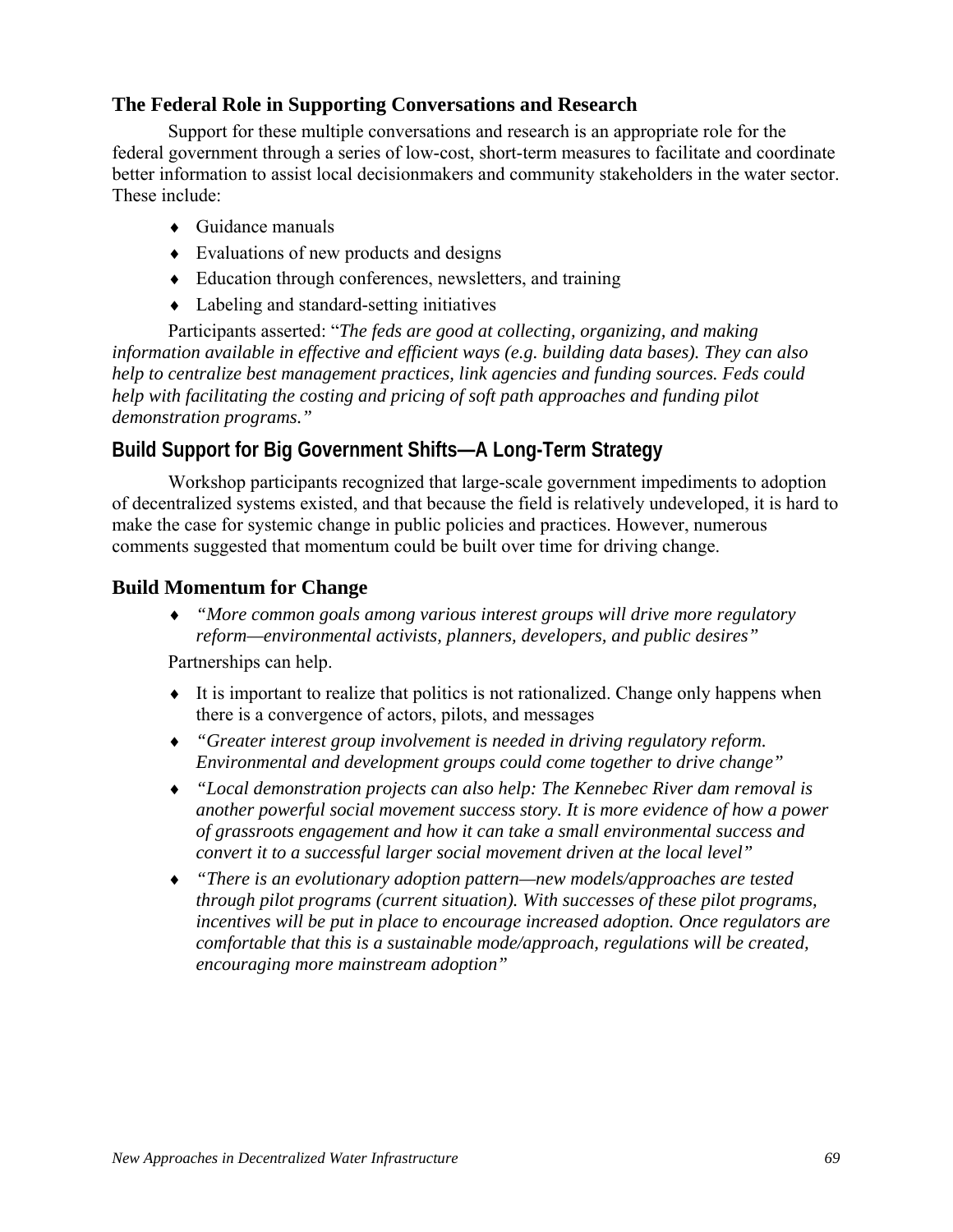### **Assuring Equity**

Discussions also suggested that some of the major public policy concerns of the future would be in assuring equity and shaping private sector involvement.

- ♦ *"Long-term issues of equity and sustainable land use development will need to be addressed."*
- ♦ *"Addressing the issues of a have and have not world with centralized structure systems is important, i.e. if society goes to a soft path in water, we will potentially create a bifurcated two-tiered system based on income."*
- ♦ *"The early adopters are almost always for affluent customers. There is an inequity here because the new stuff is paid for by the rich. But there needs to be federal and state support to low income communities. Communities should build in a method to get to lower income areas. There is not planning now for growth or land use. This means that we are allowing a lot of sprawl development across the country."*
- ♦ *"Balance public good with commercial interest—must have accountability/public oversight, audits are necessary."*

### **Overarching Themes**

Several overarching themes were also posited for change in government policies and practices:

- ♦ *"All water needs to be under one roof."*
- ♦ *"Must help reform existing regulations to promote integration, innovation and rational adaptive management."*
- ♦ *"Utilities need an integrated planning requirement from regulatory agencies. Require water budgets from all municipalities and watersheds. They need the 50-year picture, not new band-aids."*

### **Reasonable Water Use Doctrine**

Peter Shelley suggested a new *"reasonable water use doctrine"* was needed in Massachusetts that might lead to such coordinated measures, for example, as:

- ♦ Keeping pressure on wastewater and stormwater discharges
- ♦ Reducing inflow and infiltration to interceptors
- ♦ Keeping stormwater and wastewater local
- ♦ Protecting aquatic base flows from water withdrawals
- ♦ Restricting inter-basin transfers, especially the sewage infrastructure
- ♦ Mandating the development of municipal/watershed water in/water out budgets, flow trading
- ♦ Programming integration at such environmental agencies as the state's Executive Office of Environmental Affairs
- ♦ Solving the politics of water management before a whole new set of archaic technology and capital investments are locked in for another generation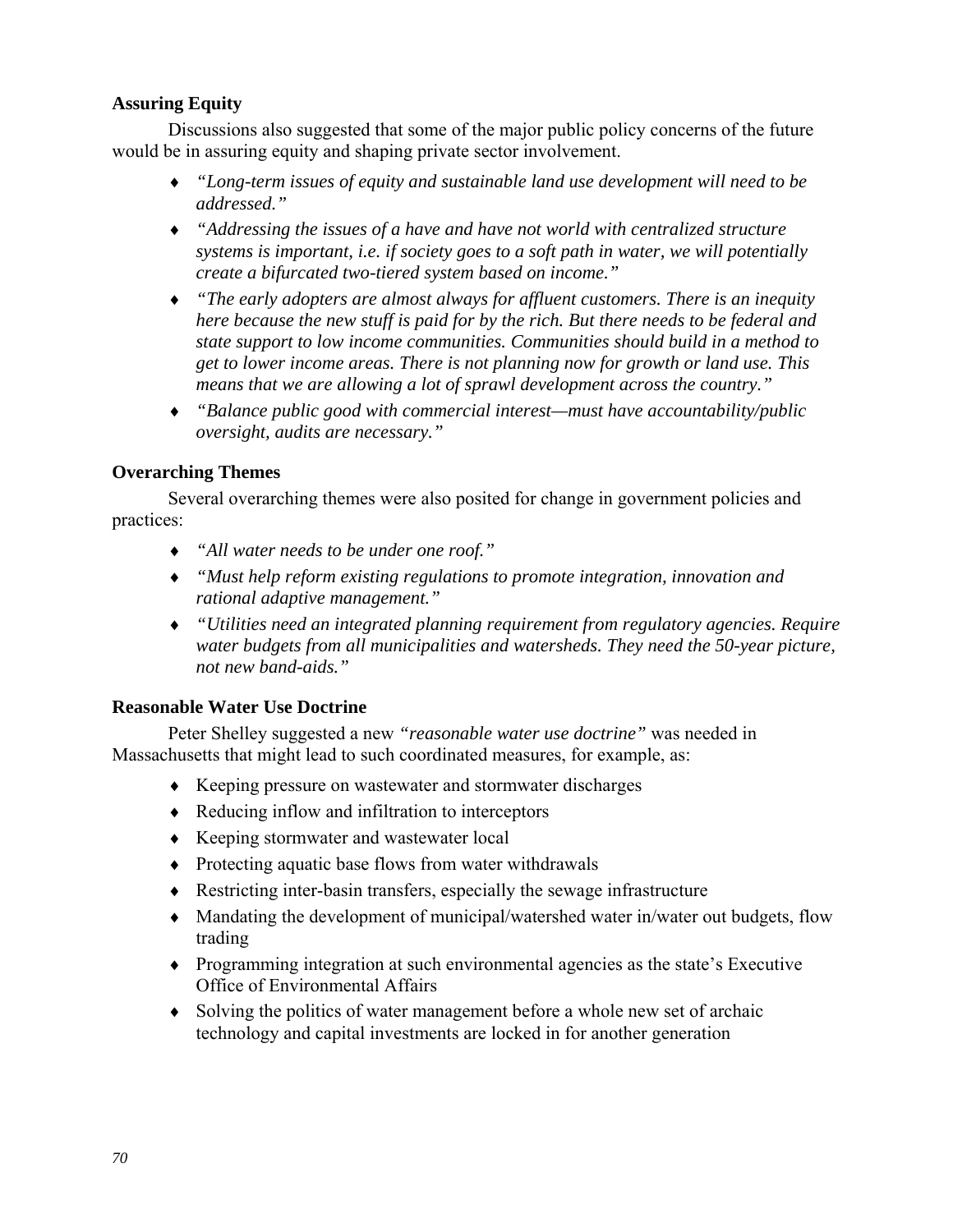Shelley's discussion of the Tragedy of the Commons and problems of distorted pricing in water were also the underpinning for two of the six priority recommendations made at the final workshop:

- ♦ Research on full monetary and non-monetary benefits and costs of soft and hard path approaches and pricing or other mechanisms to better align local decisions with long-run environmental and economic sustainability
- ♦ Exploration of how to tie federal subsidies and permits to an integrated water supply and water quality plan in a watershed

### **Potential Federal Role**

Other characterizations of a potential federal role were:

♦ *"The federal government provides for equity, a clarity in the regulatory scheme drives market forces, R&D is a federal role, federal 'champions' provide credibility, the federal government acts as a role model, for example in federal facilities."* 

Recommendations were to:

♦ *"Change federal accounting to encourage innovation by allowing commingling/integration of funds and activities; issue an executive order requiring audits, inventories, links of soft path programs across agencies; in the long-term eliminate the single purpose mentality through sustained leadership, funding, and regulatory authority; change to performance specifications vs. specific criteria."* 

The following points were made at one of the December workshops:

- ♦ *"Without a strong federal leadership role, what is happening locally will be ad hoc and diffuse and the old centralized paradigm is likely to continue."*
- ♦ *"There is an important need for the US to get back in a leadership role regarding water management. Without large R&D to make this happen, the US approach of innovation will be piecemeal."*
- ♦ *"The federal government can take more of leadership role in science, technology, and opportunities for exporting knowledge overseas."*

# **Role of National, State, and Local Agencies**

National, state, and local agencies can promote the development and adoption of sustainable water systems by the following measures:

- ♦ Long-term research
- $\leftarrow$  Financing incentives
- ♦ Regulatory reform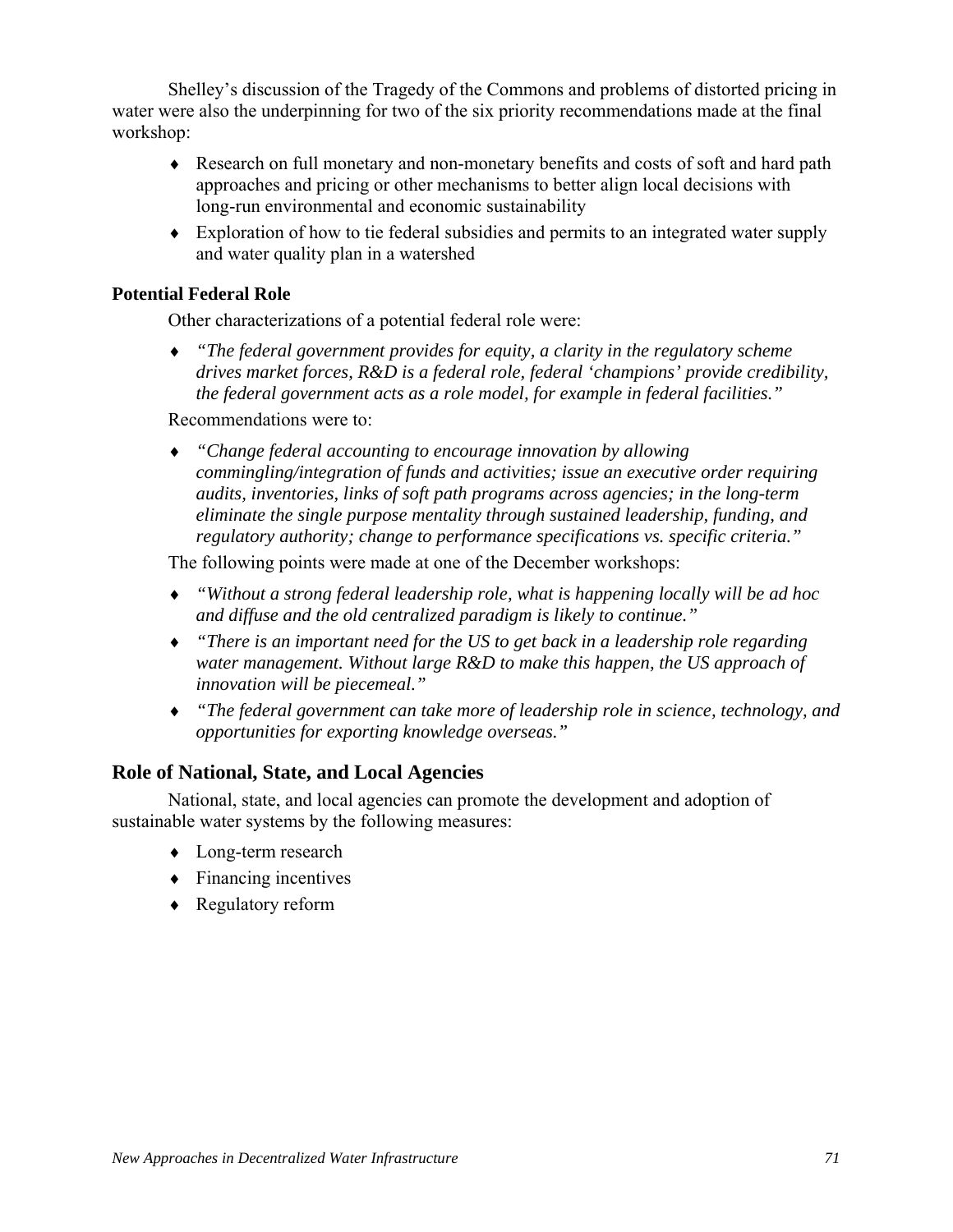### **Long-Term Research**

The public sector is uniquely positioned to take the lead in supporting long-term research in the following areas:

- ♦ Micro-scale biology that over time will facilitate breakthroughs in treatment technologies and controls
- ♦ Macro-scale ecological studies to improve watershed-scale management
- ♦ Social and economic studies and large-scale demonstration projects that will support the evolution of institutions and practices, such as
	- − Expansion of green building and sustainable water system markets
	- − Private sector management and maintenance of decentralized systems
	- − Adaptive and performance-based approaches to regulations and ordinances
	- − Collaborative neighborhood design
	- − Greater participation by individuals and communication networks in the adoption and diffusion of sustainable practices

Collaborative funding of research projects can include public agencies, non-profit foundations, private companies, and academic institutions.

### **Financing Incentives**

Governments are now typically financing large-scale public water supply, drinking water, wastewater, stormwater, and flood control projects without considering decentralized system alternatives or the disruptive externalities of these "siloed" systems. Financial reform should include:

- ♦ Requirements for integrated water resource management planning and for evaluation of all direct and indirect costs
- ♦ Subsidies and tax incentives for water capture, conservation, treatment, and reuse, which are usually on private property
- ♦ Diversion of funds to research and demonstration projects

### **Regulatory Reform**

Regulations and ordinances have historically been written to require and set standards for large, centralized systems in separate parts of the water cycle. Regulations need to be reformed to:

- ♦ Permit decentralized systems to be utilized to meet statutory requirements
- ♦ Develop integrated standards to meet water supply, water quality, public health and ecosystem needs through mandated efficiencies and reduced discharges
- ♦ Support sustainable development and redevelopment of human settlements through integrated planning of water, energy, and transportation infrastructure, which also works in synergy with buildings and landscapes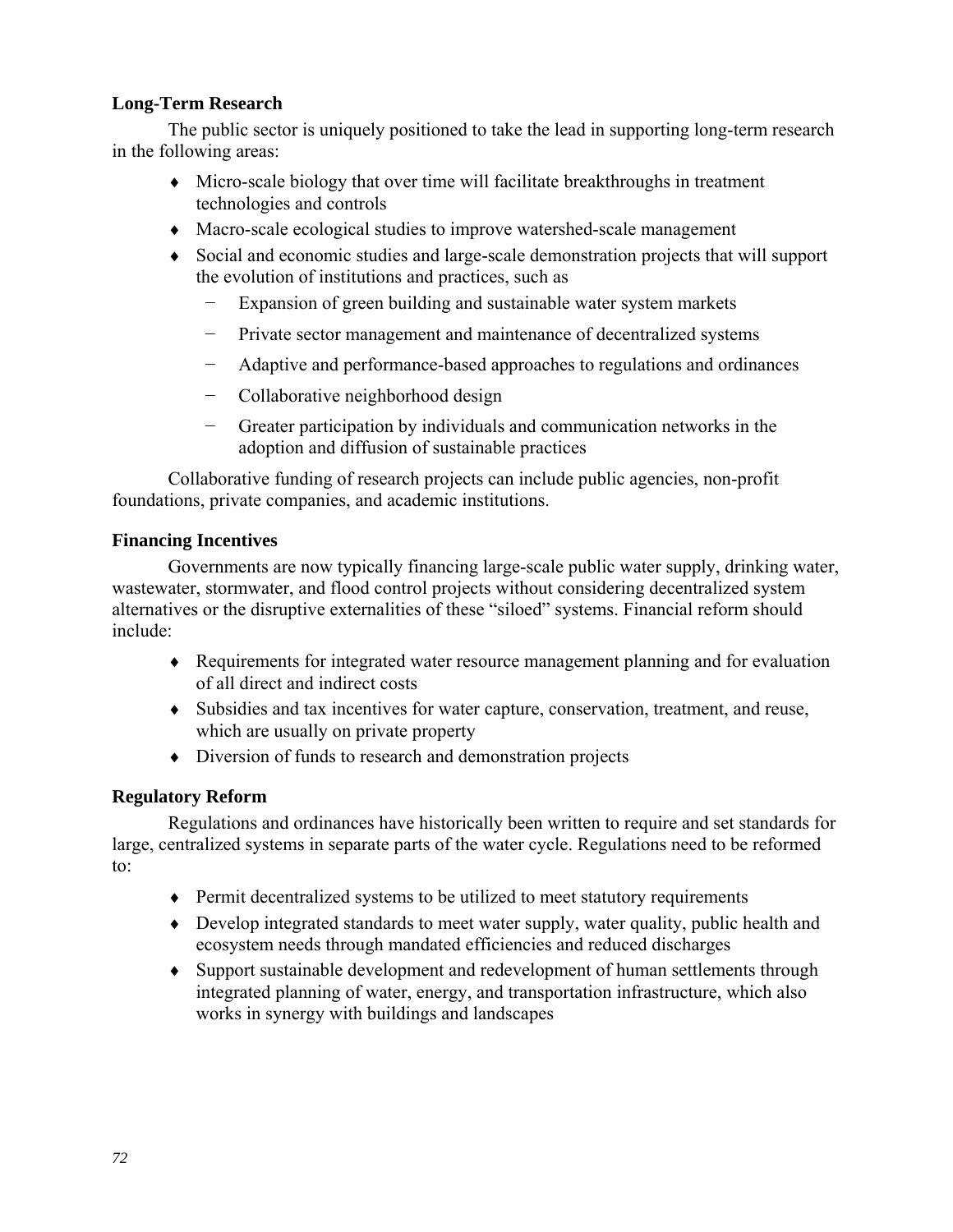## Chapter 7

# THE FOUR WHITE PAPERS

Each of these five themes or ways of thinking about the decentralized, or soft path, water field that emerged from the workshops and literature is incorporated in the Four White Papers that follow. Key findings and recommendations were:

#### **Institutional Challenges and Opportunities**

Advocates of decentralized systems have argued that small-scale, integrated technologies work and are more sustainable in the environment. The failure of mainstream institutions to adopt these technologies is increasingly attributed to institutional and market barriers. The framework of institutions needs to be altered and expanded in the following key respects if decentralized and closed-loop systems are to be adopted over time:

- ♦ **Integrated water resource management**—management and regulations need to be integrated across the water chain. Much of the demand for closed-loop reuse of treated effluent, for example, will stem from reducing demand for new water supplies and the avoided cost of loadings to wastewater conveyance and treatment
- ♦ **Enhanced role of the private sector**—since most decentralized systems are on private property, the role for the private sector can be much enhanced. Private property owners generally prefer to choose a private contractor to construct and manage their system, rather than a public utility. So, the market model for decentralized systems will likely involve myriad small companies or utilities regulated by public authorities, greater involvement of homebuilders and developers in adopting new approaches, and leadership from Cleantech investors and companies
- ♦ **Multiple community benefits and stakeholders**—many of the benefits of decentralized systems are outside the water field:
	- − Creation of parks and green space
	- − Regeneration of neighborhoods and local jobs
	- Restoration of habitat and healthy ecosystems
	- − Recapture of energy and nutrients from wastewater

Engineers and communities need to develop systems engineering approaches to triple bottom line planning, capital budgeting needs to be integrated across all municipal infrastructures, and multiple constituencies need to be involved in decisions

♦ **Continuous innovation**—as in all transitions to a new paradigm, the precise technologies and applications are still evolving and often higher in price than they can eventually be. All parties need to incorporate greater experimentation and innovation in their practice, including government funding of demonstration projects, municipal funding of pilot programs as part of responsible asset management, and early adoption by "green" customers of technologies that are new and more expensive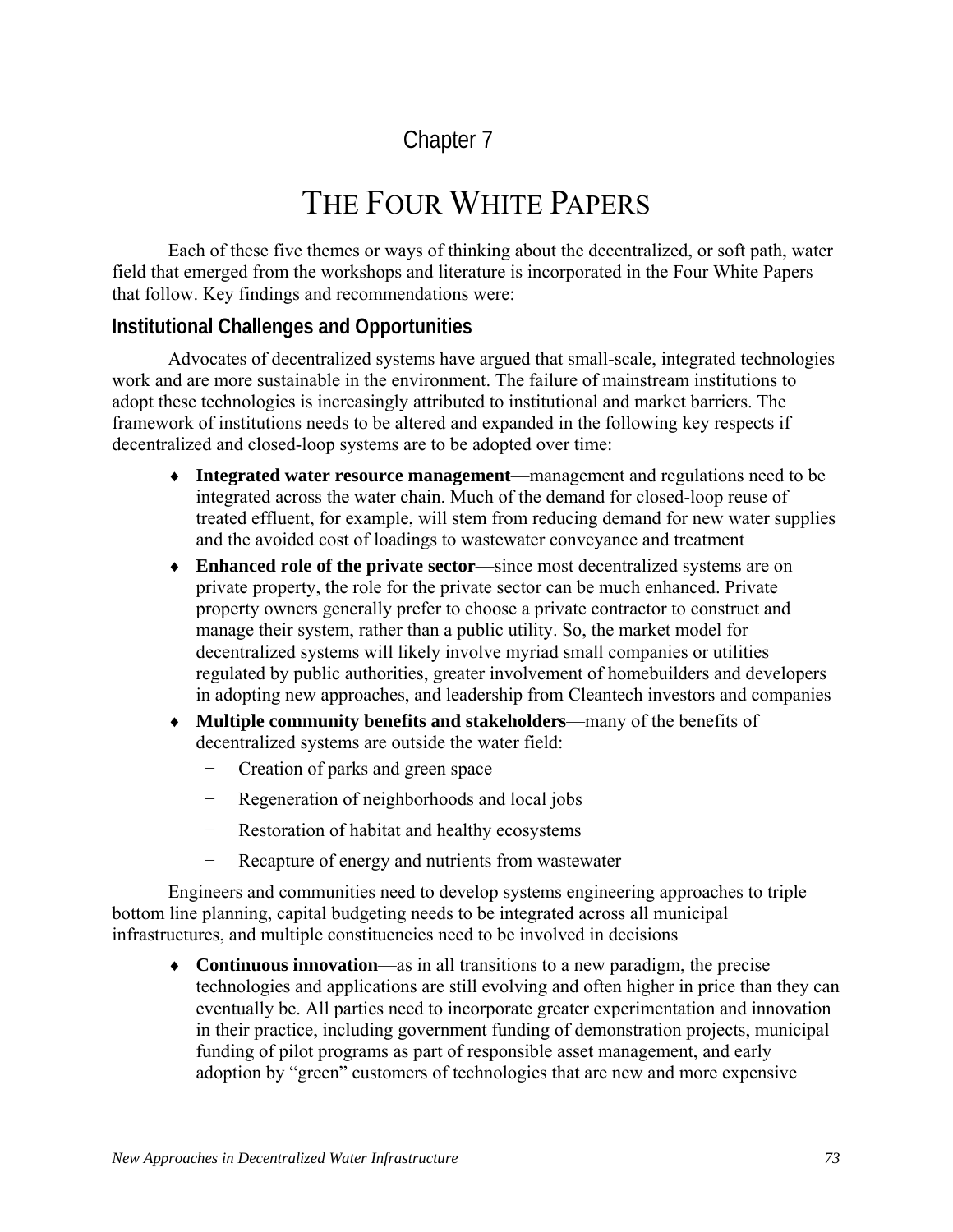♦ **Streamlined institutional tools**—new, robust models need to be developed, where a package of installation, maintenance, financing, regulatory oversight, and customer acceptance have been shown to work for a given technology. For example, green roofs can be installed, managed, and financed by the private developer, and the municipality can provide financial incentives, social marketing, and oversight inspections. Cluster wastewater systems can be managed by private utilities. Water-efficiency appliances can be sold directly to homeowners, and developed and marketed by large corporations. These demonstrated "packages" then need to be broadly disseminated in the field

#### **New Federal Financing Directions**

Federal financing programs were designed to support the conventional centralized infrastructure of long-distance water, stormwater, sewer lines, and large treatment plants. For the potential of decentralized systems to be realized in the United States, these programs need to be altered in four fundamental ways:

- ♦ **Research and development**—restore research and development and demonstration project funding in water resource infrastructure
- ♦ **Integrated planning**—require integrated water supply and water quality management plans as conditions for all federal water project subsidies
- ♦ **Triple Bottom Line Financing**—require environmental, social, and economic benefits and costs, as well as embodied life-cycle costs, to be assessed for design alternatives
- ♦ **Subsidize private installations**—support the installation of decentralized systems on private property by expanding eligibilities in the public infrastructure pools of funding, as well as in tax and other incentives for property owners

#### **Public Education and Outreach Strategies**

The EPA's education and outreach strategies, which has focused on the education of homeowners, should be redirected to include:

- ♦ **Search for values**—explore the multiple benefits of an integrated water resource infrastructure paradigm–enhancing the "value proposition"
- ♦ **Early adopters**—focus on early adopters and champions rather than the general public and mainstream institutions
- ♦ **Mediating stakeholders**—work more with mediating institutions, including NGOs and other non-traditional businesses and professions, including environmental and community groups, architects, builders, and others outside the mainstream water field
- ♦ **Private property**—respect the public's attitudes about their private property and personal choices and revise management recommendations to reflect those values
- ♦ **Non-regulatory approaches**—develop non-regulatory approaches, such as social marketing and incentives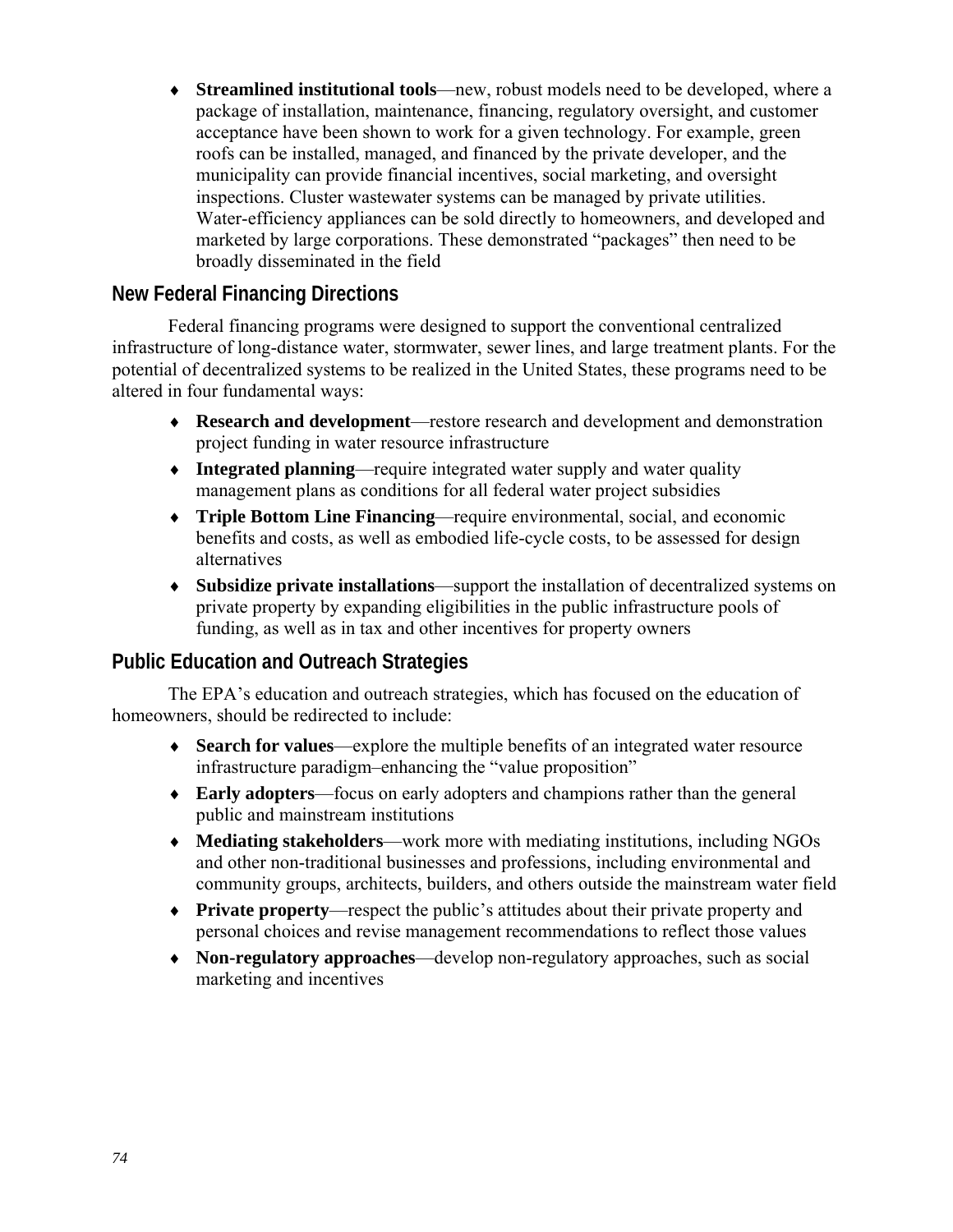#### **Sustainable Infrastructure Management**

The EPA had developed the Four Pillars of Sustainability to enhance the efficiency and effectiveness of water infrastructure management. These Pillars should be expanded in the following ways:

- ♦ **Better management**—Managers should be responding more creatively to long-run challenges of environmental sustainability and to the opportunities for increasing community benefits. Managers should also be incorporating innovative institutions and tools, such as leveraging the role of the private sector in system management and Green Building, and collaborating with multiple agencies and stakeholders
- ♦ **Full cost pricing**—The EPA should promote true cost pricing, which goes beyond covering the costs of the infrastructure and includes long-term environmental and community externalities, such as energy savings, green space, and green job creation
- ♦ **Water efficiency**—This labeling and marketing program should be expanded to include decentralized stormwater and wastewater reuse systems
- ♦ **Watershed approach**—This largely water quality-oriented program should be expanded greatly to provide models for municipal water, stormwater, and wastewater utilities to work jointly on integrated water and other resource goals and management

These changes, in their overall impact, can begin to redirect the program from one that locks in the traditionally-built infrastructure to one that helps utilities move over time to a more sustainable approach.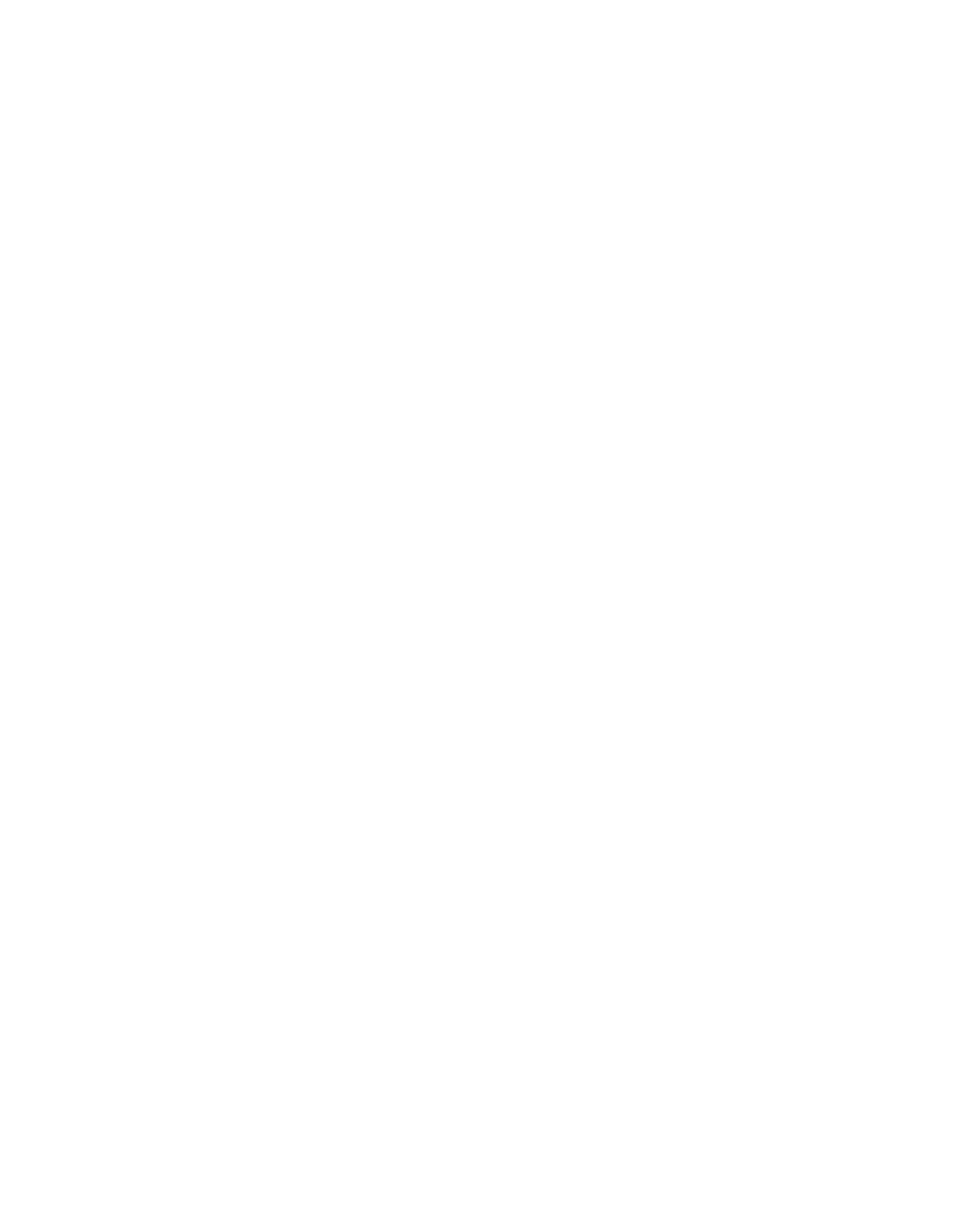### Chapter 8

# **REFERENCES**

American Water Resources Association. 2005. *Second National Water Resources Policy Dialogue: Summary*. Middleburg, VA.

Arthur, W. B. 1989. "Competing Technologies, Increasing Returns, and Lock-In by Historical Events," *97 Economic Journal.* 642–65.

Babbitt, B. 2005. *Cities in the Wilderness: A New Vision of Land Use in America*. Island Press. Washington, D.C.

Benyus, J. 1997. *Biomimicry: Innovation Inspired by Nature.* William Morrow and Company. New York, NY.

Blomquist, W. 2007. *Water 2010: A "Near Sighted" Program of Water Resource Management Improvements for the Western United States.* National Water Research Institute. Fountain Valley, CA.

Brown, H. 2005. "Greening Gray Infrastructure." *Green Infrastructure for Water in the City Symposium*. February 19, 2005. Harvard School of Design. Cambridge, MA.

Christensen, C. M. 1997. *The Innovator's Dilemma: When New Technologies Cause Great Firms to Fail*. Harvard Business School Press. Boston, MA.

Clark, M. *et al.* 2007. "Long-Range Planning for Decentralized Stormwater and Wastewater Treatment Research: Workshop Summary." WERF Project No. 04-DEC-8W, Stone Environmental, Inc.

Clinton, W. May 4, 2007. Presentation at Kennedy School of Government Conference. *The Looming Crisis: Can We Act in Time?* Harvard University, Cambridge, MA

Commonwealth Scientific Industrial Research Organisation. 2007. "Integrated Urban Water Management Approaches: Workshop: Preparatory Material and Workbook." AwwaRF Project Ref 4008. Sydney, Australia.

Connaughton, J. 2003. "Tapping the Power of the Quiet Revolution: Productive Harmony Through Integrated Environmental Policy." Presentation to Harvard University Center for the Environment. April 1, 2003. Cambridge, MA.

Del Porto, D. 2006. "Urban and Industrial Watersheds and Ecological Sanitation: Two Sustainable Strategies for On-site Urban Water Management." Chapter 17 in P. Rogers, Ed. *Water Crisis–Myth or Reality?* Taylor and Francis, London.

EPA. 1989. "Report to Congress on the Effectiveness of the Innovative and Alternative Wastewater Treatment Technology Program." Office of Water, Washington, D.C.

EPA. 2004. "Innovating for Better Environmental Results." Washington, D.C.

EPA. 2005. "Environmental Innovation Portfolio." Washington, D.C.

EPA. 2007. "A Watershed Approach to Utility Management: Forum Summary." Washington, D.C.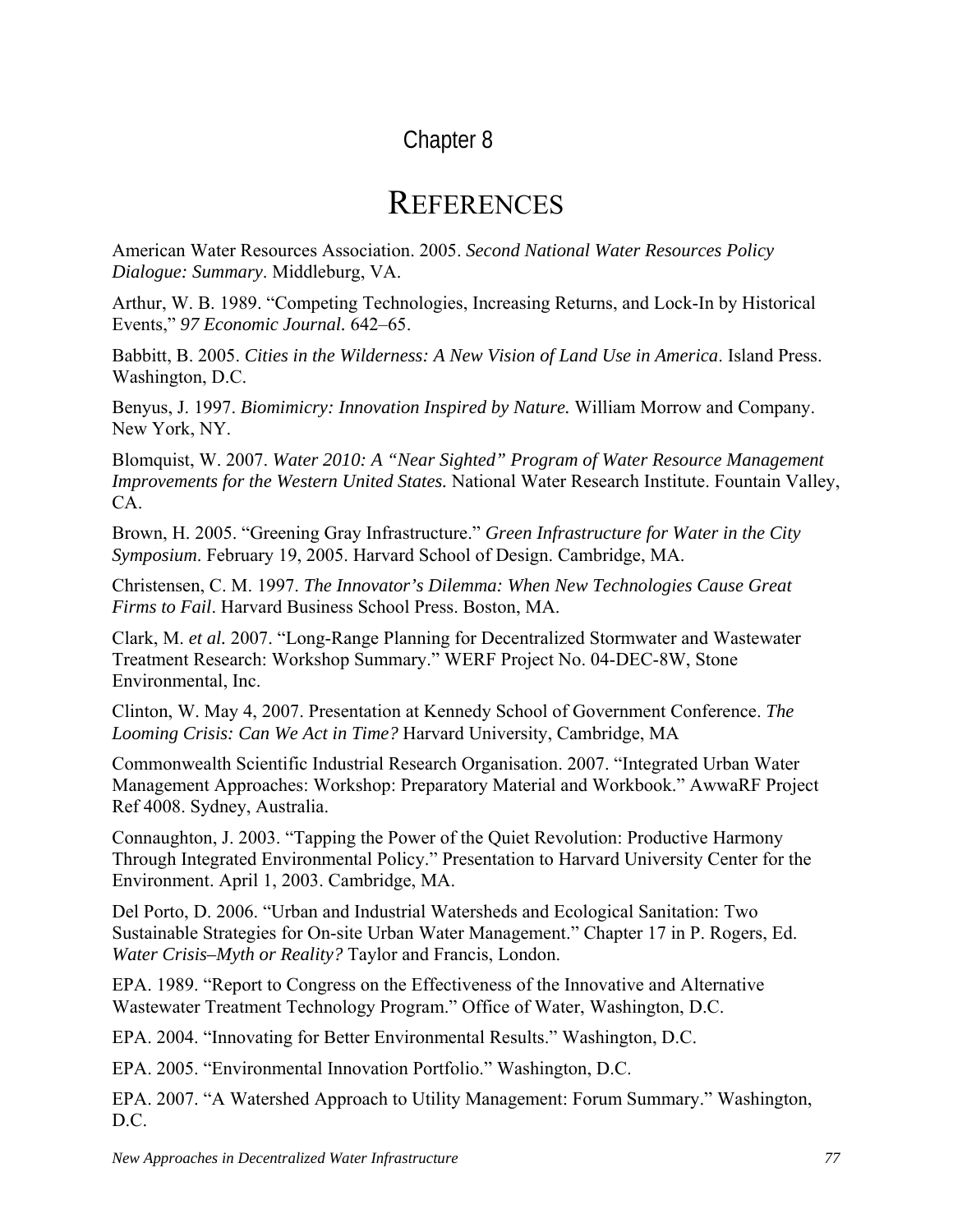Etnier, C. *et al*. 2007. "Overcoming Barriers to Evaluation and Use of Decentralized Wastewater Technologies and Management." WERF Project No. 04-DEC-2, Stone Environmental, Inc., Montpelier, VT.

Gladwell, M. 2000. *The Tipping Point: How Little Things Can Make a Big Difference.* Little, Brown, and Company. Boston, MA.

Hawken, P. *et al*. 1999. *Natural Capitalism*. Rocky Mountain Institute. Snowmass, CO.

House of Representatives. 2005. Twenty-First Century Water Commission Act of 2005, HR 135. Washington, D.C.

Joubert, L., P. Flinker, G. Loomis, D. Dow, A. Gold, D. Brennan, and J. Jobin. 2004. "Creative Community Design and Wastewater Management." Project No. WU-HT-00-30. Prepared for the National Decentralized Water Resources Capacity Development Project, Washington University, St. Louis, MO, by University of Rhode Island Cooperative Extension, Kingston, RI.

Kirk, B., C. Etnier, E. Kärrman, and S. Johnstone. 2005 "Methods for Comparison of Wastewater Treatment Options." Project No. WU-HT-03-33. Prepared for the National Decentralized Water Resources Capacity Development Project. Washington University, St. Louis, MO, by Ocean Arks International, Burlington, VT.

Kravcik, M. *et al.* 2007. "Water for the Recovery of the Climate – A New Water Paradigm." www.waterparadigm.sk.

Meadows, D.H. 1997. "Places to Intervene in a System." *Whole Earth*, Winter 1997.

Mitchell, C. and S. Campbell. 2004. "Synergy in the City: Making the sum of the parts more than the whole." Presentation at International Water Association 2004 conference: Leading Edge Sustainability.

National Research Council. 2001. "Envisioning the Agenda for Water Resources Research in the Twenty-First Century." National Academies Press*.* Washington, D.C.

National Research Council. 2004. "Confronting the Nation's Water Problems: The Role of Research." National Academies Press. Washington, D.C.

Nelson, B. *et al.* 2007. "In Hot Water: Water Management Strategies to Weather the Effects of Global Warming." National Resources Defense Council. New York, N.Y.

Nelson, V.I. 2006. "Viable Business Models for Decentralized Wastewater and Stormwater System Management: Workshop Findings." *Proceedings of 15th Annual Conference and Exhibit of National Onsite Wastewater Recycling Association*, Edgewater, MD.

Novotny, V. and P. Brown, Editors. 2007. *Cities of the Future: Towards Integrated Sustainable Water and Landscape Management.* International Water Association, London, England.

Pinkham, R. *et al*. 2004. "Valuing Decentralized Wastewater Technologies: A Catalog of Benefits, Costs, and Economic Analysis Techniques." Rocky Mountain Institute. Snowmass, CO.

Porter, M.E. 1980. *Competitive Strategy: Techniques for Analyzing Industries and Competitors.* The Free Press. New York, NY.

Thornton, K. *et al*. 2005. "Moving Toward Sustainable Water Resources Management: A Framework and Guidelines for Implementation." WERF Project No. 00-WSM-6A. FTN Associates, Little Rock, AK.